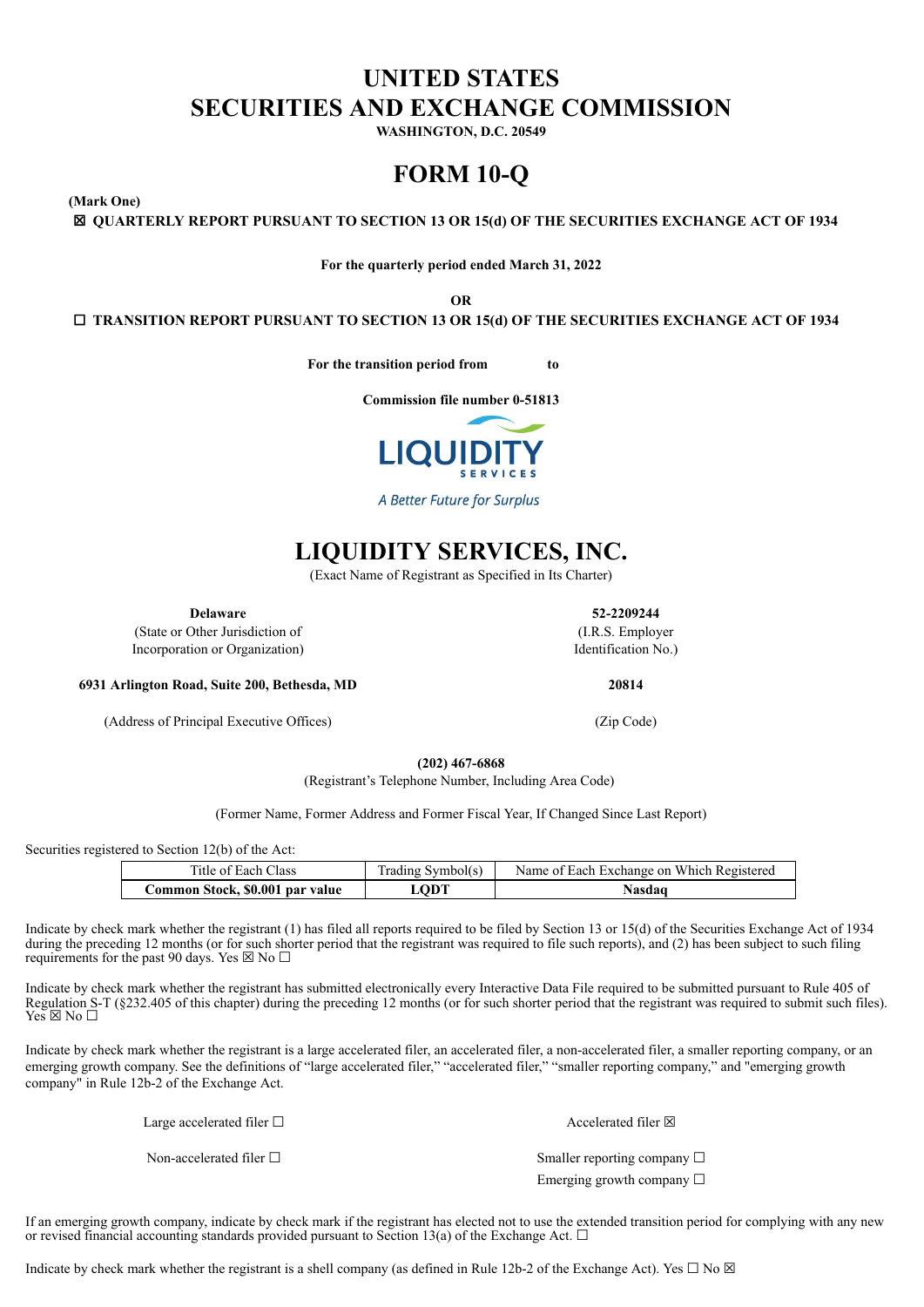<span id="page-1-0"></span>The number of shares outstanding of the issuer's common stock, par value \$0.001 per share, as of May 2, 2022 was 35,576,022.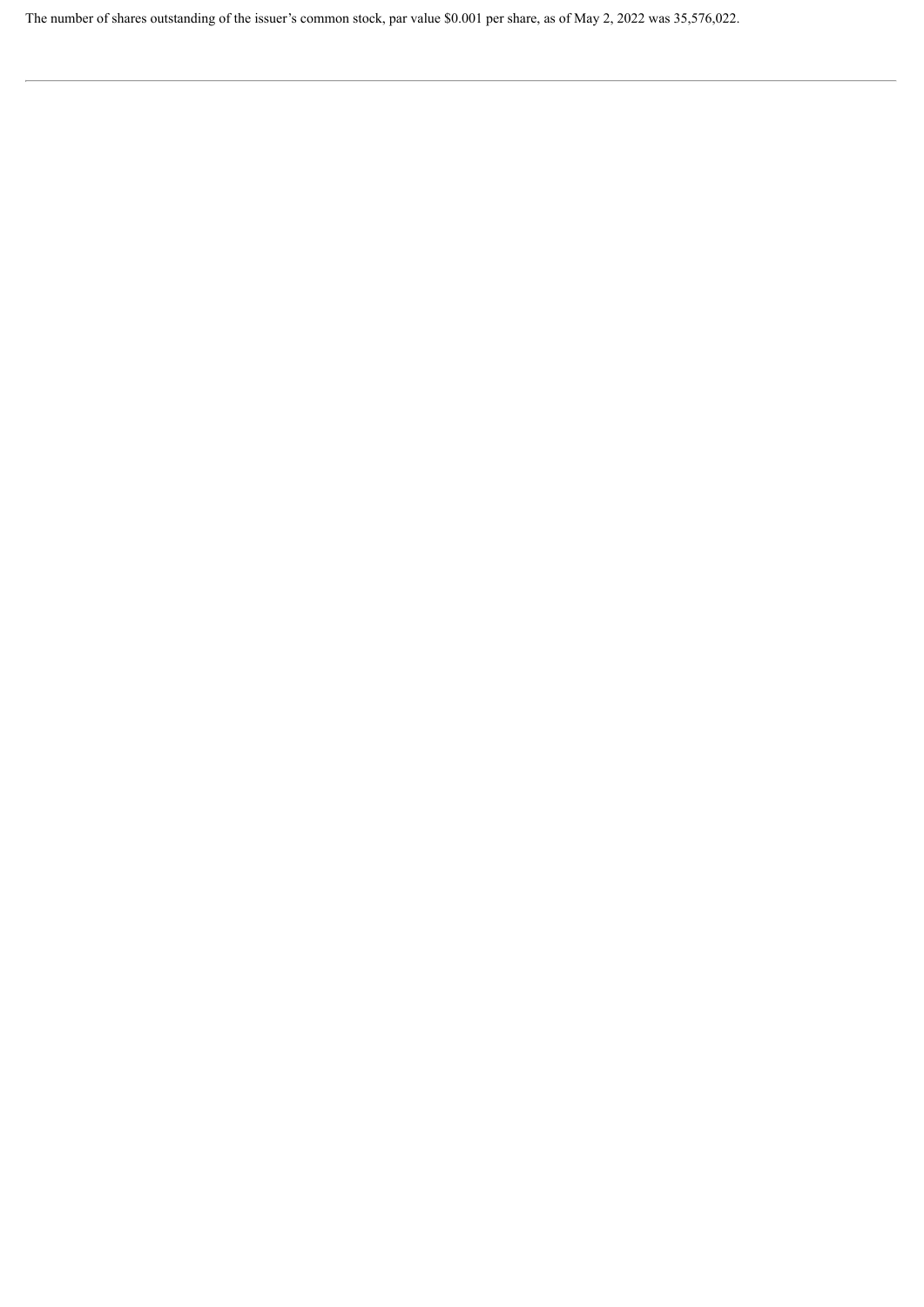### **INDEX**

|                   | <b>PART I. FINANCIAL INFORMATION</b>                                                  | Page            |
|-------------------|---------------------------------------------------------------------------------------|-----------------|
| Item 1.           | <b>Financial Statements (Unaudited)</b>                                               | $\overline{3}$  |
|                   | <b>Condensed Consolidated Balance Sheets</b>                                          | $\overline{3}$  |
|                   | <b>Condensed Consolidated Statements of Operations</b>                                | $\overline{4}$  |
|                   | <b>Condensed Consolidated Statements of Comprehensive Income</b>                      | $\overline{5}$  |
|                   | <b>Condensed Consolidated Statement of Stockholders' Equity</b>                       | $6\overline{6}$ |
|                   | <b>Condensed Consolidated Statements of Cash Flows</b>                                | $\overline{1}$  |
|                   | Notes to the Unaudited Condensed Consolidated Financial Statements                    | 8               |
| Item 2.           | Management's Discussion and Analysis of Financial Condition and Results of Operations | 24              |
| Item 3.           | Quantitative and Qualitative Disclosures About Market Risk                            | 37              |
| Item 4.           | <b>Controls and Procedures</b>                                                        | 38              |
|                   | <b>PART II. OTHER INFORMATION</b>                                                     |                 |
| Item 1.           | <b>Legal Proceedings</b>                                                              | <u>39</u>       |
| Item 1A.          | <b>Risk Factors</b>                                                                   | 39              |
| Item 2.           | Unregistered Sales of Equity Securities and Use of Proceeds                           | 39              |
| Item 5.           | Other Information                                                                     | 39              |
| Item 6.           | <b>Exhibits</b>                                                                       | 41              |
| <b>SIGNATURES</b> |                                                                                       | 42              |
|                   |                                                                                       |                 |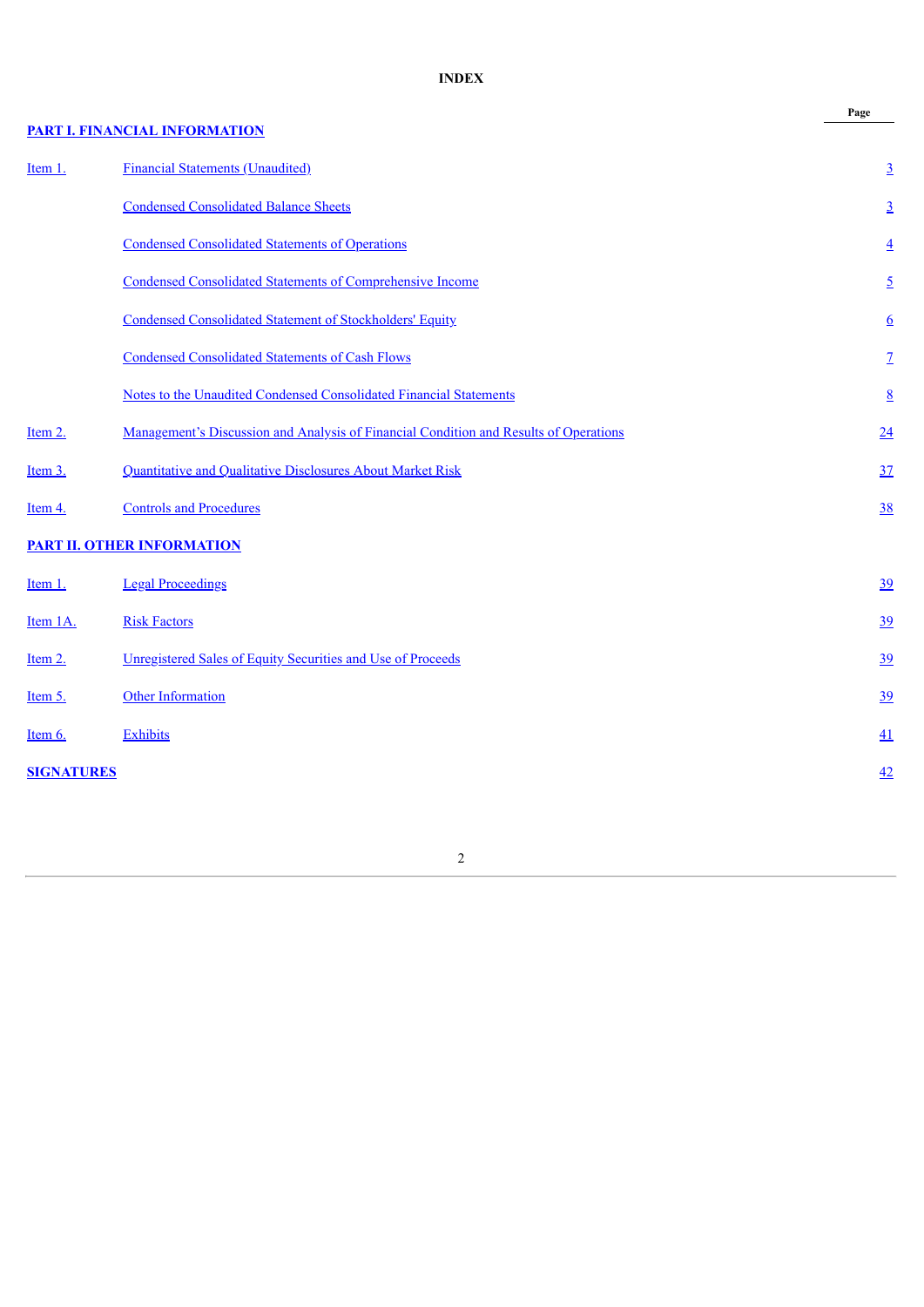### **PART I—FINANCIAL INFORMATION**

### <span id="page-3-1"></span><span id="page-3-0"></span>**Item 1. Financial Statements (Unaudited)**

#### **Liquidity Services, Inc. and Subsidiaries Condensed Consolidated Balance Sheets (Dollars in Thousands, Except Par Value)**

|                                                                                                                                                                                               |             | March 31, 2022 |               | <b>September 30, 2021</b> |
|-----------------------------------------------------------------------------------------------------------------------------------------------------------------------------------------------|-------------|----------------|---------------|---------------------------|
|                                                                                                                                                                                               |             | (Unaudited)    |               |                           |
| <b>Assets</b>                                                                                                                                                                                 |             |                |               |                           |
| Current assets:                                                                                                                                                                               |             |                |               |                           |
| Cash and cash equivalents                                                                                                                                                                     | $\mathbf S$ | 84.264         | <sup>\$</sup> | 106,335                   |
| Accounts receivable, net of allowance for doubtful accounts of \$336 and \$490                                                                                                                |             | 6,606          |               | 5,866                     |
| Inventory, net                                                                                                                                                                                |             | 13,079         |               | 12,468                    |
| Prepaid taxes and tax refund receivable                                                                                                                                                       |             | 1,715          |               | 1,713                     |
| Prepaid expenses and other current assets                                                                                                                                                     |             | 6,508          |               | 5,460                     |
| Total current assets                                                                                                                                                                          |             | 112,172        |               | 131,842                   |
| Property and equipment, net of accumulated depreciation of \$21,656 and \$18,558                                                                                                              |             | 18,243         |               | 17,634                    |
| Operating lease assets                                                                                                                                                                        |             | 14,085         |               | 13,478                    |
| Intangible assets, net                                                                                                                                                                        |             | 18,209         |               | 3,453                     |
| Goodwill                                                                                                                                                                                      |             | 89,691         |               | 59,872                    |
| Deferred tax assets                                                                                                                                                                           |             | 18,508         |               | 23,822                    |
| Other assets                                                                                                                                                                                  |             | 5,911          |               | 5,475                     |
| <b>Total assets</b>                                                                                                                                                                           | \$          | 276,819        | $\mathcal{S}$ | 255,576                   |
| Liabilities and stockholders' equity                                                                                                                                                          |             |                |               |                           |
| Current liabilities:                                                                                                                                                                          |             |                |               |                           |
| Accounts payable                                                                                                                                                                              | \$          | 41,029         | \$            | 40,611                    |
| Accrued expenses and other current liabilities                                                                                                                                                |             | 37,946         |               | 25,975                    |
| Current portion of operating lease liabilities                                                                                                                                                |             | 4,306          |               | 4,250                     |
| Deferred revenue                                                                                                                                                                              |             | 5,067          |               | 4,624                     |
| Payables to sellers                                                                                                                                                                           |             | 44,238         |               | 33,713                    |
| <b>Total current liabilities</b>                                                                                                                                                              |             | 132,586        |               | 109,173                   |
| Operating lease liabilities                                                                                                                                                                   |             | 10,831         |               | 10,098                    |
| Other long-term liabilities                                                                                                                                                                   |             | 413            |               | 1,290                     |
| <b>Total liabilities</b>                                                                                                                                                                      |             | 143,830        |               | 120,561                   |
| Commitments and contingencies (Note 13)                                                                                                                                                       |             |                |               |                           |
| Stockholders' equity:                                                                                                                                                                         |             |                |               |                           |
| Common stock, \$0.001 par value; 120,000,000 shares authorized; 35,563,988 shares issued and<br>outstanding at March 31, 2022; 35,457,095 shares issued and outstanding at September 30, 2021 |             | 36             |               | 35                        |
| Additional paid-in capital                                                                                                                                                                    |             | 254,680        |               | 252,017                   |
| Treasury stock, at cost; 3,385,827 shares at March 31, 2022 and 2,222,083 shares at September 30, 2021                                                                                        |             | (56, 726)      |               | (36,628)                  |
| Accumulated other comprehensive loss                                                                                                                                                          |             | (9,311)        |               | (9,011)                   |
| Accumulated deficit                                                                                                                                                                           |             | (55,690)       |               | (71, 398)                 |
| Total stockholders' equity                                                                                                                                                                    |             | 132,989        |               | 135,015                   |
| Total liabilities and stockholders' equity                                                                                                                                                    | \$          | 276,819        | \$            | 255,576                   |

<span id="page-3-2"></span>*See accompanying notes to the unaudited condensed consolidated financial statements.*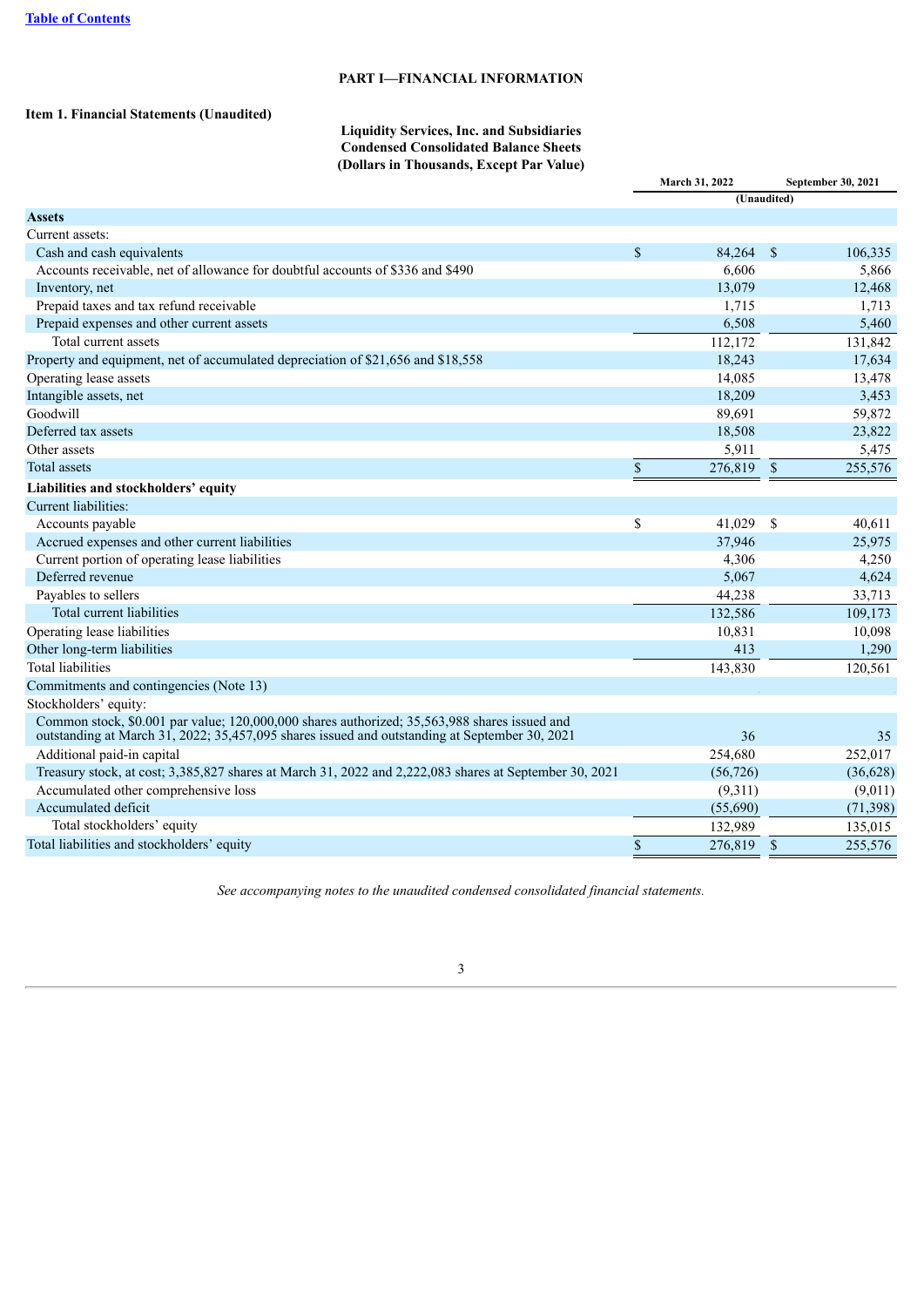#### **Liquidity Services, Inc. and Subsidiaries Condensed Consolidated Statements of Operations (Dollars in Thousands, Except Per Share Data)**

|                                                             | Three Months Ended March 31, |            |               |             |               | Six Months Ended March 31, |          |              |  |  |
|-------------------------------------------------------------|------------------------------|------------|---------------|-------------|---------------|----------------------------|----------|--------------|--|--|
|                                                             |                              | 2022       |               | 2021        |               | 2022                       |          | 2021         |  |  |
|                                                             |                              |            |               | (Unaudited) |               |                            |          |              |  |  |
| Revenue                                                     | \$                           | 37,384     | <sup>\$</sup> | 35,968      | <sup>\$</sup> | 73,602                     | -S       | 67,040       |  |  |
| Fee revenue                                                 |                              | 30,891     |               | 25,818      |               | 61,381                     |          | 50,498       |  |  |
| Total revenue                                               |                              | 68,275     |               | 61,786      |               | 134,983                    |          | 117,538      |  |  |
| Costs and expenses from operations:                         |                              |            |               |             |               |                            |          |              |  |  |
| Cost of goods sold (excludes depreciation and amortization) |                              | 28,968     |               | 26,385      |               | 56,730                     |          | 48,958       |  |  |
| Technology and operations                                   |                              | 13,872     |               | 12,085      |               | 27,790                     |          | 22,644       |  |  |
| Sales and marketing                                         |                              | 11,273     |               | 8,910       |               | 21,317                     |          | 18,018       |  |  |
| General and administrative                                  |                              | 7,053      |               | 6,892       |               | 15,284                     |          | 13,902       |  |  |
| Depreciation and amortization                               |                              | 2,603      |               | 1,670       |               | 4,906                      |          | 3,541        |  |  |
| Fair value adjustments of acquisition earn-outs             |                              | (8,500)    |               |             |               | (8,500)                    |          |              |  |  |
| Other operating expenses (income)                           |                              | 23         |               | 206         |               | (10)                       |          | 210          |  |  |
| Total costs and expenses                                    |                              | 55,292     |               | 56,148      |               | 117,517                    |          | 107,273      |  |  |
| Income from operations                                      |                              | 12,983     |               | 5,638       |               | 17,466                     |          | 10,265       |  |  |
| Interest and other income, net                              |                              | (46)       |               | (29)        |               | (177)                      |          | (214)        |  |  |
| Income before provision for income taxes                    |                              | 13,029     |               | 5,667       |               | 17,643                     |          | 10,479       |  |  |
| Provision for income taxes                                  |                              | 1,059      |               | 407         |               | 2,071                      |          | 704          |  |  |
| Net income                                                  | S                            | 11,970     | <sup>\$</sup> | 5,260       | \$            | 15,572                     | <b>S</b> | 9,775        |  |  |
| Basic income per common share                               |                              | 0.37       | S             | 0.16        | S             | 0.48                       |          | 0.29         |  |  |
| Diluted income per common share                             |                              | 0.35       | <sup>\$</sup> | 0.15        | S             | 0.45                       |          | 0.28         |  |  |
| Basic weighted average shares outstanding                   |                              | 32,561,903 |               | 33,491,395  |               | 32,769,057                 |          | 33, 332, 417 |  |  |
| Diluted weighted average shares outstanding                 |                              | 34,004,568 |               | 35,559,747  |               | 34,382,149                 |          | 34,914,549   |  |  |

<span id="page-4-0"></span>*See accompanying notes to the unaudited condensed consolidated financial statements.*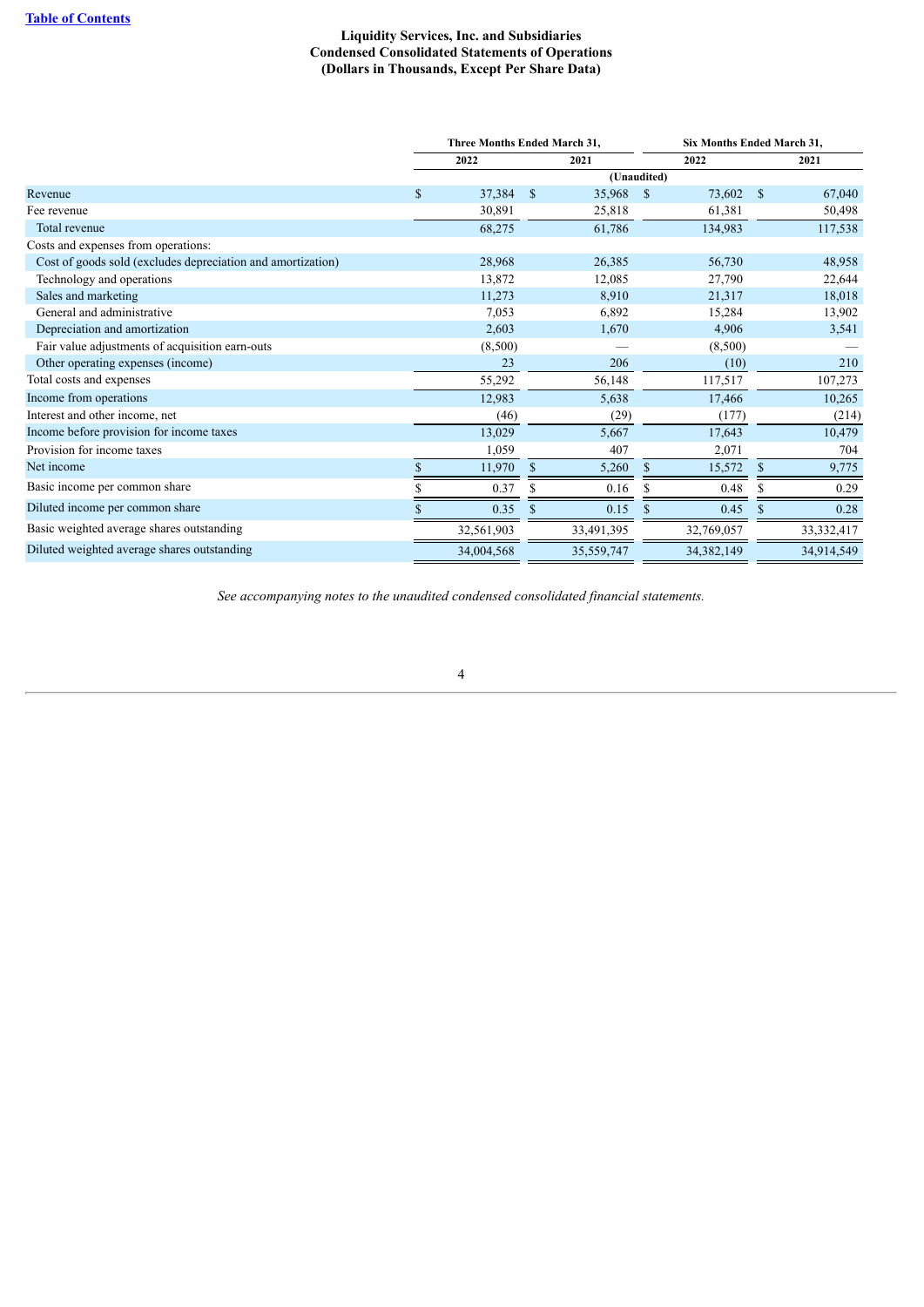#### **Liquidity Services, Inc. and Subsidiaries Condensed Consolidated Statements of Comprehensive Income (Dollars in Thousands)**

|                                    | Three Months Ended March 31, |        |  |             |  | Six Months Ended March 31. |  |        |  |  |
|------------------------------------|------------------------------|--------|--|-------------|--|----------------------------|--|--------|--|--|
|                                    | 2022<br>2021                 |        |  |             |  | 2022                       |  | 2021   |  |  |
|                                    |                              |        |  | (Unaudited) |  |                            |  |        |  |  |
| Net income                         |                              | 11,970 |  | 5,260       |  | 15,572                     |  | 9,775  |  |  |
| Other comprehensive (loss) income: |                              |        |  |             |  |                            |  |        |  |  |
| Foreign currency translation       |                              | (169)  |  | 123         |  | (300)                      |  | 1,019  |  |  |
| Other comprehensive (loss) income  |                              | (169)  |  | 123         |  | (300)                      |  | 1.019  |  |  |
| Comprehensive income               |                              | 11,801 |  | 5,383       |  | 15,272                     |  | 10,794 |  |  |

<span id="page-5-0"></span>*See accompanying notes to the unaudited condensed consolidated financial statements.*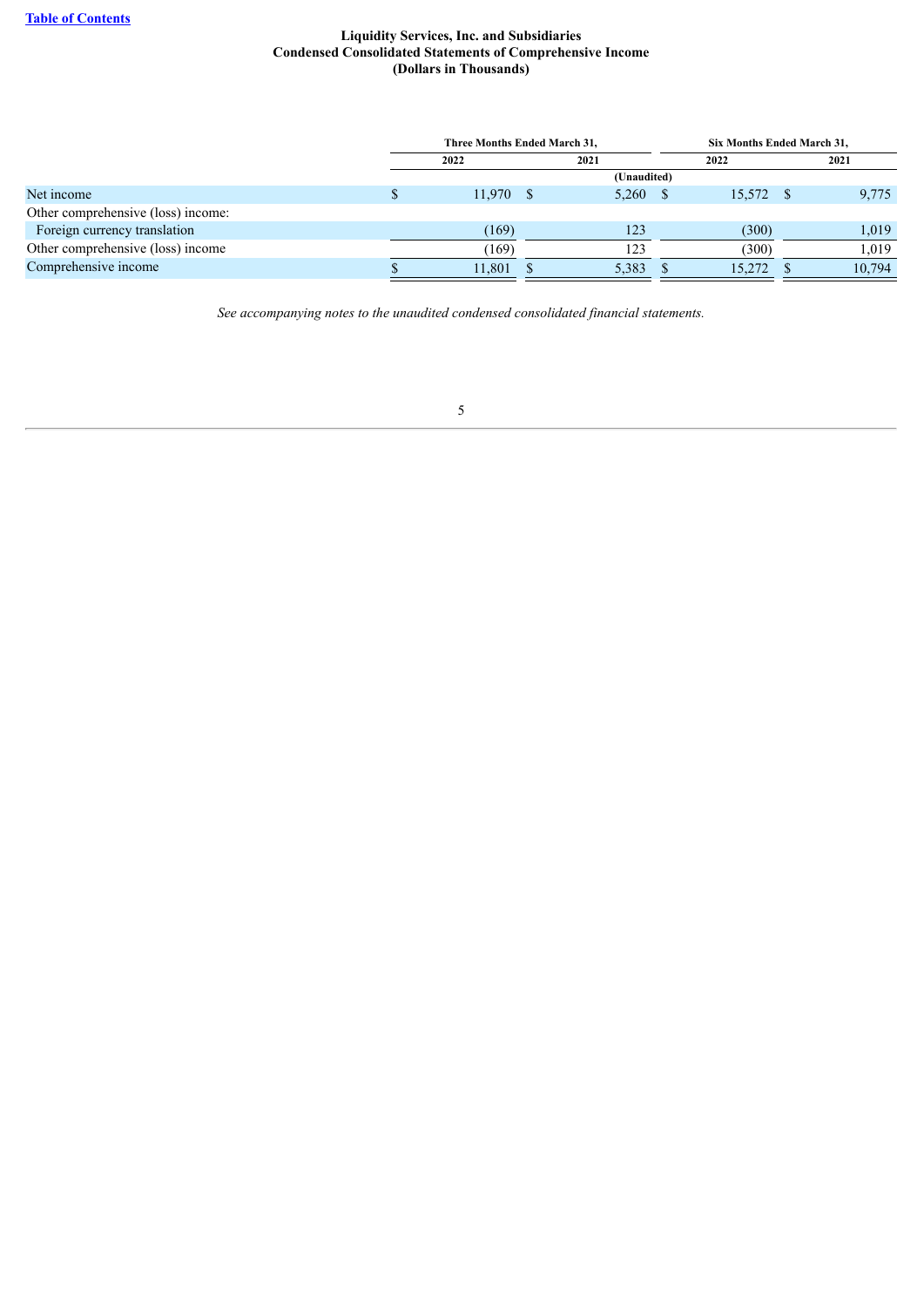#### **Liquidity Services, Inc. and Subsidiaries Condensed Consolidated Statement of Stockholders' Equity (Dollars In Thousands)**

|                                                                                                           | <b>Common Stock</b> |                |                                         |                  | <b>Treasury Stock</b><br><b>Shares</b><br><b>Amount</b> |               |                                               |                               |              |              |  |  |
|-----------------------------------------------------------------------------------------------------------|---------------------|----------------|-----------------------------------------|------------------|---------------------------------------------------------|---------------|-----------------------------------------------|-------------------------------|--------------|--------------|--|--|
|                                                                                                           | <b>Shares</b>       | Amount         | <b>Additional</b><br>Paid-in<br>Capital |                  |                                                         |               | Accumulated<br>Other<br>Comprehensive<br>Loss | Accumulated<br><b>Deficit</b> |              | <b>Total</b> |  |  |
|                                                                                                           |                     |                |                                         |                  |                                                         | (Unaudited)   |                                               |                               |              |              |  |  |
| Balance at September 30, 2021                                                                             | 35,457,095          | \$<br>35       | 252,017<br><sup>\$</sup>                | $(2,222,083)$ \$ |                                                         | $(36,628)$ \$ | $(9,011)$ \$                                  | (71, 398)                     | -S           | 135,015      |  |  |
| Net income                                                                                                |                     |                |                                         |                  |                                                         |               |                                               | 3,602                         |              | 3,602        |  |  |
| Exercise of stock options, grants of<br>restricted stock awards, and vesting of<br>restricted stock units | 131,070             | $\overline{1}$ |                                         |                  |                                                         |               |                                               |                               |              |              |  |  |
| Taxes paid associated with net settlement of<br>stock compensation awards                                 | (40, 239)           |                | (851)                                   |                  |                                                         |               |                                               |                               |              | (851)        |  |  |
| Forfeitures of restricted stock awards                                                                    | (14, 855)           |                | $\qquad \qquad -$                       |                  |                                                         |               |                                               |                               |              |              |  |  |
| Common stock repurchased                                                                                  |                     |                | —                                       | (147, 185)       |                                                         | (2,963)       |                                               | $\overline{\phantom{0}}$      |              | (2,963)      |  |  |
| Common stock surrendered in the exercise<br>of stock options                                              |                     |                | 100                                     | (4,678)          |                                                         | (100)         |                                               |                               |              |              |  |  |
| Stock compensation expense                                                                                |                     |                | 2,270                                   |                  |                                                         |               | --                                            |                               |              | 2,270        |  |  |
| Foreign currency translation and other                                                                    |                     |                |                                         |                  |                                                         |               | (131)                                         | 136                           |              | 5            |  |  |
| Balance at December 31, 2021                                                                              | 35,533,071          | 36<br>\$       | 253,536<br>\$                           | (2,373,946)      | <sup>\$</sup>                                           | $(39,691)$ \$ | (9, 142)                                      | <sup>\$</sup><br>(67,660)     | S.           | 137,079      |  |  |
| Net income                                                                                                |                     |                |                                         |                  |                                                         |               |                                               | 11,970                        |              | 11,970       |  |  |
| Exercise of stock options, grants of<br>restricted stock awards, and vesting of<br>restricted stock units | 320,943             |                |                                         |                  |                                                         |               |                                               |                               |              |              |  |  |
| Taxes paid associated with net settlement of<br>stock compensation awards                                 | (47, 124)           |                | (958)                                   |                  |                                                         |               |                                               |                               |              | (958)        |  |  |
| Forfeitures of restricted stock awards                                                                    | (242,902)           |                |                                         |                  |                                                         |               |                                               |                               |              |              |  |  |
| Common stock repurchased                                                                                  |                     |                | $\hspace{0.05cm}$                       | (1,011,881)      |                                                         | (17,035)      |                                               | $\qquad \qquad -$             |              | (17,035)     |  |  |
| Common stock surrendered in the exercise<br>of stock options                                              |                     |                |                                         |                  |                                                         |               |                                               |                               |              |              |  |  |
| Stock compensation expense                                                                                |                     |                | 2,102                                   |                  |                                                         |               |                                               |                               |              | 2,102        |  |  |
| Foreign currency translation                                                                              |                     |                |                                         |                  |                                                         |               | (169)                                         |                               |              | (169)        |  |  |
| Balance at March 31, 2022                                                                                 | 35,563,988          | 36<br>\$       | $\mathcal{S}$<br>254,680                | (3,385,827)      | -S                                                      | (56, 726)     | -\$<br>(9,311)                                | $\mathbb{S}$<br>(55,690)      | <sup>S</sup> | 132,989      |  |  |

<span id="page-6-0"></span>*See accompanying notes to the unaudited condensed consolidated financial statements.*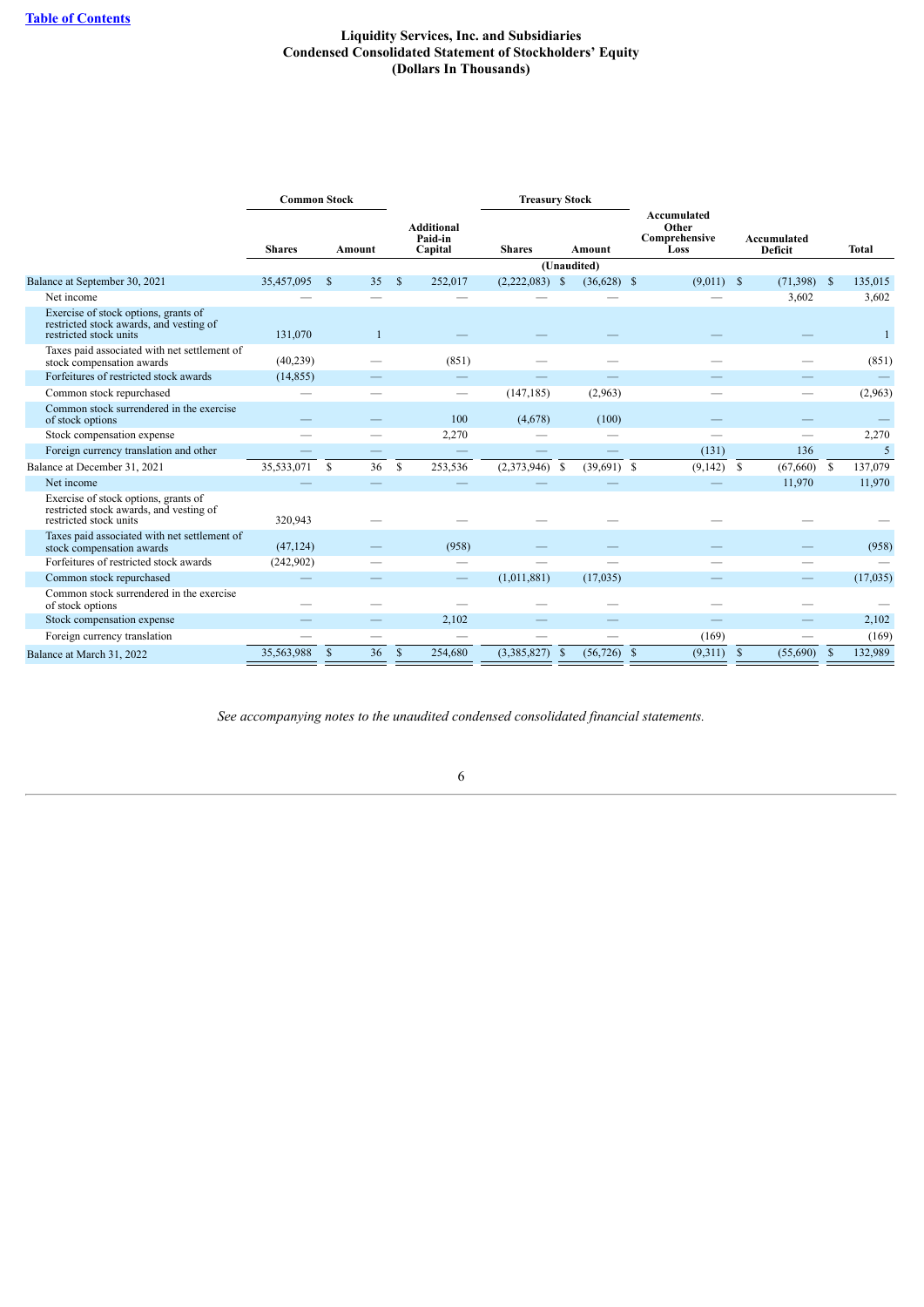#### **Liquidity Services, Inc. and Subsidiaries Condensed Consolidated Statements of Cash Flows (Dollars In Thousands)**

|                                                                                   |                         | Six Months Ended March 31,    |
|-----------------------------------------------------------------------------------|-------------------------|-------------------------------|
|                                                                                   | 2022                    | 2021                          |
|                                                                                   |                         | (Unaudited)                   |
| <b>Operating activities</b>                                                       |                         |                               |
| Net income                                                                        | \$                      | 9,775<br>15,572<br>- \$       |
| Adjustments to reconcile net income to net cash provided by operating activities: |                         |                               |
| Depreciation and amortization                                                     |                         | 4,906<br>3,541                |
| Stock compensation expense                                                        |                         | 4,272<br>3,990                |
| Inventory adjustment to net realizable value                                      |                         | 98                            |
| Provision for doubtful accounts                                                   |                         | 11<br>175                     |
| Deferred tax provision                                                            |                         | 1,590<br>64                   |
| Gain on disposal of property and equipment                                        |                         | 44<br>(13)                    |
| Gain on termination of lease                                                      |                         | (240)                         |
| Impairment of long-lived and other assets                                         |                         | 31<br>203                     |
| Change in fair value of earn-out liability                                        |                         | (8,500)                       |
| Changes in operating assets and liabilities:                                      |                         |                               |
| Accounts receivable                                                               |                         | (594)<br>(637)                |
| Inventory                                                                         |                         | (709)<br>(7,517)              |
| Prepaid and deferred taxes                                                        |                         | (3)<br>57                     |
| Prepaid expenses and other assets                                                 |                         | (1,230)<br>(1,358)            |
| Operating lease assets and liabilities                                            |                         | 422<br>(52)                   |
| Accounts payable                                                                  |                         | 393<br>14,947                 |
| Accrued expenses and other current liabilities                                    |                         | (8, 121)<br>2,003             |
| Deferred revenue                                                                  |                         | 442<br>916                    |
| Payables to sellers                                                               |                         | 7,149<br>5,383                |
| Other liabilities                                                                 |                         | (806)<br>(262)                |
| Net cash provided by operating activities                                         |                         | 14,627<br>31,315              |
| <b>Investing activities</b>                                                       |                         |                               |
| Cash paid for business acquisition, net of cash acquired                          |                         | (11, 164)                     |
| Purchases of property and equipment, including capitalized software               |                         | (3,572)<br>(2, 418)           |
| Increase in intangibles                                                           |                         | (21)<br>(8)                   |
| Proceeds from sales of property and equipment                                     |                         | 17<br>35                      |
| Proceeds from promissory note                                                     |                         | 824                           |
| Net cash used by investing activities                                             |                         | (14, 727)<br>(1,580)          |
| <b>Financing activities</b>                                                       |                         |                               |
| Payments of the principal portion of finance lease liabilities                    |                         | (51)<br>(17)                  |
| Payment of debt issuance costs                                                    |                         | (91)                          |
| Taxes paid associated with net settlement of stock compensation awards            |                         | (3,202)<br>(1,809)            |
| Proceeds from exercise of stock options                                           |                         | 351                           |
| Common stock repurchased                                                          |                         | (19,998)<br>(16, 143)         |
| Net cash used by financing activities                                             |                         | (21, 949)<br>(19,011)         |
| Effect of exchange rate differences on cash and cash equivalents                  |                         | (22)<br>853                   |
| Net (decrease) increase in cash and cash equivalents                              |                         | (22,071)<br>11,577            |
| Cash and cash equivalents at beginning of period                                  |                         | 106,335<br>76,036             |
| Cash and cash equivalents at end of period                                        | $\overline{\mathbb{S}}$ | 84,264<br>87,613<br>\$        |
| Supplemental disclosure of cash flow information                                  |                         |                               |
| Cash paid for income taxes, net                                                   | $\mathbb{S}$            | 508<br>350<br>- \$            |
| Non-cash: Earnout liability for acquisition activity                              | $\mathbf S$             | 19,500<br>- \$                |
| Non-cash: Common stock surrendered in the exercise of stock options               | $\mathbb{S}$            | 100<br><sup>\$</sup><br>1,502 |
|                                                                                   |                         |                               |

<span id="page-7-0"></span>*See accompanying notes to the unaudited condensed consolidated financial statements.*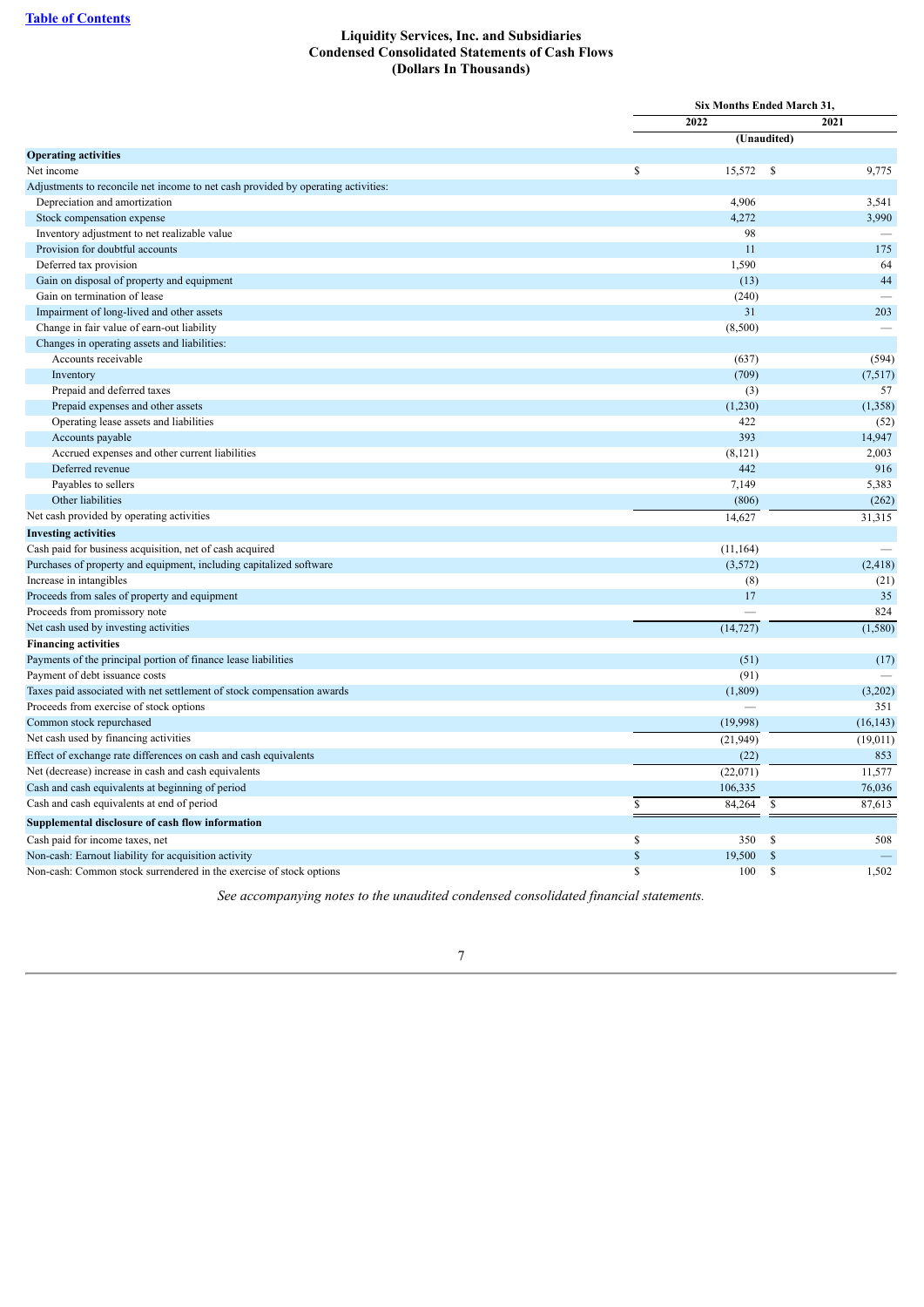#### **1. Organization**

Liquidity Services, Inc. (the Company) is a leading global commerce company providing trusted marketplace platforms that power the circular economy. We create a better future for organizations, individuals, and the planet by capturing and unleashing the intrinsic value of surplus. We connect millions of buyers and thousands of sellers through our leading auction marketplaces, search engines, asset management software, and related services. Our comprehensive solutions enable the transparent, efficient, sustainable recovery of value from excess items owned by business and government sellers.

Results from our operations are organized into four reportable segments: Retail Supply Chain Group (RSCG), Capital Assets Group (CAG), GovDeals, and Machinio. See Note 14 - *Segment Information* for more information.

We were incorporated in Delaware in November 1999 as Liquidation.com, Inc. and commenced operations in early 2000.

On November 1, 2021, the Company purchased all of the issued and outstanding shares of stock of Bid4Assets, Inc. (Bid4Assets), a Maryland corporation based in Silver Spring, MD. Bid4Assets auctions distressed real estate for the federal government, sheriffs, county tax-collectors, financial institutions and real estate funds. See Note 3 - *Bid4Assets Acquisition* for more information regarding this transaction.

The Company's operations are subject to certain risks and uncertainties, many of which are associated with technology-oriented companies, including, but not limited to, the Company's dependence on use of the Internet; the effect of general business and economic trends, including the extent and duration of the COVID-19 pandemic; the Company's susceptibility to rapid technological change; actual and potential competition by entities with greater financial and other resources; and the potential for the commercial sellers from which the Company derives a significant portion of its inventory to change the way they conduct their disposition of surplus assets or to otherwise terminate or not renew their contracts with the Company.

#### **2. Summary of Significant Accounting Policies**

#### **Unaudited Interim Financial Information**

The accompanying unaudited condensed consolidated financial statements have been prepared in accordance with U.S. generally accepted accounting principles (GAAP) for interim financial information and the rules and regulations of the Securities and Exchange Commission (SEC). Accordingly, they do not include all of the information and notes required by GAAP for complete financial statements. In the opinion of management, all adjustments, consisting of normal, recurring adjustments considered necessary for a fair presentation, have been included, and intercompany transactions and accounts have been eliminated in consolidation. The information disclosed in the notes to the condensed consolidated financial statements for these periods is unaudited. Operating results for the three and six months ended March 31, 2022, are not necessarily indicative of the results that may be expected for the year ending September 30, 2022, or for any future period.

#### **Use of Estimates**

The preparation of financial statements in conformity with accounting principles generally accepted in the United States requires management to make estimates and assumptions that affect amounts in the condensed consolidated financial statements and accompanying notes. For the three and six months ended March 31, 2022, these estimates required the Company to make assumptions about the extent and duration of restrictions on cross-border transactions and the impact of the COVID-19 pandemic on macroeconomic conditions and, in turn, the Company's results of operations. As there remains uncertainty associated with the COVID-19 pandemic, the Company will continue to update its assumptions as conditions change. Actual results could differ significantly from those estimates.

#### **Contract Assets and Liabilities**

Contract assets reflect an estimate of expenses that will be reimbursed upon settlement with a seller. The contract asset balance was \$0.8 million as of March 31, 2022, and \$0.6 million as of September 30, 2021, and is included in the line item Prepaid expenses and other current assets on the Condensed Consolidated Balance Sheets.

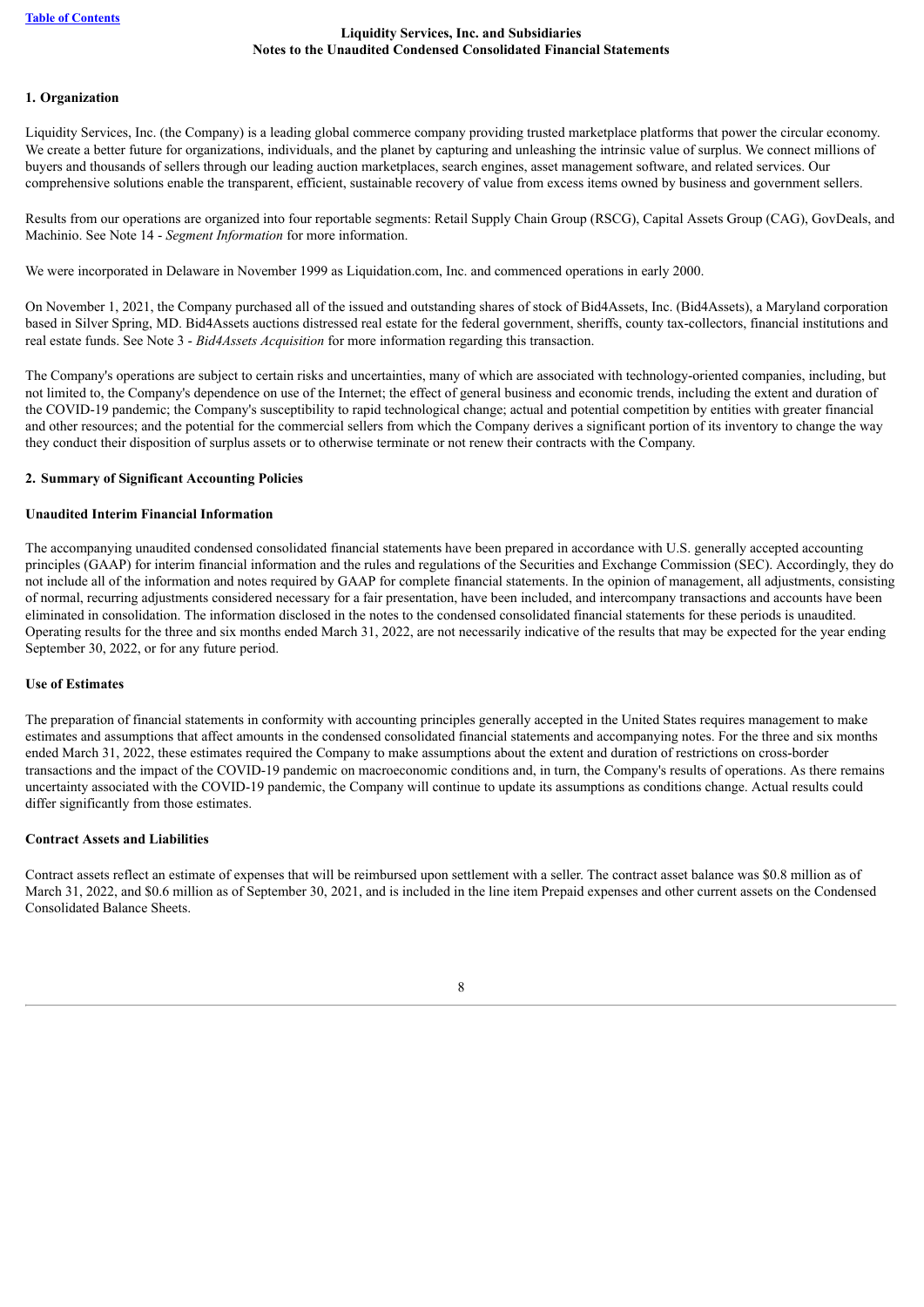Contract liabilities reflect obligations to provide services for which the Company has already received consideration, and generally arise from up-front payments received in connection with Machinio's subscription services. The contract liability balance was \$5.1 million as of March 31, 2022, and \$4.6 million as of September 30, 2021, and is included in the line item Deferred revenue on the Condensed Consolidated Balance Sheets. Of the September 30, 2021, contract liability balance, \$3.4 million was earned as Fee revenue during the six months ended March 31, 2022.

Performance obligations for Machinio's subscription services are satisfied over time as the Company provides the services over the term of the subscription. As of March 31, 2022, the Company has a remaining performance obligation of \$5.1 million for these subscription services, and the Company expects to recognize the substantial majority of that amount as Fee revenue over the next 12 months.

#### **Contract Costs**

Contract costs relate to sales commissions paid on subscription contracts that are capitalized. Contract costs are amortized over the expected life of the customer contract. The contract cost balance was \$1.8 million as of March 31, 2022, and \$1.6 million as of September 30, 2021, and is included in the line items Prepaid expenses and other current assets and Other assets on the Condensed Consolidated Balance Sheets. Amortization expense was \$0.3 million and \$0.5 million during the three and six months ended March 31, 2022, and \$0.2 million and \$0.3 million during the three and six months ended March 31, 2021.

#### **Other Assets - Promissory Note**

On September 30, 2015, the Company sold certain assets related to its Jacobs Trading business to Tanager Acquisitions, LLC (Tanager). In connection with the disposition, Tanager assumed certain liabilities related to the Jacobs Trading business. Tanager issued a \$12.3 million five-year interest-bearing promissory note to the Company.

On October 10, 2019, the Company entered into a Forbearance Agreement and Amendment to Note, Security Agreement and Guaranty Agreement (the "Forbearance Agreement") with Tanager (now known as Jacobs Trading, LLC) and certain of its affiliates (collectively, "JTC"). In exchange for additional collateral, security, and a higher interest rate, the Company granted JTC a new repayment schedule that requires quarterly payments to be made from August 2020 to August 2023. Upon execution of the Forbearance Agreement, JTC repaid \$2.5 million in principal plus \$0.4 million in accrued interest. As of March 31, 2021, JTC had repaid \$7.7 million of the \$12.3 million owed to the Company and had an outstanding principal balance of \$4.6 million.

On May 12, 2021, the Company entered into the First Amendment to the Forbearance Agreement with JTC, providing JTC with full satisfaction and discharge from its indebtedness upon receipt of a \$3.5 million payment made on May 17, 2021. As a result, the Company recorded a \$1.1 million loss as a component of Other operating expenses in its Condensed Consolidated Statement of Operations during the three months ended June 30, 2021, representing the difference between the \$4.6 million outstanding balance of principal and accrued interest and the \$3.5 million payment received. There was no impact on the unaudited financial statements from this transaction as of and for the three and six months ended March 31, 2022, and March 31, 2021.

#### **Risk Associated with Certain Concentrations**

For the majority of buyers that receive goods before payment to the Company is made, credit evaluations are performed. However, for the remaining buyers, goods are not shipped before payment is made, and as a result the Company is not subject to significant collection risk from those buyers.

For consignment sales transactions, funds are typically collected from buyers and are held by the Company on the sellers' behalf. The funds are included in Cash and cash equivalents on the Condensed Consolidated Balance Sheets. The Company releases the funds to the seller, less the Company's commission and other fees due, through Accounts payable after the buyer has accepted the goods or within 30 days, depending on the state where the buyer and seller conduct business.

Financial instruments that potentially subject the Company to significant concentrations of credit risk consist principally of cash in banks within interest bearing and earnings allowance checking accounts which may at times exceed federally insured limits (FDIC and/or SIPC), and Accounts receivable. The Company deposits its cash in interest bearing checking accounts with financial institutions that the Company considers to be of high credit quality.

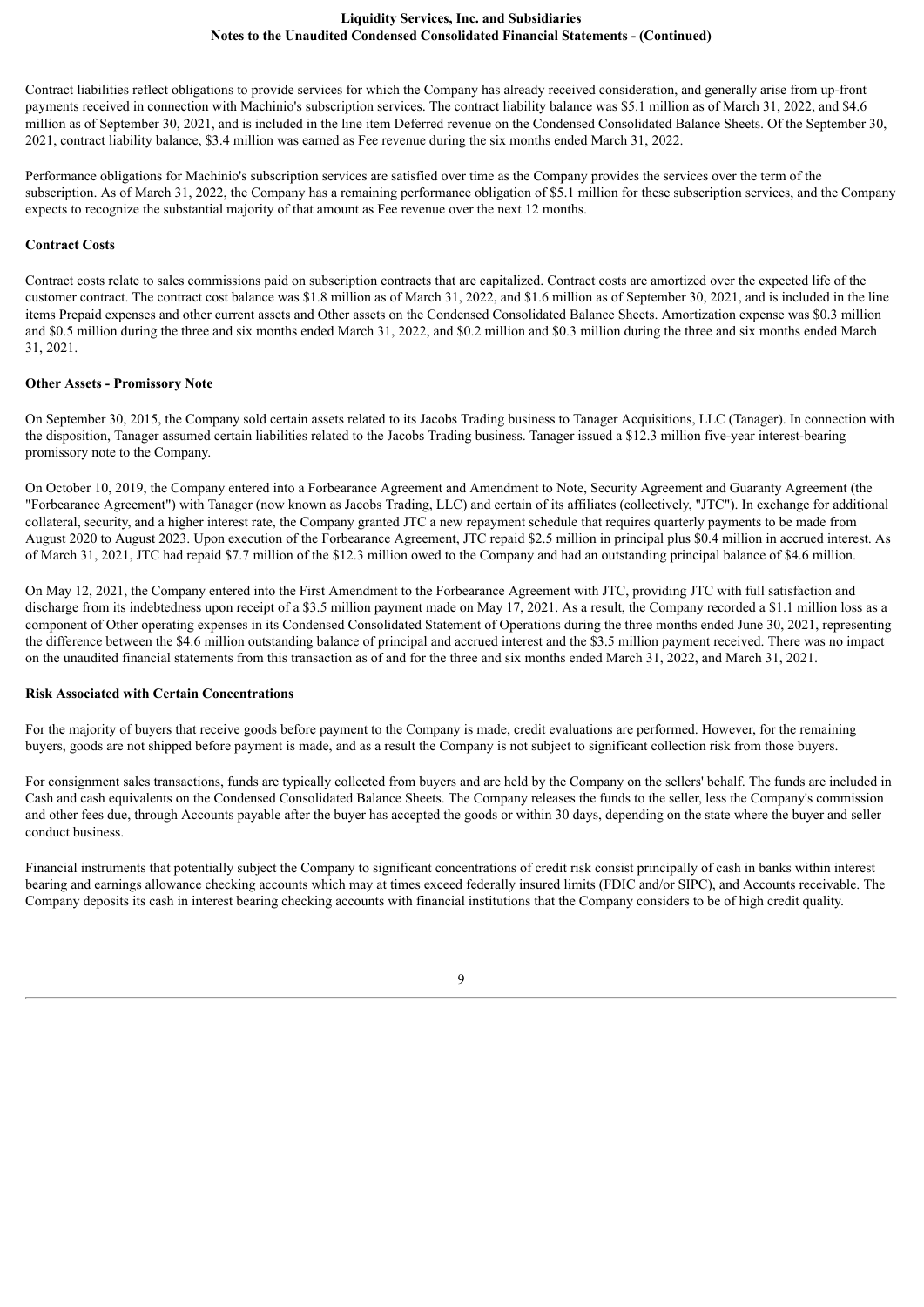Additionally, the Company has multiple vendor contracts with Amazon.com, Inc. under which the Company acquires and sells commercial merchandise. The property purchased under these contracts with Amazon.com, Inc. represented 51.7% and 61.2% of consolidated Cost of goods sold for the three months ended March 31, 2022, and 2021, respectively, and 56.0% and 60.6% of consolidated Cost of goods sold for the six months ended March 31, 2022, and 2021, respectively. These contracts are included within the RSCG reportable segment.

#### **Recent Accounting Pronouncements**

#### *Accounting Standards Adopted*

In December 2019, the Financial Accounting Standards Board (FASB) issued Accounting Standards Update (ASU) 2019-12, *Income Taxes (Topic 740): Simplifying the Accounting for Income Taxes*. The Company adopted the new standard on a prospective basis effective October 1, 2021. This accounting standard has not had a material impact on the Company's condensed consolidated financial statements.

#### *Accounting Standards Not Yet Adopted*

In June 2016, the FASB issued ASU 2016-13, *Measurement of Credit Losses on Financial Instruments (Topic 326)*, or Accounting Standards Codification (ASC) 326. ASC 326, including all amendments and related guidance, was designed to provide financial statement users with more useful information about the expected credit losses on financial instruments and other commitments to extend credit. ASC 326 will require estimation of expected credit losses using a methodology that takes into consideration a broad range of reasonable and supportable information. The guidance will be effective for the Company beginning on October 1, 2023, and will be applied on a modified-retrospective basis, with any cumulative-effect adjustment recorded to retained earnings on the adoption date. The Company is in the process of evaluating the impact ASC 326 will have on its condensed consolidated financial statements and expects to estimate credit losses on its financial assets such as its Accounts receivable. While the Company has not experienced significant credit losses historically, the materiality of the impact of adoption will depend on events and conditions as of the date of adoption, which cannot be determined conclusively at this time.

#### **3. Bid4Assets Acquisition**

On November 1, 2021, the Company purchased all of the issued and outstanding shares of stock of Bid4Assets, Inc. (Bid4Assets), a Maryland corporation. Bid4Assets is a leading online marketplace focused on conducting real property auctions for the government, including tax foreclosure sales and sheriff's sales. The results of Bid4Assets' operations are included within our GovDeals reportable segment and reporting unit.

As of March 31, 2022, the Company's purchase price allocation related to this acquisition is preliminary and subject to revisions as additional information is obtained about the facts and circumstances that existed as of the acquisition date. The revisions may have a significant impact on our condensed consolidated financial statements. The allocation of the purchase price will be finalized once all the information that was known and knowable as of the acquisition date is obtained and analyzed, but not to exceed one year from the acquisition date.

The primary areas of the purchase price allocation that are not yet finalized relate to income and non-income taxes, and the residual goodwill. The preliminary amounts assigned to intangible assets by type for this acquisition were based upon our valuation model and historical experiences with entities with similar business characteristics. During the three months ended March 31, 2022, we recorded a measurement period adjustment of \$1.1 million for the earn-out consideration fair value with a corresponding increase to goodwill, based on facts and circumstances in existence as of the effective date of the acquisition related to the discount rates associated with the expected earn-out payments. This resulted in a change to the total consideration transferred and goodwill balance seen below as compared to our previously reported preliminary purchase accounting results as of December 31, 2021.

The preliminary acquisition date fair value of the consideration transferred to the former shareholders of Bid4Assets was approximately \$42.7 million consisting of \$14.7 million in cash (net of working capital adjustments totaling \$0.3 million) and earn-out consideration with a preliminary fair value of \$28.0 million. Former shareholders of Bid4Assets are eligible to receive earn-out consideration of up to \$37.5 million in cash, payable based on Bid4Assets' achievement of trailing twelve-month EBITDA targets measured at the end of each calendar quarter until the quarter ended December 31, 2022.

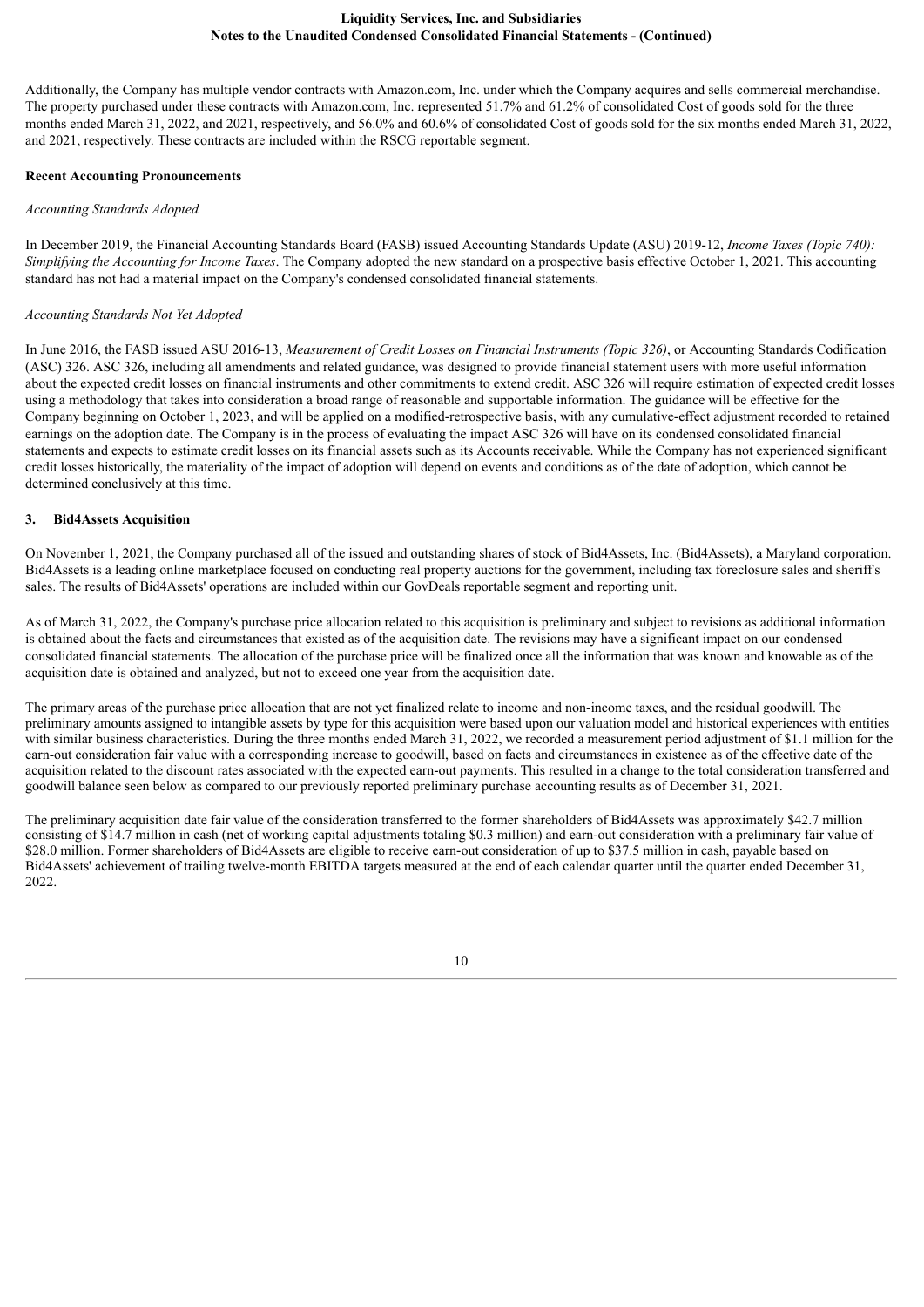The Company's preliminary allocation of the purchase price to the assets acquired and liabilities assumed as of the Bid4Assets acquisition date of November 1, 2021, is as follows:

| (in thousands)                   |   | <b>Fair Value</b> |
|----------------------------------|---|-------------------|
| Cash and cash equivalents        | S | 3,576             |
| Intangible assets                |   | 16,500            |
| Other assets                     |   | 346               |
| Total assets acquired            |   | 20,422            |
| Payables to sellers              |   | 3,715             |
| Operating lease liabilities      |   | 204               |
| Deferred tax liabilities         |   | 3,724             |
| Total liabilities assumed        |   | 7,642             |
| Net identifiable assets acquired |   | 12,780            |
| Goodwill                         |   | 29,960            |
| Total consideration transferred  |   | 42,739            |

The excess of purchase consideration over the fair value of assets acquired and liabilities assumed was recorded as goodwill. The goodwill associated with our acquisition includes the acquired assembled work force, and the value associated with the opportunity to leverage the workforce to continue to grow by adding additional customer relationships or new solutions in the future. Based on management's preliminary valuation of the fair value of tangible and intangible assets acquired and liabilities assumed, goodwill of approximately \$30.0 million was recorded. The total goodwill arising from the acquisition is included in the GovDeals reportable segment and reporting unit and is not deductible for tax purposes.

The known intangible assets acquired were determined to consist of, and preliminarily fair valued at, the following:

| (in thousands)                       | Useful Life (in years) | <b>Fair Value</b> |
|--------------------------------------|------------------------|-------------------|
| Contract intangibles                 |                        | 13.900            |
| Developed software                   |                        | 2,200             |
| Trade name                           |                        | 400               |
| Total identifiable intangible assets |                        | 16.500            |

#### *Contract Intangibles*

We recorded contract intangibles separately from goodwill based upon determination of the length, strength, and contractual nature of the relationship that Bid4Assets shared with its suppliers. We valued the contract intangibles using the multi-period excess earnings method, an income approach valuation model. The significant assumptions used in the income approach includes estimates about future expected cash flows from supplier contracts, the attrition rate, and the discount rate. We are amortizing the contract intangibles, preliminarily valued at \$13.9 million, on a straight-line basis over a useful life of eight years, which is materially consistent with the expected pattern of economic benefit.

#### *Developed Software*

Developed software primarily consists of intellectual property of the Bid4Assets e-commerce marketplace and associated mailing lists. We valued the developed software by applying the relief-from-royalty method, an income approach valuation model. The significant assumptions used in the relief-fromroyalty method include estimates about future expected cash flows from the developed software, the royalty rate, the obsolescence factor and the discount rate. We are amortizing the acquired developed technology, preliminarily valued at \$2.2 million, on a straight-line basis over a useful life of three years, which is materially consistent with the expected pattern of economic benefit.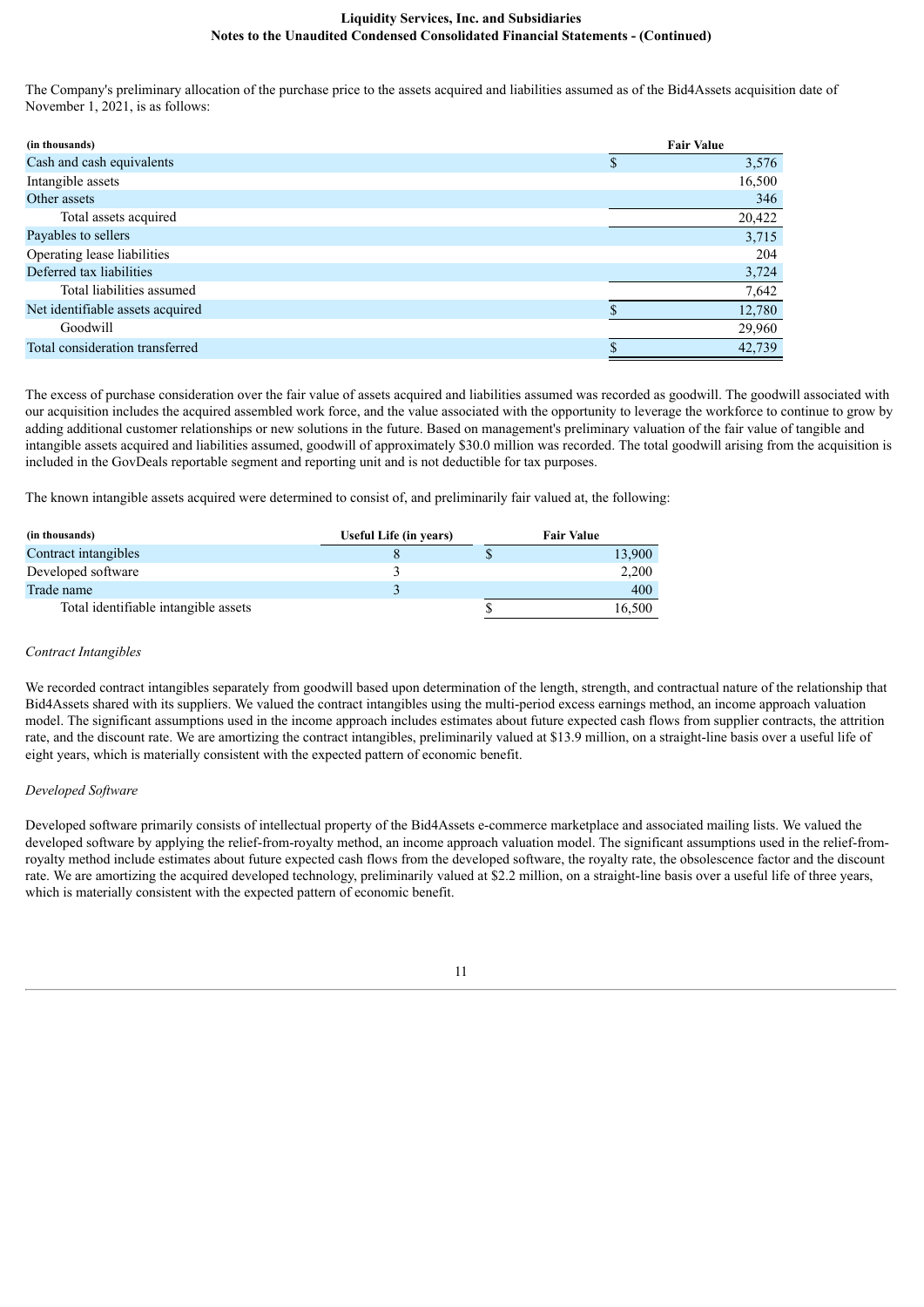#### *Trade Name*

We valued the trade name acquired using a relief-from-royalty method. The significant assumptions used in the relief-from-royalty method include future expected cash flows from the trade name, the royalty rate, and the discount rate. We are amortizing the trade name, preliminarily valued at \$0.4 million, on a straight-line basis over a useful life of three years, which is materially consistent with the expected pattern of economic benefit.

#### *Contingent Consideration*

During the six months ended March 31, 2022, and as a result of the acquisition of Bid4Assets, the Company recorded preliminary contingent consideration in the amount of \$28.0 million on its Condensed Consolidated Balance Sheets. See further discussion of this matter within Note 11 - *Fair Value Measurement*.

#### *Other Information*

Revenue, net income (loss), and pro forma information related to the Bid4Assets acquisition was immaterial to the condensed consolidated financial statements and its related notes for the three and six months ended March 31, 2022.

#### **4. Earnings per Share**

Basic net income per share is computed by dividing net income for the period by the weighted average number of shares outstanding during the period. Diluted net income per share is computed by dividing net income for the period by the weighted average number of shares of common stock and potentially dilutive common stock outstanding during the period. The calculation of diluted net income per share excludes all anti-dilutive common shares.

The computation of basic and diluted net income per share is as follows:

|                                                                                                                               | Three Months Ended March 31, |            |  |                 | Six Months Ended March 31, |      |              |  |
|-------------------------------------------------------------------------------------------------------------------------------|------------------------------|------------|--|-----------------|----------------------------|------|--------------|--|
|                                                                                                                               |                              | 2022       |  | 2021            | 2022                       |      | 2021         |  |
| Numerator:                                                                                                                    |                              |            |  |                 |                            |      |              |  |
| Net income                                                                                                                    | Ъ.                           | 11,970 \$  |  | $5,260$ \$      | 15,572 \$                  |      | 9,775        |  |
| Denominator:                                                                                                                  |                              |            |  |                 |                            |      |              |  |
| Basic weighted average shares outstanding                                                                                     |                              | 32,561,903 |  | 33,491,395      | 32,769,057                 |      | 33, 332, 417 |  |
| Dilutive impact of stock options, RSUs and RSAs                                                                               |                              | 1,442,665  |  | 2,068,352       | 1,613,092                  |      | 1,582,132    |  |
| Diluted weighted average shares outstanding                                                                                   |                              | 34,004,568 |  | 35,559,747      | 34, 382, 149               |      | 34,914,549   |  |
| Basic income per common share                                                                                                 |                              | 0.37 S     |  | $0.16$ \$       | 0.48                       | - \$ | 0.29         |  |
| Diluted income per common share                                                                                               |                              | 0.35 S     |  | $0.15 \quad$ \$ | 0.45                       | -8   | 0.28         |  |
| Stock options, RSUs and RSAs excluded from income (loss) per diluted share because their effect would have been anti-dilutive |                              | 1,327,292  |  | 367,539         | 1,246,493                  |      | 969,089      |  |

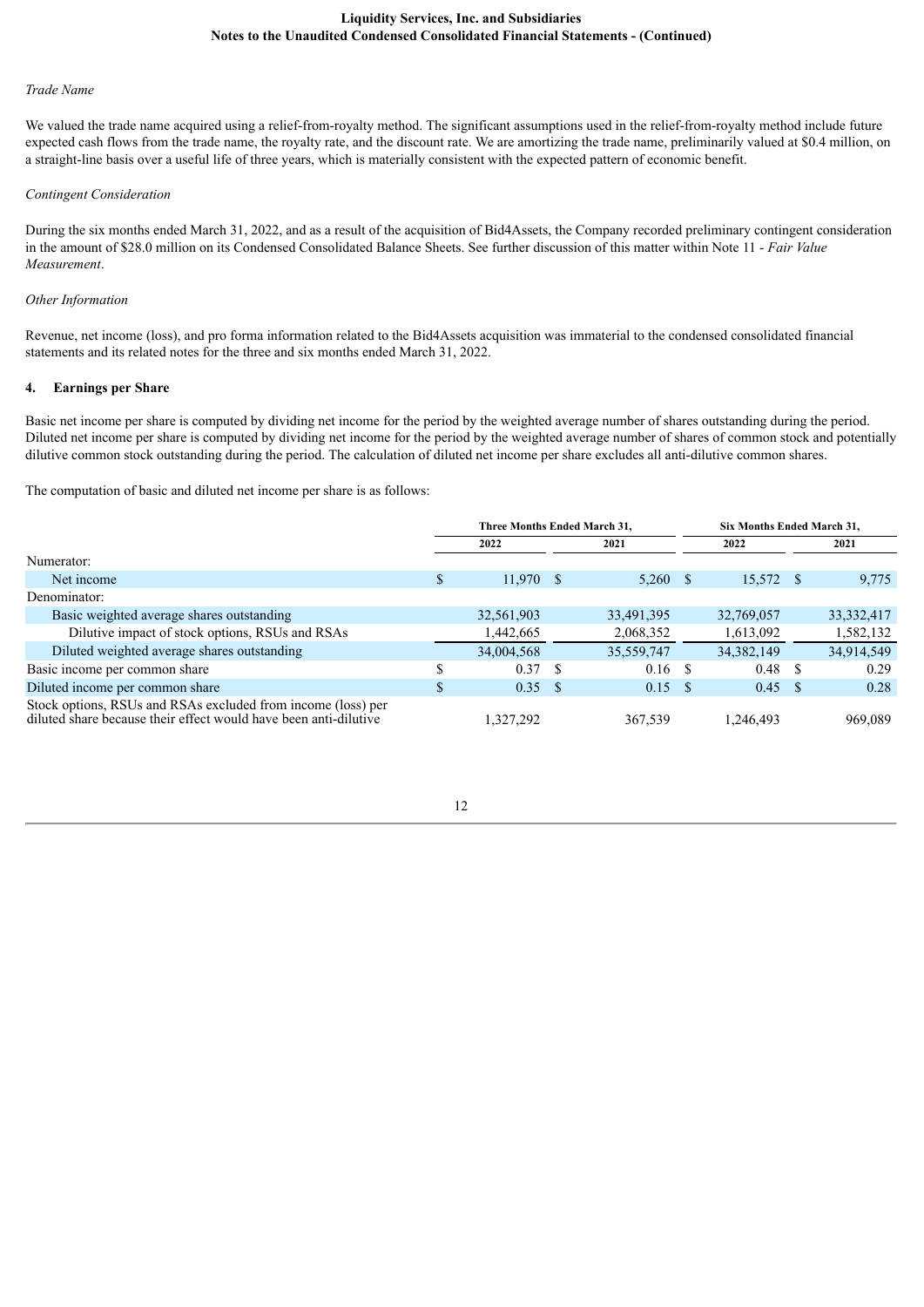#### **5. Leases**

The Company has operating leases for its corporate offices, warehouses, vehicles and equipment. The operating leases have remaining terms of up to 4.8 years. Some of the leases have options to extend or terminate the leases. The exercise of such options is generally at the Company's discretion. The lease agreements do not contain any significant residual value guarantees or restrictive covenants. The Company also subleases excess corporate office space. The Company's finance leases and related balances are not significant.

The components of lease expense are:

|                                               |      | Three Months Ended March 31, |     | Six Months Ended March 31, |  |       |      |       |
|-----------------------------------------------|------|------------------------------|-----|----------------------------|--|-------|------|-------|
| (in thousands)                                | 2022 |                              |     | 2021                       |  | 2022  | 2021 |       |
| Finance lease – lease asset amortization      |      | 21                           | - 5 | 16                         |  | 42    |      | 32    |
| Finance lease – interest on lease liabilities |      |                              |     |                            |  | 10    |      | 10    |
| Operating lease cost                          |      | 1,434                        |     | 1,249                      |  | 2,912 |      | 2,655 |
| Operating lease impairment expense            |      |                              |     | 172                        |  |       |      | 172   |
| Short-term lease cost                         |      | 64                           |     | 47                         |  | 117   |      | 121   |
| Variable lease cost $(1)$                     |      | 169                          |     | 455                        |  | 553   |      | 818   |
| Sublease income                               |      | (30)                         |     | (30)                       |  | (67)  |      | (106) |
| <b>Total net lease cost</b>                   |      | 1,663                        |     | 1,914                      |  | 3,567 |      | 3,702 |

 $^{(1)}$  Variable lease costs primarily relate to the Company's election to combine non-lease components such as common area maintenance, insurance and taxes related to its real estate leases. To a lesser extent, the Company's equipment leases have variable costs associated with usage and subsequent changes to costs based upon an index.

Maturities of lease liabilities are:

| March 31, 2022 |          |                         |      |  |  |  |  |  |  |
|----------------|----------|-------------------------|------|--|--|--|--|--|--|
|                |          | <b>Finance Leases</b>   |      |  |  |  |  |  |  |
|                | 2,641    | <sup>\$</sup>           | 58   |  |  |  |  |  |  |
|                | 4,782    |                         | 117  |  |  |  |  |  |  |
|                | 3,882    |                         | 98   |  |  |  |  |  |  |
|                | 3,176    |                         | 69   |  |  |  |  |  |  |
|                | 2,139    |                         | 66   |  |  |  |  |  |  |
|                | 396      |                         | 12   |  |  |  |  |  |  |
| \$             | 17,016   | <sup>\$</sup>           | 420  |  |  |  |  |  |  |
|                | (1, 879) |                         | (44) |  |  |  |  |  |  |
| ¢              | 15,137   | £.                      | 376  |  |  |  |  |  |  |
|                |          | <b>Operating Leases</b> |      |  |  |  |  |  |  |

 $(1)$  The weighted average remaining lease term is 3.8 years for operating leases and 4.0 years for finance leases.

 $(2)$  The weighted average discount rate is 6.4% for operating leases and 5.5% for finance leases.

Supplemental disclosures of cash flow information related to leases are:

|                                                                              | Six Months Ended March 31, |       |  |       |  |
|------------------------------------------------------------------------------|----------------------------|-------|--|-------|--|
| (in thousands)                                                               |                            | 2022  |  | 2021  |  |
| Cash paid for amounts included in operating lease liabilities                |                            | 2,060 |  | 2.251 |  |
| Cash paid for amounts included in finance lease liabilities                  |                            | 51    |  |       |  |
| Non-cash: lease liabilities arising from new operating lease assets obtained |                            | 3,158 |  | 885   |  |
| Non-cash: lease liabilities arising from new finance lease assets obtained   |                            | 179   |  |       |  |
| Non-cash: adjustments to lease assets and liabilities <sup>1</sup>           |                            | (198) |  | 3,286 |  |

 $(1)$  These include adjustments due to lease modifications, renewals, and other related adjustments.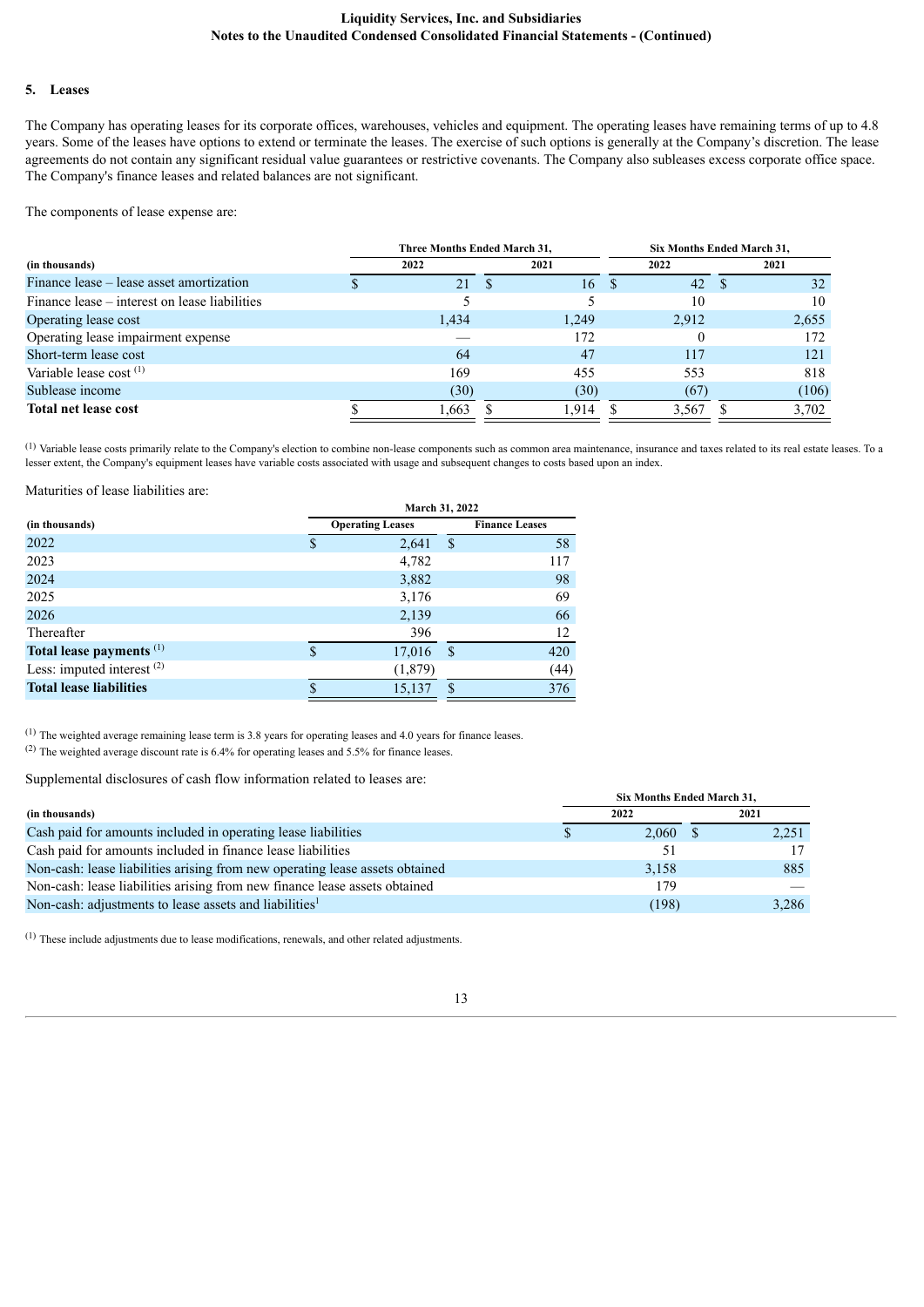#### **6. Goodwill**

The carrying value and changes in the carrying value of goodwill attributable to each reportable segment were as follows:

| (in thousands)                      | <b>CAG</b> | <b>GovDeals</b> | Machinio  | <b>Total</b> |
|-------------------------------------|------------|-----------------|-----------|--------------|
| Balance at September 30, 2020       | 21.550     | 23.731          | 14,558 \$ | 59,839       |
| Translation adjustments             | 33         |                 |           | 33           |
| Balance at September 30, 2021       | 21,583     | 23,731          | 14,558 \$ | 59,872       |
| Bid4Assets acquisition (see Note 3) |            | 29.960          |           | 29,960       |
| Translation adjustments             | (141)      |                 |           | (141)        |
| Balance at March 31, 2022           | 21.442     | 53.691          | 14,558    | 89,691       |

The increase in the goodwill balance of approximately \$30.0 million at the GovDeals reportable segment and reporting unit during the six months ended March 31, 2022, is due to the Bid4Assets acquisition. See Note 3 - *Bid4Assets Acquisition* for further information.

Goodwill is tested for impairment at the beginning of the fourth quarter and during interim periods whenever events or circumstances indicate that the carrying value may not be recoverable. As discussed in Note 11 – *Fair Value Measurements*, the fair value of the Bid4Assets earn-out liability declined by \$8.5 million during the three months ended March 31, 2022, due to timing changes impacting the level of auction events and transactions that are expected to occur during the earn-out period ending December 31, 2022. These timing changes have not reflected substantive changes to the long-term outlook for real estate sales within the GovDeals segment and were not considered a triggering event for testing goodwill or long-lived assets for impairment as of March 31, 2022. The Company has also continued to evaluate the impact of the COVID-19 pandemic and other ongoing macroeconomic disruptions on the recoverability of its goodwill. The Company did not identify any indicators of impairment that required an interim goodwill impairment test during the six months ended March 31, 2022.

#### **7. Intangible Assets**

Intangible assets consist of the following:

|                         |                                     |                             | March 31, 2022              |                           |                             | <b>September 30, 2021</b>   |                           |
|-------------------------|-------------------------------------|-----------------------------|-----------------------------|---------------------------|-----------------------------|-----------------------------|---------------------------|
| (in thousands)          | <b>Useful</b><br>Life<br>(in years) | Gross<br>Carrving<br>Amount | Accumulated<br>Amortization | Net<br>Carrying<br>Amount | Gross<br>Carrving<br>Amount | Accumulated<br>Amortization | Net<br>Carrying<br>Amount |
| Contract intangibles    | $6 - 8$                             | 17,000                      | (2,661)                     | 14,339                    | 3,100                       | (1,679)                     | 1,421                     |
| Technology              | $3 - 5$                             | 5,300                       | (2,387)                     | 2,913                     | 2,700                       | (1,755)                     | 945                       |
| Patent and trademarks   | $3 - 10$                            | 2,368                       | (1.411)                     | 957                       | 2.360                       | (1,273)                     | 1,087                     |
| Total intangible assets |                                     | 24,668                      | (6, 459)                    | 18.209                    | 8,160                       | (4,707)                     | 3,453                     |

The gross carrying amount of total intangible assets increased by \$16.5 million during the six months ended March 31, 2022 due to the Bid4Assets acquisition. The acquired developed software and trade name are included in the above line items of Technology and Patent and trademarks, respectively. See Note 3 - *Bid4Assets Acquisition* for further information.

Future expected amortization of intangible assets at March 31, 2022, is as follows:

| (in thousands)<br><b>Years ending September 30,</b> | <b>Expected Amortization</b><br><b>Expense</b> |        |  |  |  |  |  |
|-----------------------------------------------------|------------------------------------------------|--------|--|--|--|--|--|
| Remainder of 2022                                   |                                                | 1,967  |  |  |  |  |  |
| 2023                                                |                                                | 3,791  |  |  |  |  |  |
| 2024                                                |                                                | 3,253  |  |  |  |  |  |
| 2025                                                |                                                | 2,013  |  |  |  |  |  |
| 2026 and thereafter                                 |                                                | 7,185  |  |  |  |  |  |
| Total                                               |                                                | 18,209 |  |  |  |  |  |

Intangible asset amortization expense was \$1.0 million and \$0.3 million for the three months ended March 31, 2022 and 2021, respectively, and \$1.8 million and \$0.7 million for the six months ended March 31, 2022 and 2021, respectively.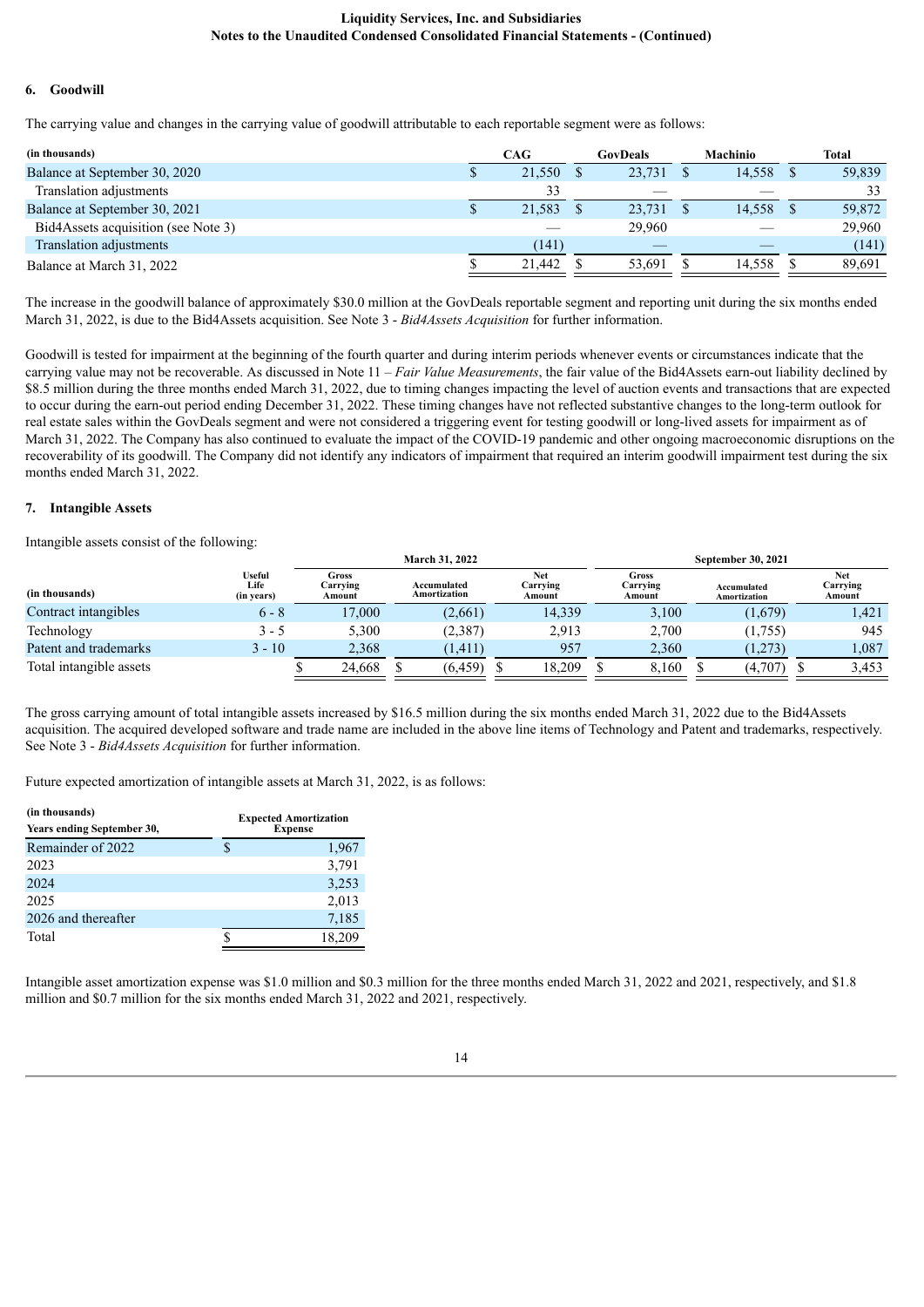The Company has continued to evaluate the impact of the COVID-19 pandemic, ongoing macroeconomic disruptions, and the subsequent financial performance of Bid4Assets, on the recoverability of its long-lived assets. The Company did not identify any indicators of impairment requiring an interim impairment test on material long-lived assets during the three and six months ended March 31, 2022.

#### **8. Income Taxes**

The Company's interim effective income tax rate is based on management's best current estimate of the Company's expected annual effective income tax rate. The Company recorded pre-tax income in the first six months of fiscal year 2022 and its corresponding effective tax rate is 11.7% compared to 6.7% for the first six months of fiscal year 2021. The change in the effective tax rate for the six months ended March 31, 2022, as compared to the same period in the prior year was primarily due to state and foreign taxes, and the utilization of net operating losses. The effective tax rate differed from the U.S. statutory federal rate of 21% primarily as a result of the impact of foreign, state, and local income taxes and permanent tax adjustments.

The Company applies the authoritative guidance related to uncertainty in income taxes. ASC 740, *Income Taxes*, states that a benefit from an uncertain tax position may be recognized when it is more likely than not that the position will be sustained upon examination, including resolution of any related appeals or litigation processes, on the basis of technical merits. The Company identified no new uncertain tax positions during the six months ended March 31, 2022. The Company and its subsidiaries file income tax returns in the U.S. federal jurisdiction, various state and local jurisdictions and in foreign jurisdictions, primarily Canada and the United Kingdom. As of March 31, 2022, the Company has no open income tax examinations in the U.S. and the statute of limitations for years prior to 2018 is now closed. However, certain tax attribute carryforwards that were generated prior to fiscal year 2018 may be adjusted upon examination by tax authorities if they are utilized.

#### **9. Debt**

On February 10, 2022, the Company entered into a credit facility agreement (Credit Agreement) with Wells Fargo Bank, N.A. Terms of the Credit Agreement provide for revolving loans (Line of Credit) up to a maximum aggregate principal amount of \$25.0 million with a \$10.0 million sublimit for standby letters of credit. The Credit Agreement ends on March 31, 2024, at which time any remaining amounts outstanding are due immediately.

The applicable interest rate on any draws under the Line of Credit is a variable rate per annum equal to the Daily Simple Secured Overnight Financing Rate (SOFR) in effect plus a margin ranging from 1.25% to 1.75%. Interest is payable monthly. The Company pays an Unused Commitment Fee, on a quarterly basis, equal to 0.05% per annum on the daily amount of the Line of Credit available, but unused. The Company also pays a Letter of Credit Fee, on a quarterly basis, equal to 1.25% on the daily amount available to be drawn for standby letters of credit. Interest incurred on any draws under the Line of Credit, as well as the Unused Commitment Fee and Letter of Credit Fee, are included within Interest and other income, net in the Condensed Consolidated Statements of Operations.

The Company may draw upon the Line of Credit for general corporate purposes. Repayments of any borrowings under the Line of Credit shall become available for redraw at any time by the Company.

The Credit Agreement contains certain financial and non-financial restrictive covenants including, among others, the requirement to maintain a minimum level of earnings before interest, income taxes, depreciation and amortization (EBITDA). The Credit Agreement contains a number of affirmative and restrictive covenants including limitations on mergers, consolidations and dissolutions, investments and acquisitions, indebtedness and liens, and dividends and other restricted payments. As of March 31, 2022, the Company was in full compliance with the terms and conditions of the Credit Agreement.

During the three and six months ended March 31, 2022, the Company did not make any draws under the Credit Agreement. As of March 31, 2022, the Company had no outstanding borrowings under the Credit Agreement.

During the three and six months ended March 31, 2022, interest expense incurred by the Company under the Credit Agreement was immaterial to the condensed consolidated financial statements.

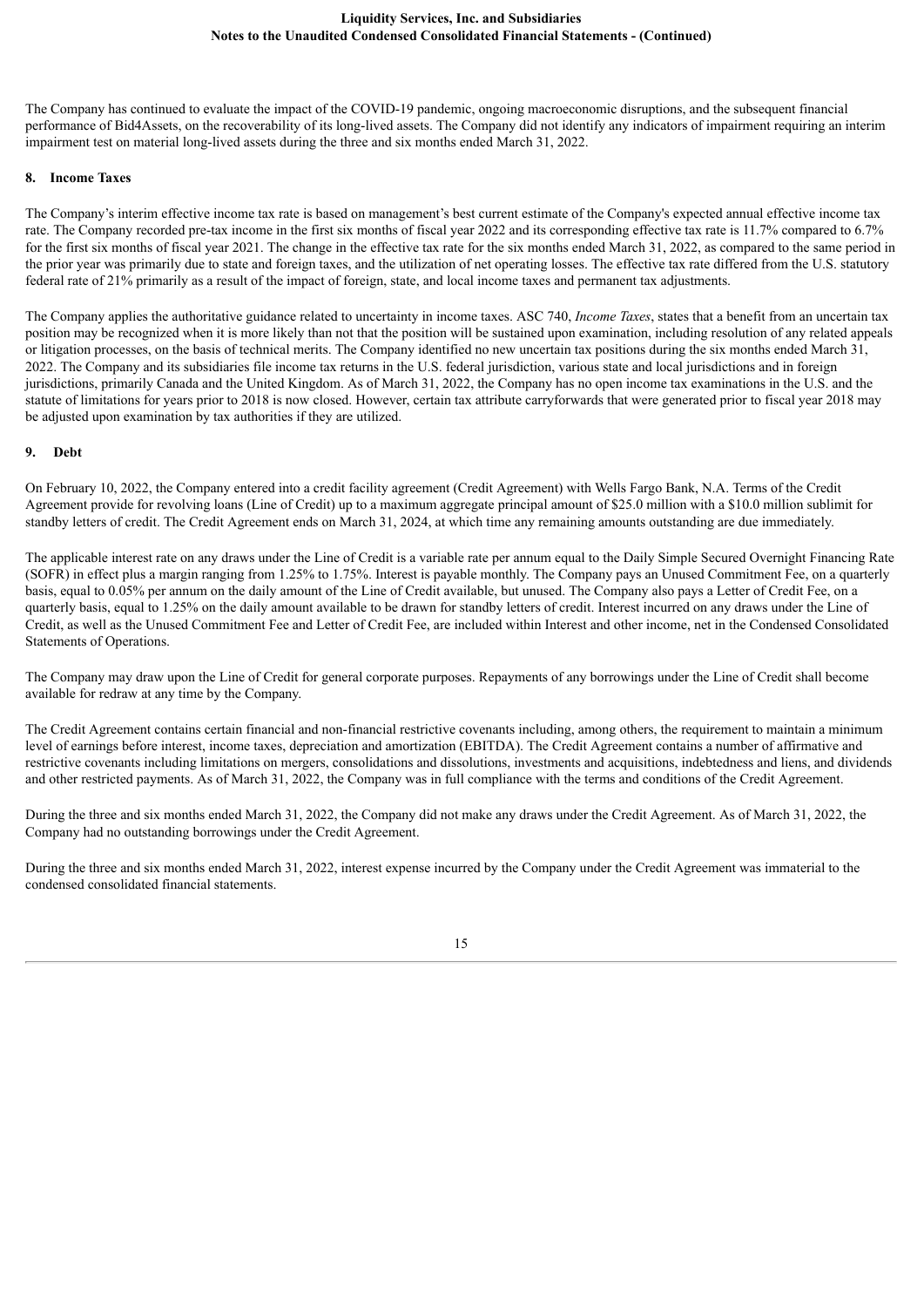### **10. Stockholders' Equity**

The changes in stockholders' equity for the prior year comparable period is as follows:

|                                                                                                           | <b>Common Stock</b> |                          |               |                                         |              |             | <b>Treasury Stock</b> |                         |               |         |               |                          |               |          |  |  |  |                                               |                        |  |  |              |
|-----------------------------------------------------------------------------------------------------------|---------------------|--------------------------|---------------|-----------------------------------------|--------------|-------------|-----------------------|-------------------------|---------------|---------|---------------|--------------------------|---------------|----------|--|--|--|-----------------------------------------------|------------------------|--|--|--------------|
| (dollars in thousands)                                                                                    | <b>Shares</b>       | Amount                   |               | <b>Additional</b><br>Paid-in<br>Capital |              |             |                       | <b>Shares</b><br>Amount |               |         |               |                          |               |          |  |  |  | Accumulated<br>Other<br>Comprehensive<br>Loss | Accumulated<br>Deficit |  |  | <b>Total</b> |
| Balance at September 30, 2020                                                                             | 34,082,406          | 34<br>$\mathbf{\hat{s}}$ | <sup>\$</sup> | 247,892                                 | $\mathbf{s}$ | (547, 508)  | -S                    | (3,983)                 | <sup>\$</sup> | (9,782) | $\mathbf S$   | (122, 346)               | -S            | 111,815  |  |  |  |                                               |                        |  |  |              |
| Net income                                                                                                |                     |                          |               |                                         |              |             |                       |                         |               |         |               | 4,514                    |               | 4,514    |  |  |  |                                               |                        |  |  |              |
| Exercise of stock options, grants of restricted<br>stock awards, and vesting of restricted stock<br>units | 151,845             |                          |               | 197                                     |              |             |                       |                         |               |         |               |                          |               | 197      |  |  |  |                                               |                        |  |  |              |
| Taxes paid associated with net settlement of<br>stock compensation awards                                 | (7,703)             |                          |               | (57)                                    |              |             |                       |                         |               |         |               |                          |               | (57)     |  |  |  |                                               |                        |  |  |              |
| Forfeitures of restricted stock awards                                                                    | (13, 733)           |                          |               |                                         |              |             |                       |                         |               |         |               |                          |               |          |  |  |  |                                               |                        |  |  |              |
| Common stock repurchased                                                                                  |                     |                          |               |                                         |              | (309, 496)  |                       | (4,103)                 |               |         |               |                          |               | (4,103)  |  |  |  |                                               |                        |  |  |              |
| Common stock surrendered in the exercise of<br>stock options                                              |                     |                          |               | 169                                     |              | (9, 384)    |                       | (169)                   |               |         |               |                          |               |          |  |  |  |                                               |                        |  |  |              |
| Stock compensation expense                                                                                |                     |                          |               | 1,801                                   |              |             |                       |                         |               |         |               |                          |               | 1,801    |  |  |  |                                               |                        |  |  |              |
| Foreign currency translation                                                                              |                     |                          |               |                                         |              |             |                       |                         |               | 896     |               |                          |               | 896      |  |  |  |                                               |                        |  |  |              |
| Balance at December 31, 2020                                                                              | 34,212,815          | S<br>34                  | \$            | 250,002                                 | S            | (866,388)   | S                     | (8,255)                 | \$            | (8,886) | <sup>\$</sup> | (117, 832)               | -S            | 115,063  |  |  |  |                                               |                        |  |  |              |
| Net income                                                                                                |                     |                          |               |                                         |              |             |                       |                         |               |         |               | 5,260                    |               | 5,260    |  |  |  |                                               |                        |  |  |              |
| Exercise of stock options, grants of restricted<br>stock awards, and vesting of restricted stock<br>units | 1,079,955           |                          |               | 154                                     |              |             |                       |                         |               |         |               |                          |               | 155      |  |  |  |                                               |                        |  |  |              |
| Taxes paid associated with net settlement of<br>stock compensation awards                                 | (177, 463)          |                          |               | (3,145)                                 |              |             |                       |                         |               |         |               |                          |               | (3, 145) |  |  |  |                                               |                        |  |  |              |
| Common stock repurchased                                                                                  |                     |                          |               |                                         |              | (647, 583)  |                       | (12,040)                |               |         |               | $\overline{\phantom{0}}$ |               | (12,040) |  |  |  |                                               |                        |  |  |              |
| Common stock surrendered in the exercise of<br>stock options                                              |                     |                          |               | 1,333                                   |              | (73, 228)   |                       | (1, 333)                |               |         |               |                          |               |          |  |  |  |                                               |                        |  |  |              |
| Stock compensation expense                                                                                |                     |                          |               | 1,522                                   |              |             |                       |                         |               |         |               |                          |               | 1,522    |  |  |  |                                               |                        |  |  |              |
| Foreign currency translation                                                                              |                     |                          |               |                                         |              |             |                       |                         |               | 123     |               |                          |               | 123      |  |  |  |                                               |                        |  |  |              |
| Balance at March 31, 2021                                                                                 | 35,115,307          | 35<br>S                  | \$            | 249.866                                 | S            | (1,587,199) | <b>S</b>              | (21,628)                | S             | (8,763) | <sup>\$</sup> | (112, 572)               | <sup>\$</sup> | 106,938  |  |  |  |                                               |                        |  |  |              |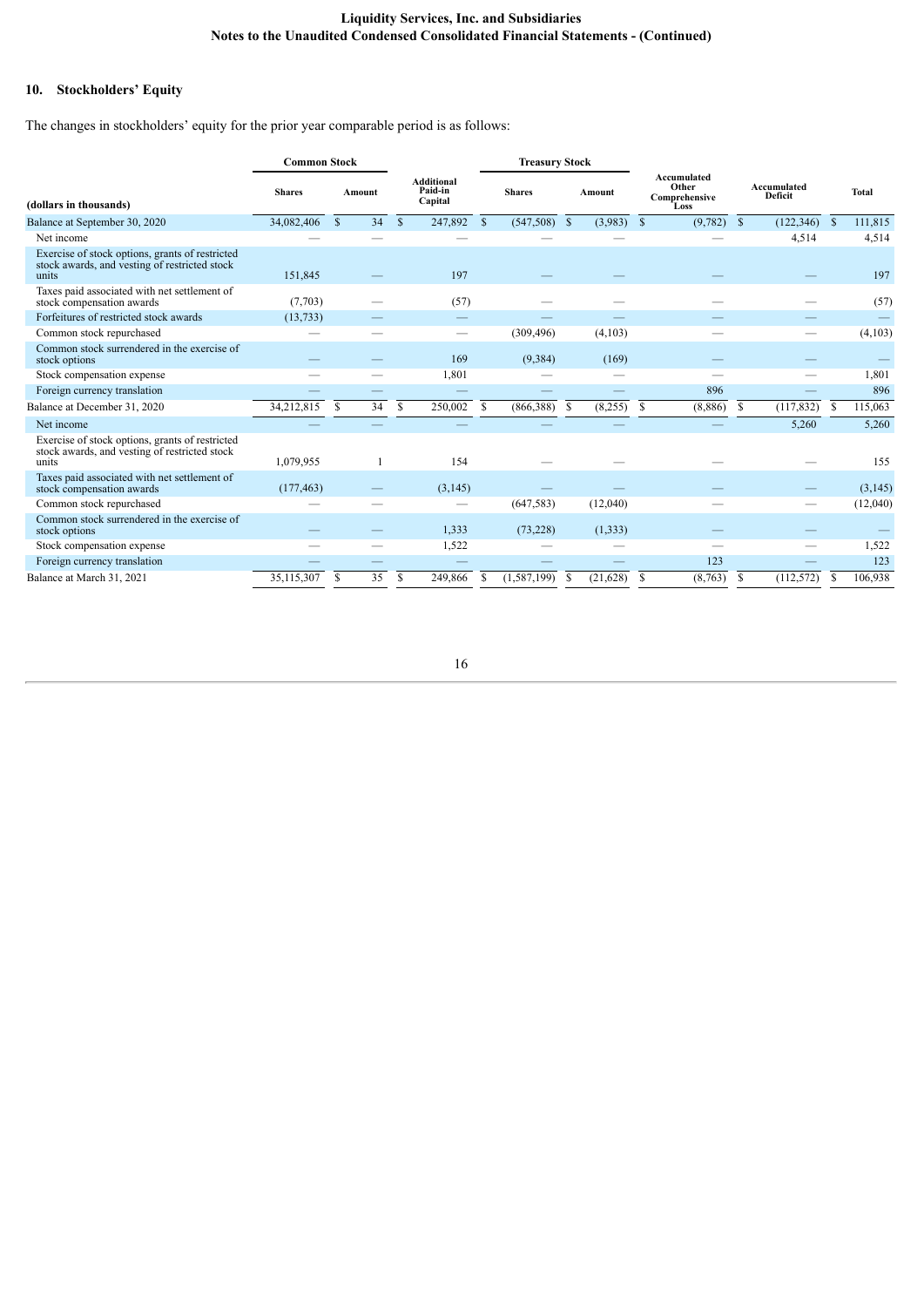#### **Stock Compensation Incentive Plans**

The Company has several incentive plans under which stock options, restricted stock units (RSUs), restricted stock awards (RSAs), and cash-settled stock appreciation rights (SARs) have been issued, including the Third Amended and Restated 2006 Omnibus Long-Term Incentive Plan, as amended (LTIP), and a plan and private placement issuances related to the Company's acquisition of Machinio and Bid4Assets. During the three months ended March 31, 2022, the Company's shareholders approved an amendment to the LTIP to increase the number of shares of common stock reserved for issuance from 19,100,000 to 20,300,000. Accordingly, as of March 31, 2022, the Company has reserved a total of 20,300,000 shares of its common stock for exercises of stock options, vesting of RSUs, and grants of RSAs under these plans. Vesting of RSUs and grants of RSAs count as 1.5x shares against the plan reserves. As of March 31, 2022, 2,350,615 shares of common stock remained available for use under the LTIP.

### **Stock Compensation Expense**

The table below presents the components of share-based compensation expense (in thousands):

|                                          | Three Months Ended March 31, |       |     |       | Six Months Ended March 31, |       |      |       |
|------------------------------------------|------------------------------|-------|-----|-------|----------------------------|-------|------|-------|
|                                          |                              | 2022  |     | 2021  |                            | 2022  |      | 2021  |
| <b>Equity-classified awards:</b>         |                              |       |     |       |                            |       |      |       |
| Stock options                            |                              | 534   | - S | 844   | - \$                       | 1.591 | - \$ | 1.729 |
| RSUs & RSAs                              |                              | 1,569 |     | 678   |                            | 2,782 |      | 1,594 |
| Total equity-classified awards           |                              | 2,103 |     | 1,522 |                            | 4.373 |      | 3,323 |
| Liability-classified awards:             |                              |       |     |       |                            |       |      |       |
| <b>SARs</b>                              |                              | (111) |     | 239   |                            | (101) |      | 667   |
| <b>Total stock compensation expense:</b> |                              | 1.992 |     | 1,761 |                            | 4.272 |      | 3.990 |

The table below presents the components of share-based compensation expense by line item within our Condensed Consolidated Statements of Operations (in thousands):

|                                                | Three Months Ended March 31, |        |  |       | Six Months Ended March 31, |        |  |       |
|------------------------------------------------|------------------------------|--------|--|-------|----------------------------|--------|--|-------|
|                                                |                              | 2022   |  | 2021  |                            | 2022   |  | 2021  |
| <b>Stock Compensation Expense by Line Item</b> |                              |        |  |       |                            |        |  |       |
| Technology and operations                      |                              | 282 \$ |  | 257   |                            | 585 \$ |  | 624   |
| Sales and marketing                            |                              | 542    |  | 454   |                            | 1,032  |  | 1,034 |
| General and administrative                     |                              | 1.168  |  | 1.050 |                            | 2.655  |  | 2,332 |
| <b>Total stock compensation expense:</b>       |                              | .992   |  | 1.761 |                            | 4.272  |  | 3.990 |

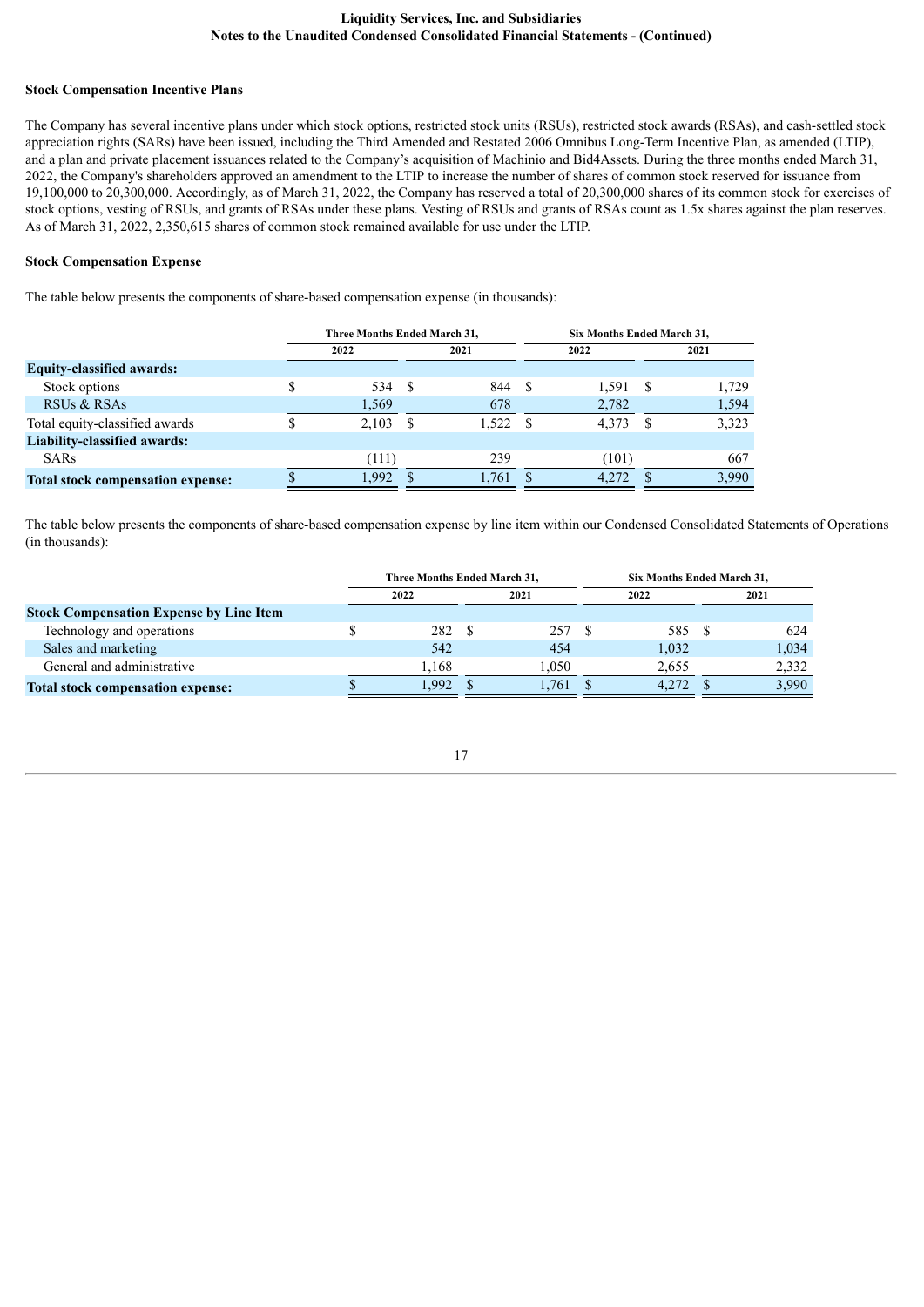### **Stock Options and RSUs & RSAs**

The following table presents stock option and RSUs & RSAs grant activity:

|                                                                       |               | <b>Six Months Ended</b><br>March 31, 2022 |
|-----------------------------------------------------------------------|---------------|-------------------------------------------|
| <b>Stock Options granted:</b>                                         |               |                                           |
| Options containing only service conditions:                           |               | 131,712                                   |
| Weighted average exercise price                                       | \$            | 22.13                                     |
| Weighted average grant date fair value                                | <sup>\$</sup> | 10.83                                     |
|                                                                       |               |                                           |
| Options containing performance or market conditions:                  |               | 129,945                                   |
| Weighted average exercise price                                       | \$            | 22.17                                     |
| Weighted average grant date fair value                                | <sup>\$</sup> | 10.30                                     |
|                                                                       |               |                                           |
| RSUs & RSAs granted:                                                  |               |                                           |
| RSUs & RSAs containing only service conditions. <sup>1</sup>          |               | 354,934                                   |
| Weighted average grant date fair value                                | <sup>\$</sup> | 21.78                                     |
|                                                                       |               |                                           |
| RSUs & RSAs containing performance or market conditions: <sup>1</sup> |               | 451,085                                   |
| Weighted average grant date fair value                                | <sup>\$</sup> | 18.84                                     |

<sup>1</sup> 55,000 RSUs containing service conditions and 70,000 RSUs containing performance conditions were granted by private placement.

The stock options and RSUs & RSAs containing only service conditions will vest over a four-year service period. The stock options and RSUs & RSAs containing performance conditions will vest upon the achievement of specified financial targets of the Company, a segment, or a division of a segment. The stock options and RSUs & RSAs containing market conditions will vest upon the achievement of specified increases in the Company's share price. Vesting is measured the first day of each fiscal quarter over the four-year terms of the awards, starting with the first fiscal quarter after the first anniversary of the grant date, based upon the trailing 20-days average of the Company's share price.

The range of assumptions used to determine the fair value of stock options containing only service conditions using the Black-Scholes option-pricing model during the six months ended March 31, 2022, were as follows:

|                         | <b>Six Months Ended</b><br>March 31, 2022 |
|-------------------------|-------------------------------------------|
| Dividend yield          |                                           |
| Expected volatility     | $57.0\% - 61.2\%$                         |
| Risk-free interest rate | $1.1\% - 1.8\%$                           |
| Expected term           | $4.5 - 7.4$ years                         |

The range of assumptions used to determine the fair value of stock options and RSUs & RSAs containing market conditions using Monte Carlo simulations during the six months ended March 31, 2022, were as follows:

|                                               | <b>Six Months Ended</b><br>March 31, 2022 |
|-----------------------------------------------|-------------------------------------------|
| Dividend yield                                |                                           |
| Expected volatility                           | $57.2\% - 62.9\%$                         |
| Risk-free interest rate                       | $1.1\% - 1.5\%$                           |
| Expected holding period (% of remaining term) | $29.4\% - 100.0\%$                        |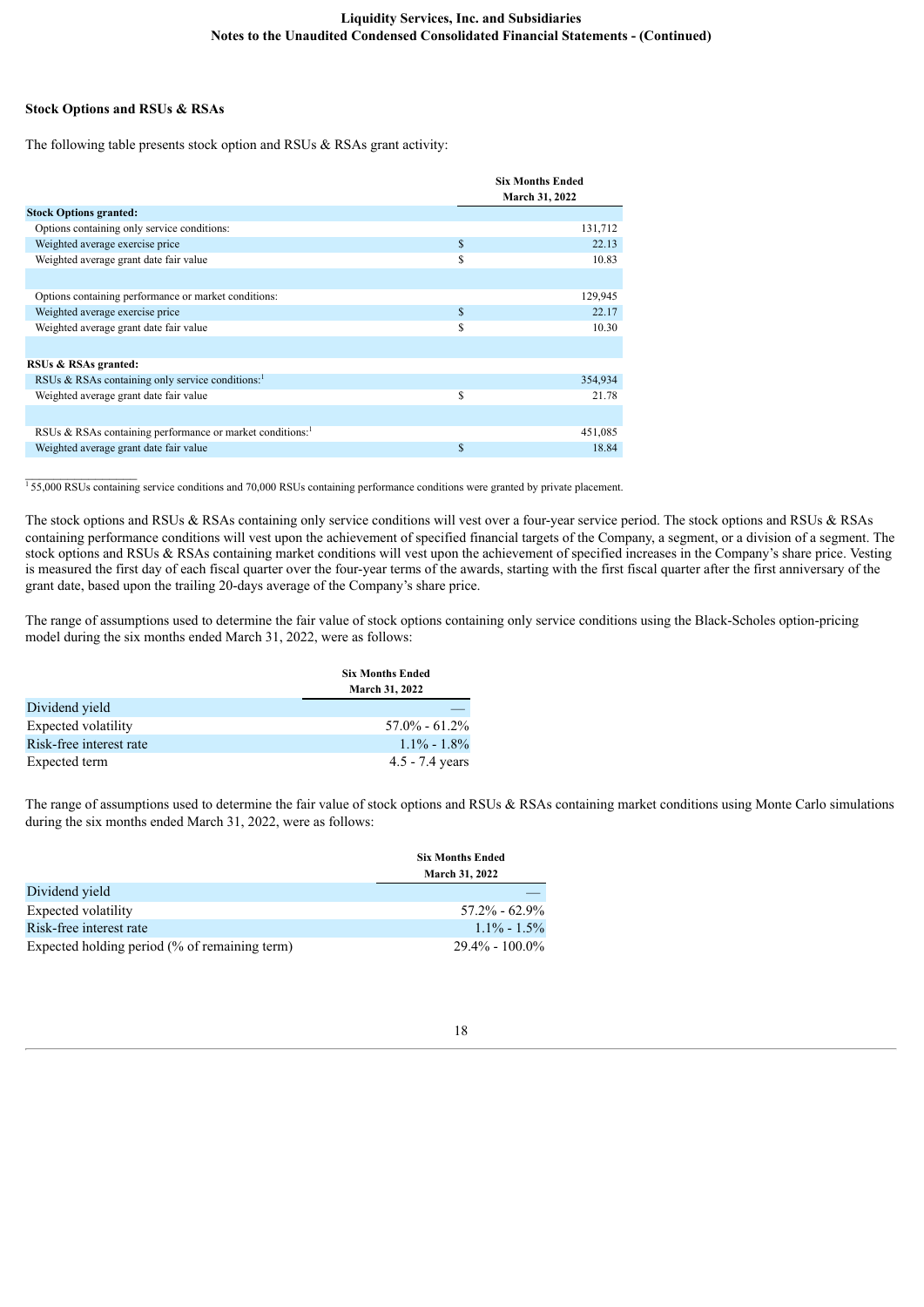#### **SARs**

During the six months ended March 31, 2022, the Company did not issue any SARs, 6,725 SARs were exercised requiring the Company to make cash payments of less than \$0.1 million, and 3,250 SARs were canceled. As of March 31, 2022, 32,070 SARs were outstanding.

#### **Share Repurchase Program**

From time to time, we may be authorized to repurchase issued and outstanding shares of our common stock under a share repurchase program approved by our Board of Directors. Share repurchases may be made through open market purchases, privately negotiated transactions or otherwise, at times and in such amounts as management deems appropriate. The timing and actual number of shares repurchased will depend on a variety of factors including price, corporate and regulatory requirements and other market conditions. The repurchase program may be discontinued or suspended at any time and will be funded using our available cash.

The Company had no remaining share repurchase authorization as of September 30, 2021. On December 6, 2021, the Company's Board of Directors authorized a new stock repurchase plan of up to \$20 million of the Company's outstanding shares of common stock through December 31, 2023. The Company repurchased 1,011,881 shares for \$17.0 million, and 1,159,066 shares for \$20.0 million during the three and six months ended March 31, 2022, respectively. As of March 31, 2022, the Company had no remaining authorization to repurchase shares.

#### **Other Share Repurchases**

Separate from the share repurchase program, our stock incentive plans allow for participants to exercise stock options by surrendering shares of common stock equivalent in value to the exercise price due.

During the three months ended March 31, 2022, no shares of common stock were surrendered by participants in the exercise of stock options. During the three months ended March 31, 2021, participants surrendered 73,228 shares of common stock in the exercise of stock options. During the six months ended March 31, 2022, and March 31, 2021, participants surrendered 4,678 and 82,612 shares of common stock, respectively, in the exercise of stock options. Any shares surrendered to the Company in this manner are not available for future grant.

#### **11. Fair Value Measurement**

The Company measures and records certain assets and liabilities at fair value on a recurring basis. Authoritative guidance issued by the FASB establishes a fair value hierarchy for those instruments measured at fair value that distinguishes between assumptions based on market data (observable inputs) and the Company's assumptions (unobservable inputs). The hierarchy consists of three levels:

- Level 1: Quoted market prices in active markets for identical assets or liabilities;
- Level 2: Inputs other than Level 1 inputs that are either directly or indirectly observable; and
- Level 3: Unobservable inputs developed using estimates and assumptions developed by the Company, which reflect those that a market participant would use.

The Company held no money market funds considered cash equivalents at March 31, 2022, while it held \$40.0 million of money market funds considered cash equivalents at September 30, 2021. The decrease in money market funds held during the period was a result of the Company's movement of excess cash balances to higher yield product offerings in interest bearing and earnings allowance checking accounts.

There were no money market fund assets to measure at fair value at March 31, 2022. Money market funds held at September 30, 2021, were measured at fair value and classified as Level 1 assets within the fair value hierarchy. There were no transfers between levels during the periods presented.

During the three and six months ended March 31, 2022, and as a result of the acquisition of Bid4Assets, the Company recorded preliminary fair value of contingent consideration in the amount of \$28.0 million on its Condensed Consolidated Balance Sheets. The contingent consideration is based on Bid4Assets' achievement of trailing twelve-month EBITDA targets measured at the end of each calendar quarter until the quarter ended December 31, 2022. The liability for this consideration is included in Accrued expenses and other current liabilities within the Condensed Consolidated Balance Sheets.

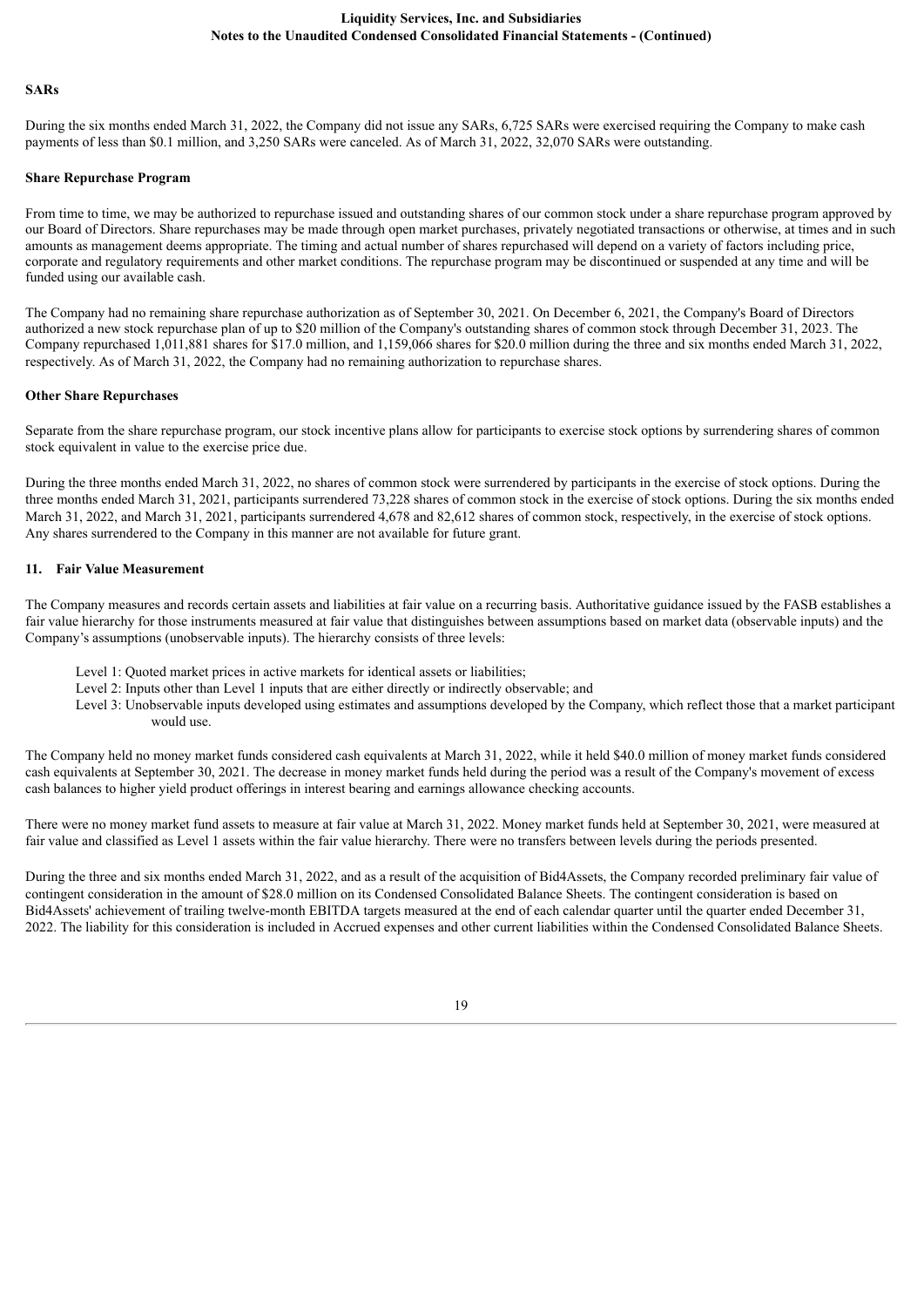The Company fair valued the earn-out consideration using Monte Carlo valuation method. The fair value measurements utilized were classified as Level 3 assets within the fair value hierarchy under the provisions of ASC 820, *Fair Value Measurements*, and ASC 805, *Business Combinations*. The significant unobservable inputs used in the fair value measurement categorized within Level 3 of the fair value hierarchy included estimated results of operations over the earn-out period, volatility of gross profit and operating expenses, and the discount rate. The earn-out consideration was preliminarily valued at approximately \$28.0 million at the acquisition date. Fair value of the earn-out consideration will be remeasured at the end of each calendar quarter until December 31, 2022.

The changes in earn-out liability measured at fair value for which the Company has used Level 3 inputs to determine fair value during the three and six months ended March 31, 2022, is as follows (in thousands):

|                                    | <b>Contingent Consideration</b> |
|------------------------------------|---------------------------------|
| Balance at September 30, 2021      |                                 |
| Earn-out from business acquisition | 26,900                          |
| Balance at December 31, 2021       | 26,900                          |
| Measurement period adjustment      | 1,100                           |
| Change in fair value               | (8,500)                         |
| Balance at March 31, 2022          | 19,500                          |

During the three months ended March 31, 2022, we recorded a measurement period adjustment of \$1.1 million for the earn-out consideration fair value with a corresponding increase to goodwill, based on facts and circumstances in existence as of the effective date of the acquisition related to the discount rates associated with the expected earn-out payments. See further discussion in Note 3 - *Bid4Assets Acquisition*.

During the three months ended March 31, 2022, the fair value of the earn-out liability was reduced by \$8.5 million to \$19.5 million, due to a decline in the auction events and transactions that are expected to be completed during the earn-out period ending December 31, 2022. This change resulted from events occurring subsequent to the November 1, 2021, acquisition date and therefore were not known nor knowable at that time. These events include extended timelines to advance legislation that allows for online auctions of foreclosed real estate in certain target markets, and other client specific delays in bringing foreclosed real estate to auction.

This change in fair value was recorded as a gain within Fair value adjustment of acquisition earn-outs in the Condensed Consolidated Statements of Operations. The \$19.5 million in earn-out liability as of March 31, 2022, is recorded within Accrued expenses and other current liabilities in the Condensed Consolidated Balance Sheets.

During the three and six months ended March 31, 2022, Bid4Assets achieved certain of the trailing twelve-month EBITDA targets such that payout totaling \$3.5 million to former Bid4Assets shareholders is expected to be made by the Company during the third quarter of fiscal 2022.

When valuing its Level 3 liability, management's estimation of fair value is based on the best information available in the circumstances and may incorporate management's own assumptions around market demand which could involve a level of judgment, taking into consideration a combination of internal and external factors. Changes in the fair value of the Company's Level 3 liability are recorded in Other operating (income) expenses in the Condensed Consolidated Statements of Operations.

The Company's financial assets and liabilities not measured at fair value are cash, accounts receivable, and accounts payable. The Company believes the carrying values of these instruments approximate fair value.

As of March 31, 2022, the Company had no non-financial instruments measured at fair value on a non-recurring basis other than fair value measurements associated with the preliminary purchase accounting for Bid4Assets. See Note 3 - *Bid4Assets Acquisition* for more information. As of September 30, 2021, the Company did not have any material assets or liabilities measured at fair value on a non-recurring basis.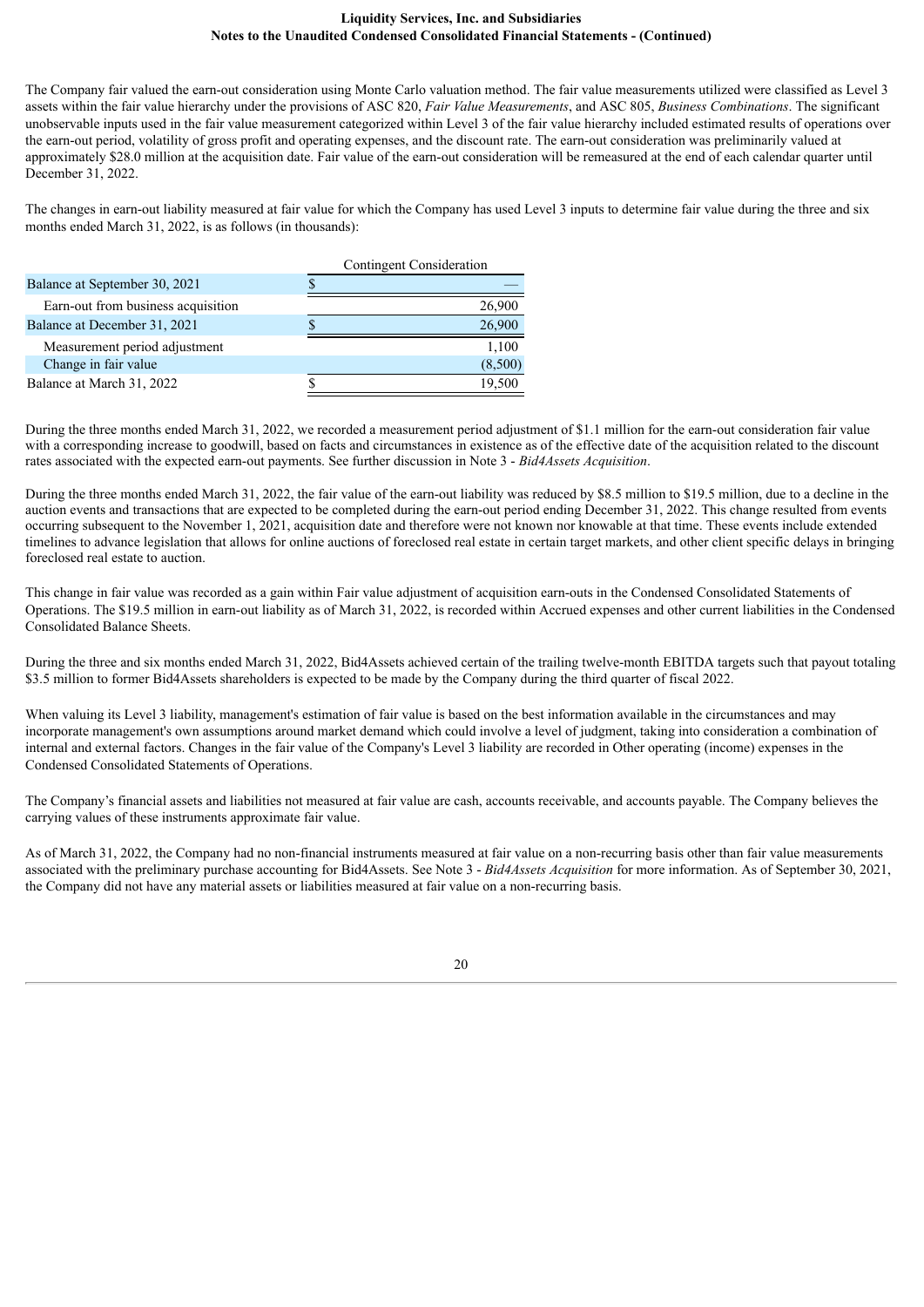#### **12. Defined Benefit Pension Plan**

Certain employees of Liquidity Services UK Limited (GoIndustry), which the Company acquired in July 2012, are covered by the Henry Butcher Pension Fund and Life Assurance Scheme (the Scheme), a qualified defined benefit pension plan. The Company guarantees GoIndustry's performance on all present and future obligations to make payments to the Scheme for up to a maximum of £10 million British pounds. The Scheme was closed to new members on January 1, 2002.

The net periodic (benefit) is recognized within Interest and other income, net in the Condensed Consolidated Statements of Operations, and for the three and six months ended March 31, 2022, and 2021 included the following components:

|                                    | Three Months Ended March 31, |       | Six Months Ended March 31, |       |  |       |  |  |  |
|------------------------------------|------------------------------|-------|----------------------------|-------|--|-------|--|--|--|
| (in thousands)                     | 2022                         | 2021  |                            | 2022  |  | 2021  |  |  |  |
| Interest cost                      | 130                          | 94    |                            | 262   |  | 201   |  |  |  |
| Expected return on plan assets     | (232)                        | (198) |                            | (467) |  | (392) |  |  |  |
| Amortization of prior service cost |                              |       |                            | 10    |  |       |  |  |  |
| Total net periodic (benefit)       |                              | (98)  |                            | (195) |  | 180)  |  |  |  |

#### **13. Legal Proceedings and Other Contingencies**

The Company reserves for contingent liabilities based on ASC 450,*Contingencies*, when it determines that a liability is probable and reasonably estimable. From time to time, the Company may become involved in litigation relating to claims arising in the ordinary course of the business.

#### *Former Employee Matters*

In May 2021, the Company's former Vice President, Human Resources filed a complaint against the Company in federal court in Montgomery County, Maryland, alleging wrongful termination on the basis of gender, race, and age. The parties have completed the discovery phase of this case. On April 4, 2022, the Company filed a motion for summary judgment. The Company believes this claim is without merit and cannot estimate a range of potential liability, if any, at this time. The Company's employment practices liability insurance carrier, CNA, has accepted tender of this claim.

In October 2021, the Company's former Chief Marketing Officer filed a claim with the Equal Employment Opportunity Commission (the "EEOC"), alleging wrongful termination on the basis of race and age and that the Company retaliated against him. The Company submitted its position statement to the EEOC on February 8, 2022. The Company believes these claims are without merit and cannot estimate a range of potential liability, if any, at this time. CNA has accepted tender of these claims as well.

Unless otherwise noted, based on the information currently available, there are no claims or actions pending or threatened against the Company that, if adversely determined, would have, in Company's management's judgement based on the information known to management, a material adverse effect on the Company.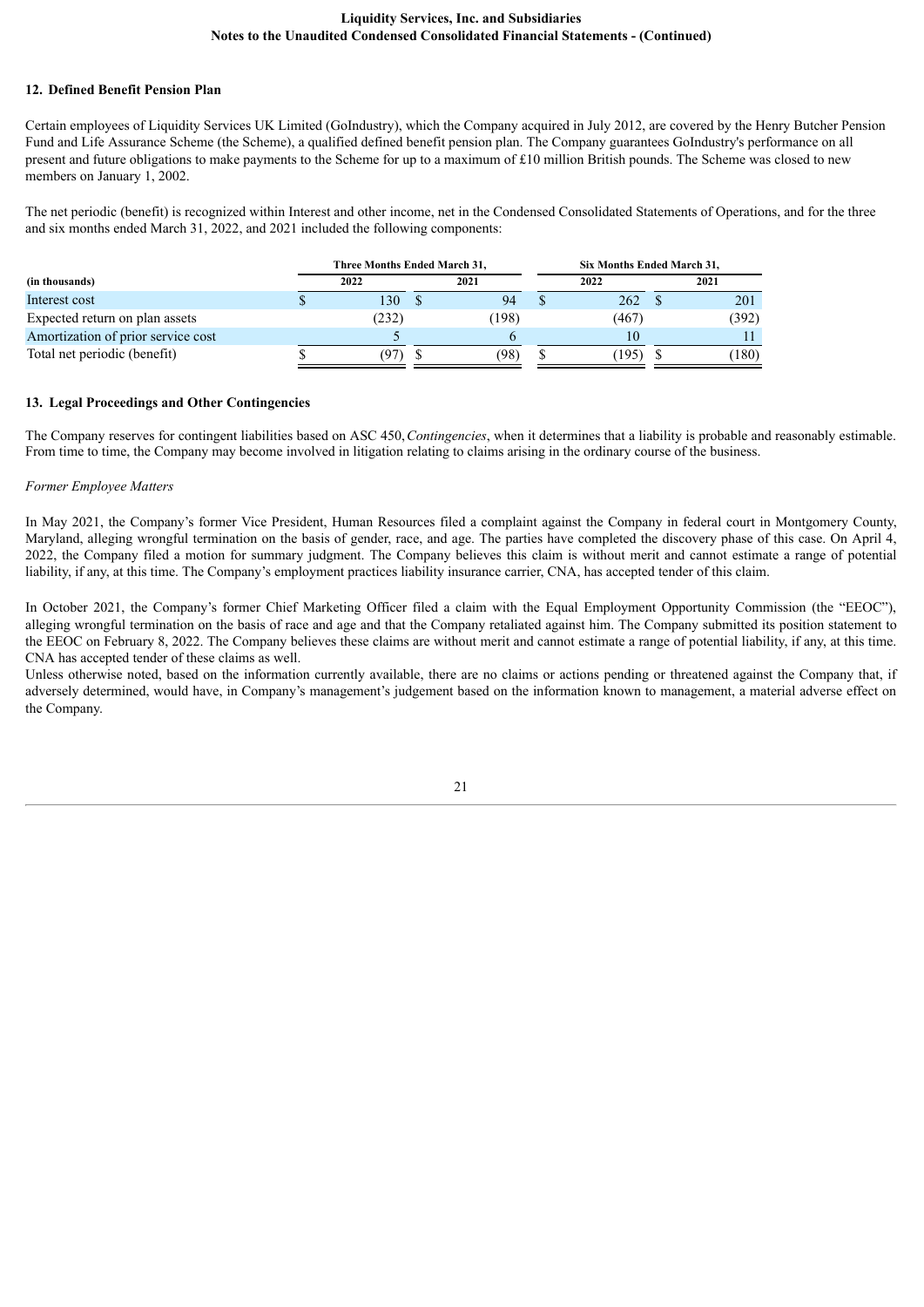#### **14. Segment Information**

The Company provides operating results in four reportable segments: GovDeals, Retail Supply Chain Group (RSCG), Capital Asset Group (CAG), and Machinio. Descriptions of our reportable segments are as follows:

- The GovDeals reportable segment provides self-directed service solutions that enable local and state government entities including city, county and state agencies, located in the United States and Canada to sell surplus, salvage and real estate assets through our GovDeals and Bid4Assets marketplaces (see Note 3).
- The RSCG reportable segment consists of marketplaces that enable corporations located in the United States and Canada to sell surplus and salvage consumer goods. RSCG also offers a suite of services that includes returns management, asset recovery, and e-commerce services. This segment includes the Company's Liquidation.com, Secondipity and AllSurplus Deals marketplaces. Through the end of third quarter fiscal 2021, RSCG operated the Liquidation.com DIRECT marketplace for truckload quantities of retail surplus. Those assets are now sold on the Liquidation.com marketplace.
- The CAG reportable segment provides managed and self-directed service solutions to sellers and consists of marketplaces that enable commercial businesses to sell surplus and idle assets. CAG also offers a suite of services that includes surplus management, asset valuation, asset sales and marketing. Commercial seller assets are located across North America, South America, Europe, Australia, Asia, and Africa. This segment includes the Company's GoIndustry DoveBid and AllSurplus marketplaces.
- The Machinio reportable segment operates a global search engine platform for listing used equipment for sale in the construction, machine tool, transportation, printing and agriculture sectors.

We also report results of Corporate  $\&$  Other, including elimination adjustments.

Decisions concerning the allocation of the Company's resources are made by the Company's Chief Operating Decision Maker (CODM), which is the Company's Chief Executive Officer, with oversight by the Board of Directors. The Company reports reportable segment information based on the internal performance measures used by the CODM to assess the performance of each operating segment in a given period. In connection with that assessment, the CODM uses segment gross profit to evaluate the performance of each segment. Segment gross profit is calculated as total revenue less cost of goods sold (excludes depreciation and amortization).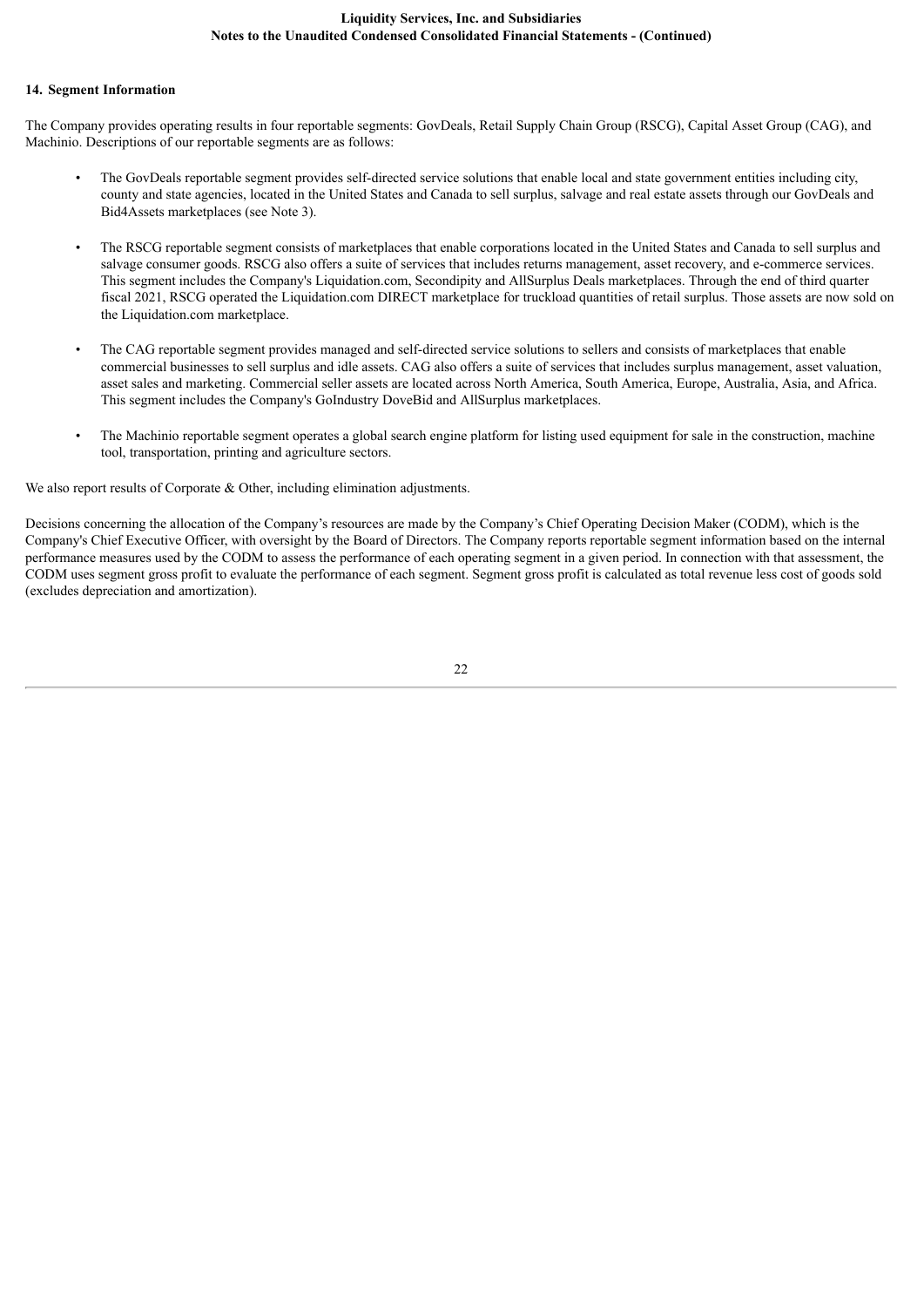The following table sets forth certain financial information for the Company's reportable segments:

|                                                       |                         | Three Months Ended March 31, | Six Months Ended March 31, |                          |                           |                          |                |                          |  |
|-------------------------------------------------------|-------------------------|------------------------------|----------------------------|--------------------------|---------------------------|--------------------------|----------------|--------------------------|--|
| (in thousands)                                        | 2022                    |                              |                            | 2021                     |                           | 2022                     |                | 2021                     |  |
| <b>GovDeals:</b>                                      |                         |                              |                            |                          |                           |                          |                |                          |  |
| Revenue                                               | \$                      | $\overline{\phantom{0}}$     | <sup>\$</sup>              | $\overline{\phantom{0}}$ | <sup>\$</sup>             | $\overline{\phantom{0}}$ | <sup>\$</sup>  |                          |  |
| Fee revenue                                           |                         | 14,559                       |                            | 10,972                   |                           | 28,543                   |                | 21,790                   |  |
| Total revenue                                         |                         | 14,559                       |                            | 10,972                   |                           | 28,543                   |                | 21,790                   |  |
| Gross profit                                          | $\mathbf{s}$            | $\overline{13,853}$ \$       |                            | $10,376$ \$              |                           | $27,148$ \$              |                | 20,579                   |  |
| <b>RSCG:</b>                                          |                         |                              |                            |                          |                           |                          |                |                          |  |
| Revenue                                               | $\mathbb{S}$            | 33,967 \$                    |                            | 31,912 \$                |                           | 66,050 \$                |                | 60,074                   |  |
| Fee revenue                                           |                         | 7,858                        |                            | 7,170                    |                           | 14,459                   |                | 13,915                   |  |
| Total revenue                                         |                         | 41,825                       |                            | 39,082                   |                           | 80,509                   |                | 73,989                   |  |
| Gross profit                                          | $\mathbf S$             | $16,619$ \$                  |                            | $\overline{15,933}$ \$   |                           | $30,876$ \$              |                | 30,560                   |  |
| CAG:                                                  |                         |                              |                            |                          |                           |                          |                |                          |  |
| Revenue                                               | \$                      | $3,417$ \$                   |                            | $4,056$ \$               |                           | $7,552$ \$               |                | 6,966                    |  |
| Fee revenue                                           |                         | 5,575                        |                            | 5,436                    |                           | 12,648                   |                | 10,439                   |  |
| Total revenue                                         |                         | 8,992                        |                            | 9,492                    |                           | 20,200                   |                | 17,405                   |  |
| Gross profit                                          | $\mathbf S$             | 6,085                        | $\overline{\mathbf{s}}$    | $6,988$ \$               |                           | $14,805$ \$              |                | 13,346                   |  |
| <b>Machinio:</b>                                      |                         |                              |                            |                          |                           |                          |                |                          |  |
| Revenue                                               | $\mathsf{\$}$           | $\overline{\phantom{m}}$     | - \$                       | $\qquad \qquad -$        | $\mathbb{S}$              | $\overline{\phantom{m}}$ | $\mathbf{s}$   |                          |  |
| Fee revenue                                           |                         | 2,899                        |                            | 2,240                    |                           | 5,731                    |                | 4,354                    |  |
| Total revenue                                         |                         | 2,899                        |                            | 2,240                    |                           | 5,731                    |                | 4,354                    |  |
| <b>Gross Profit</b>                                   | $\overline{\mathbb{S}}$ | 2,750                        | $\overline{\mathbf{s}}$    | $2,104$ \$               |                           | $5,424$ \$               |                | 4,095                    |  |
| Corporate & Other, including elimination adjustments: |                         |                              |                            |                          |                           |                          |                |                          |  |
| Revenue                                               | $\mathsf{\$}$           |                              | \$                         | $\equiv$                 | $\mathsf{\$}$             | $\equiv$                 | $\mathbf S$    |                          |  |
| Fee revenue                                           |                         |                              |                            |                          |                           |                          |                |                          |  |
| Total revenue                                         |                         |                              |                            |                          |                           |                          |                | $\overline{\phantom{0}}$ |  |
| Gross profit                                          | $\mathbf{s}$            |                              | $\overline{s}$             |                          | $\overline{\overline{s}}$ |                          | $\overline{s}$ |                          |  |
| <b>Consolidated:</b>                                  |                         |                              |                            |                          |                           |                          |                |                          |  |
| Revenue                                               | $\mathsf{\$}$           | 37,384                       | $\mathbf s$                | 35,968                   | \$                        | 73,602                   | $\mathbf s$    | 67,040                   |  |
| Fee revenue                                           |                         | 30,891                       |                            | 25,818                   |                           | 61,381                   |                | 50,498                   |  |
| Total revenue                                         |                         | 68,275                       |                            | 61,786                   |                           | 134,983                  |                | 117,538                  |  |
| Gross profit                                          | $\mathbf S$             | 39,307                       | $\overline{\mathbb{S}}$    | $35,401$ \$              |                           | $78,253$ \$              |                | 68,580                   |  |

The following table reconciles gross profit used in the reportable segments to the Company's consolidated results:

|                                                |  | Three Months Ended March 31, |  | Six Months Ended March 31, |  |         |              |                                 |  |
|------------------------------------------------|--|------------------------------|--|----------------------------|--|---------|--------------|---------------------------------|--|
| (in thousands)                                 |  | 2022                         |  | 2021                       |  | 2022    |              | 2021                            |  |
| <b>Reconciliation:</b>                         |  |                              |  |                            |  |         |              |                                 |  |
| Gross profit                                   |  | 39.307                       |  | 35.401                     |  | 78.253  | <sup>8</sup> | 68,580                          |  |
| Total operating expenses                       |  | 34,824                       |  | 29,763                     |  | 69.287  |              | 58,315                          |  |
| Fair value adjustment of acquisition earn-outs |  | (8,500)                      |  |                            |  | (8,500) |              | $\hspace{0.1mm}-\hspace{0.1mm}$ |  |
| Interest and other income, net                 |  | (46)                         |  | (29)                       |  | (177)   |              | (214)                           |  |
| Income before provision for income taxes       |  | 13.029                       |  | 5,667                      |  | 17.643  |              | 10.479                          |  |

<span id="page-23-0"></span>The percent of our revenues that came from transactions conducted outside of the United States for the three months ended March 31, 2022, and 2021 was 15.4% and 18.4%, respectively, and the percent of our revenues that came from transactions conducted outside of the United States for the six months ended March 31, 2022, and 2021 was 14.5% and 17.2%, respectively.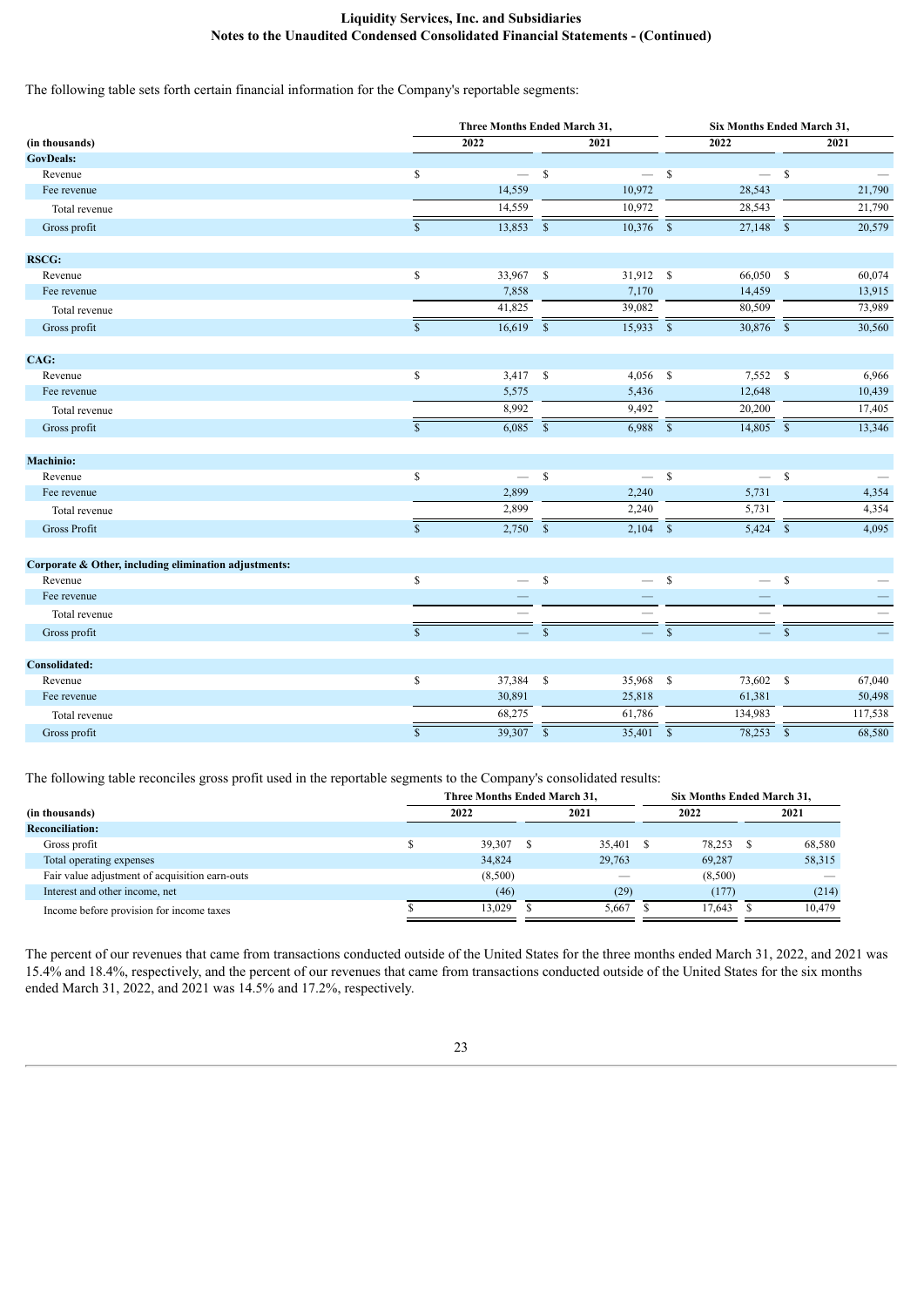#### **Item 2. Management's Discussion and Analysis of Financial Condition and Results of Operations**

#### **FORWARD-LOOKING STATEMENTS**

This document contains forward-looking statements. These statements are only predictions. The outcome of the events described in these forward-looking statements is subject to known and unknown risks, uncertainties and other factors that may cause our actual results, levels of activity, performance or achievements to differ materially from any future results, levels of activity, performance or achievements expressed or implied by these forward-looking statements. These risks and other factors include but are not limited to the factors set forth in our Annual Report on Form 10-K for the fiscal year ended September 30, 2021, and subsequent filings with the Securities and Exchange Commission (SEC). You can identify forward-looking statements by terminology such as "may," "will," "should," "could," "would," "expects," "intends," "plans," "anticipates," "believes," "estimates," "predicts,' "potential," "continues" or the negative of these terms or other comparable terminology. Although we believe that the expectations reflected in the forward-looking statements are reasonable, we cannot guarantee future results, levels of activity, performance or achievements. There may be other factors of which we are currently unaware or deem immaterial that may cause our actual results to differ materially from the forward-looking statements.

All forward-looking statements attributable to us or persons acting on our behalf apply only as of the date of this document and are expressly qualified in their entirety by the cautionary statements included in this document. Except as may be required by law, we undertake no obligation to publicly update or revise any forward-looking statement to reflect events or circumstances occurring after the date of this document or to reflect the occurrence of *unanticipated events.*

The following discussion should be read in conjunction with our unaudited condensed consolidated financial statements and related notes and the *information contained elsewhere in this document.*

#### **Overview**

*About us*. Liquidity Services is a leading global commerce company providing trusted marketplace platforms that power the circular economy. We create a better future for organizations, individuals, and the planet by capturing and unleashing the intrinsic value of surplus. We connect millions of buyers and thousands of sellers through our leading auction marketplaces, search engines, asset management software, and related services. Our comprehensive solutions enable the transparent, efficient, sustainable recovery of value from excess items owned by business and government sellers.

Our business delivers value to shareholders through its ability to unleash the intrinsic value of surplus from our marketplace platforms. These platforms ignite and enable a self-reinforcing cycle of value creation where buyers and sellers attract one another in ever-increasing numbers. The result is a continuous flow of goods that becomes increasingly valuable as more participants join the platform, thereby creating positive network effects that benefit sellers, buyers, and shareholders.

Results from our operations are organized into four reportable segments: Retail Supply Chain Group (RSCG), Capital Assets Group (CAG), GovDeals, and Machinio. See Note 14 - *Segment Information* to the condensed consolidated financial statements for more information regarding our reportable segments.

On November 1, 2021, the Company purchased all of the issued and outstanding shares of stock of Bid4Assets, Inc. (Bid4Assets), a Maryland corporation based in Silver Spring, MD. Bid4Assets auctions distressed real estate for the federal government, sheriffs, county tax-collectors, financial institutions and real estate funds. See Note 3 - *Bid4Assets Acquisition* for more information regarding this transaction.

#### **Impacts of the COVID-19 Pandemic**

The Company has been closely monitoring the COVID-19 pandemic. In April 2020, the Company experienced the largest impacts on its operations thus far stemming from the initial actions taken by governments and the private sector to limit the spread of COVID-19. The restrictions on economic activity were caused, in part, by business closures, limitations on the operations of business activity and significant prioritization of essential business functions. Since May 2020, we have seen subsequent increases in GMV and revenues as businesses and governments re-opened from government ordered closures which, combined with cost control measures, generated positive net income since the third quarter of fiscal 2020. However, COVID-19 and its variants continue to impact the global economy, supply chains, and the ability to conduct commerce due to ongoing travel restrictions in various countries, and lockdowns reintroduced within regions of China. At this time, the likelihood, magnitude and timing of business developments across our reportable segments are difficult to predict given the current economic uncertainty, unknown duration and overall impact of the global pandemic. As a result, prior trends in the Company's results of operations may not be applicable throughout the duration of the COVID-19 pandemic.

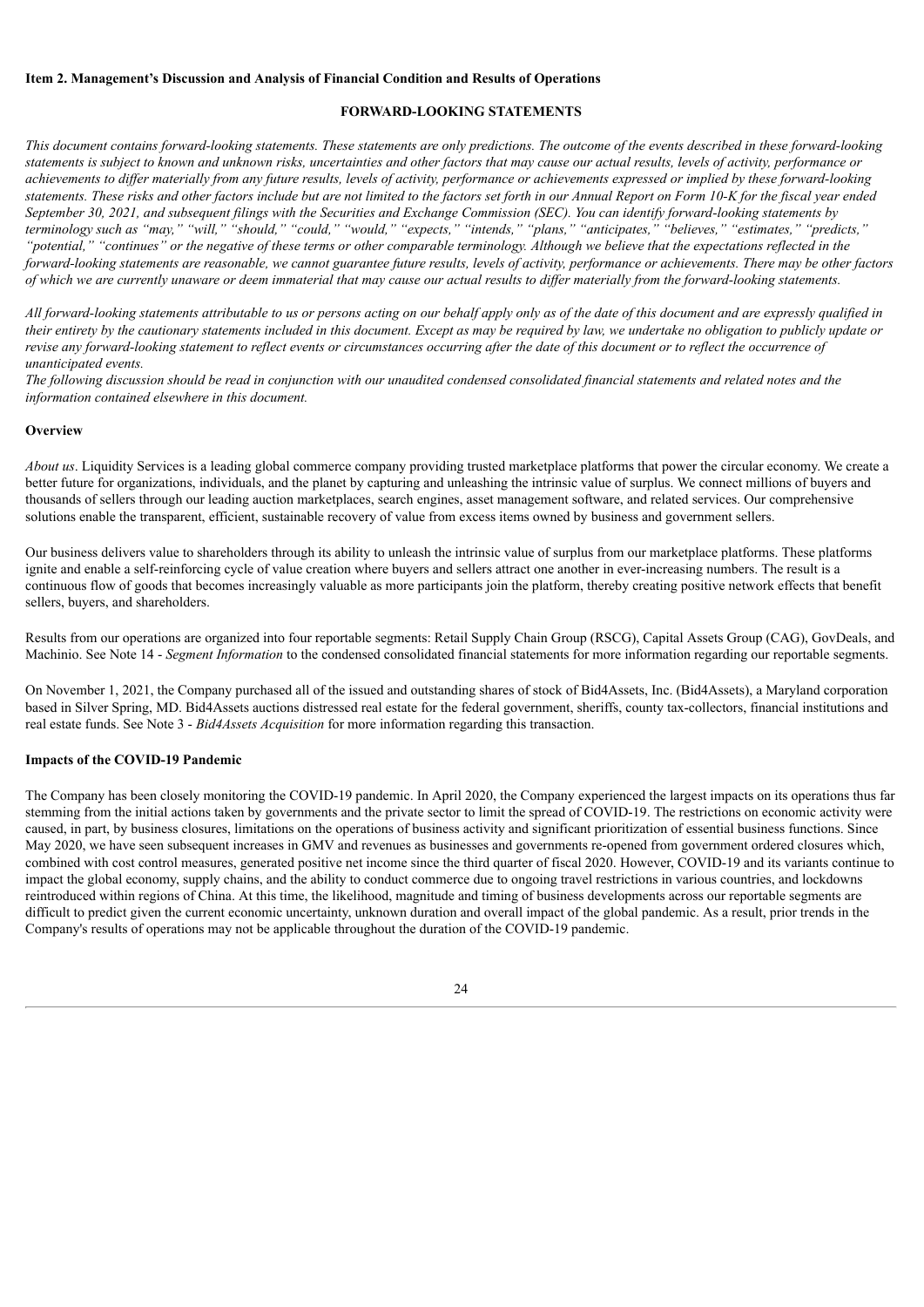Throughout the COVID-19 pandemic, the Company has actively monitored its liquidity position and working capital needs. During fiscal 2021 and during the three and six months ended March 31, 2022, the Company determined that its liquidity position and working capital were more than sufficient to meet its projected needs. As discussed in Note 10 - *Stockholders' Equity*, on December 6, 2021, the Company's Board of Directors authorized the repurchase of up to \$20 million of the Company's outstanding shares of common stock through December 31, 2023. The Company repurchased 1,011,881 shares for \$17.0 million, and 1,159,066 shares for \$20.0 million, during the three and six months ended March 31, 2022, respectively. As of March 31, 2022, the Company had no remaining authorization to repurchase shares.

#### **Our Marketplace Transactions**

We believe our ability to create liquid marketplaces for surplus and salvage assets generates a continuous flow of goods from our corporate and government sellers. This flow of goods in turn attracts an increasing number of professional buyers to our marketplaces. During the twelve months ended March 31, 2022, the approximate number of registered buyers increased from 3,888,000 to 4,785,000, or 23%. Of the increase, approximately 16% is attributable to the Bid4Assets registered buyer base acquired during the three months ended December 31, 2021.

*Our revenue.* Substantially all of our revenue is earned through the following transaction models:

*Purchase model.* Under our purchase transaction model, we recognize revenue within the Revenue line item on the Condensed Consolidated Statements of Operations from the resale of inventory that we purchased from sellers. We consider these sellers to be our vendors. We pay our sellers either a fixed amount or a portion of the net or gross proceeds received from our completed sales based on the value we receive from the sale, in some cases, after deducting a required return to us that we have negotiated with the seller. Because we are the principal in purchase transaction model sales, we recognize as revenue the sale price paid by the buyer upon completion of a transaction. The proceeds paid by buyers also include transaction fees, referred to as buyer premiums. For the three and six months ended March 31, 2022, our purchase transaction model accounted for 13.5% and 14.0% of our Gross Merchandise Volume (GMV), respectively, and 54.8% and 54.5% of our total revenues, respectively. For the three and six months ended March 31, 2021, our purchase transaction model accounted for 18.2% and 17.2% of our Gross Merchandise Volume (GMV), respectively, and 58.2% and 57.0% of our total revenues, respectively. These amounts included sales of commercial merchandise sourced from vendor contracts with Amazon.com, Inc. by our RSCG reportable segment. See further discussion regarding our Amazon.com, Inc. contracts at Note 2 - *Summary of Significant Accounting Policies*.

*Consignment model — fee revenue.* Under our consignment transaction model, we enable our sellers to sell goods they own in our marketplaces, and we charge them a commission fee based on the gross or net proceeds received from such sales. The revenue from our consignment transaction model is recognized upon auction close or upon collection of auction proceeds, depending upon the settlement service level selected by the seller. Revenue under the consignment model is recorded within the Fee revenue line item on the Condensed Consolidated Statements of Operations. Because we are the agent in consignment model sales, our commission fee revenue, which we refer to as seller commissions, represents a percentage of the sales price the buyer pays upon completion of a transaction. We vary the percentage amount of the seller commission depending on the various value-added services we provide to the seller to facilitate the transaction. For example, we generally increase the percentage amount of the commission if we take possession, handle, ship, or provide enhanced product information for the merchandise. In most cases we collect the seller commission by deducting the appropriate amount from the sales proceeds prior to the distribution to the seller after completion of the transaction. In addition to seller commissions, we also collect buyer premiums. For the three and six months ended March 31, 2022, our consignment model accounted for 86.5% and 86.0% of our GMV, respectively, and 37.7% and 38.0% of our total revenues, respectively. For the three and six months ended March 31, 2021, our consignment model accounted for 81.8% and 82.8% of our GMV, respectively, and 34.4% and 35.5% of our total revenues, respectively.

*Other — fee revenue*. We also earn non-consignment fee revenue from Machinio's Advertising and System subscription services, as well as other services including returns management, refurbishment of assets, and asset valuation services. Other revenues accounted for 7.6% and 7.4% of our total revenues for the three and six months ended March 31, 2022, respectively, and 7.4% and 7.5% of our total revenues for the three and six months ended March 31, 2021, respectively

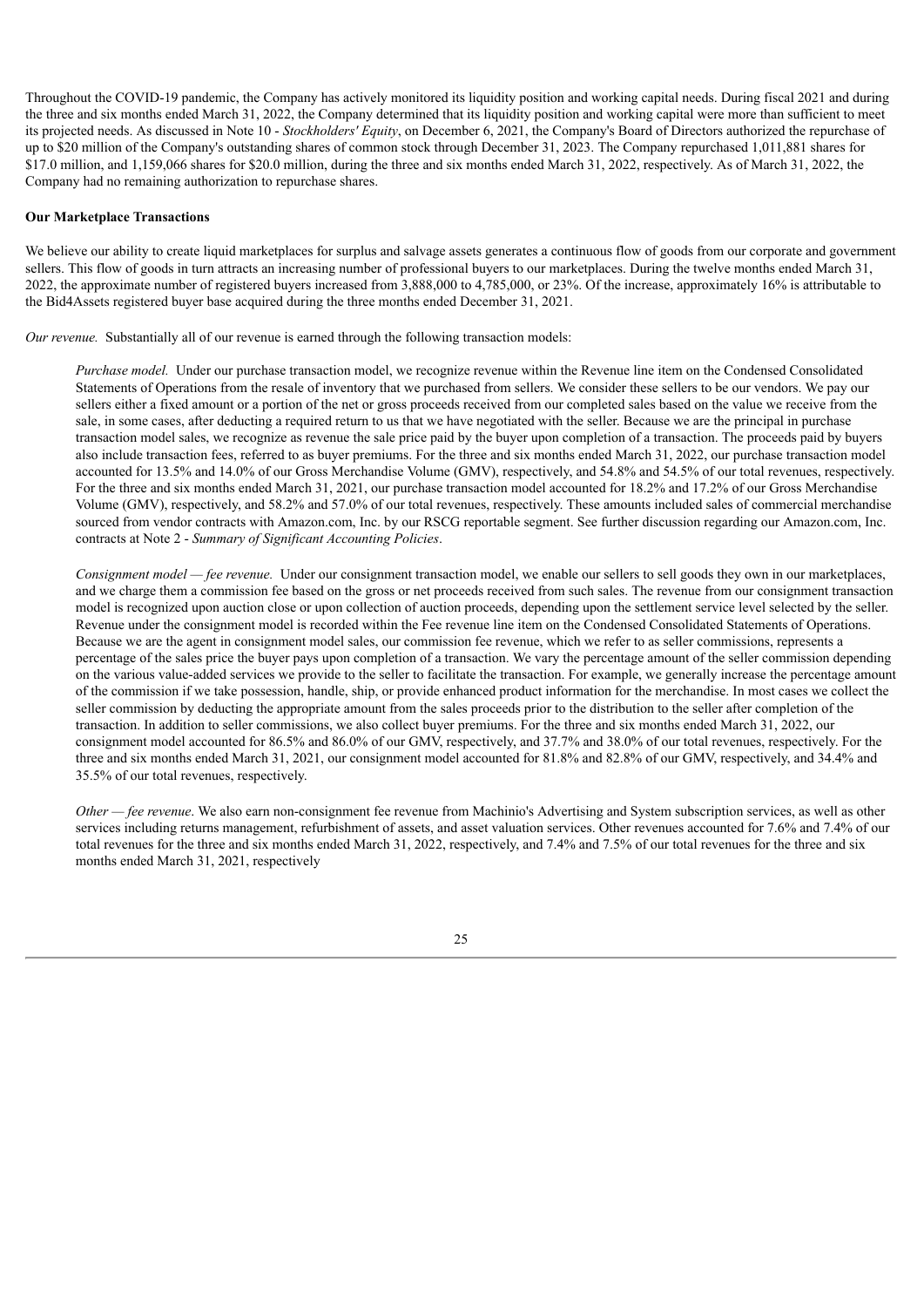*Industry trends.* We believe there are several industry trends positively impacting the long-term growth of our business including: (1) the increase in the volume of returned merchandise handled both online and in stores as online and omni-channel retail grow as a percentage of overall retail sales; (2) the increase in government regulations and the need for corporations to have sustainability solutions necessitating verifiable recycling and remarketing of surplus assets; (3) the increase in outsourcing the disposition of surplus and end-of-life assets by corporations and government entities as they focus on reducing costs, improving transparency, compliance and working capital flows, and increasingly prefer service providers with a proven track record, innovative scalable solutions and the ability to make a strategic impact in the reverse supply chain; (4) an increase in buyer demand for surplus merchandise as consumers trade down by purchasing less expensive goods and seek greater value from their purchases, which results in lower per unit prices and margins in our retail goods vertical; (5) in the long-term we expect innovation in the retail supply chain will increase the pace of product obsolescence and, therefore, increase the supply of surplus assets; and (6) the increase in demand from sellers and buyers to transact in a low touch, online solution as compared to live, in-person auctions or public sale events.

#### **Our Vendor Agreements**

*Our commercial agreements.* We have multiple vendor contracts with Amazon.com, Inc. under which the Company acquires and sells commercial merchandise. The property purchased under these contracts with Amazon.com, Inc. represented 51.7% and 61.2% of consolidated Cost of goods sold for the three months ended March 31, 2022 and 2021, respectively, and 56.0% and 60.6% of consolidated Cost of goods sold for the six months ended March 31, 2022 and 2021, respectively. These contracts are included within our RSCG reportable segment. Our agreements with our other sellers are generally terminable at will by either party.

#### **Key Business Metrics**

Our management periodically reviews certain key business metrics for operational planning purposes and to evaluate the effectiveness of our operational strategies, allocation of resources, and our capacity to fund capital expenditures and expand our business. These key business metrics include:

*Gross merchandise volume (GMV)*. GMV is the total sales value of all merchandise sold by us or our sellers through our marketplaces or by us through other channels during a given period of time. We review GMV because it provides a measure of the volume of goods being sold in our marketplaces and thus the activity of those marketplaces. GMV also provides a means to evaluate the effectiveness of investments that we have made and continue to make, including in the areas of buyer and seller support, value-added services, product development, sales and marketing, and operations.

*Total registered buyers*. We grow our buyer base through a combination of marketing and promotional efforts. A person becomes a registered buyer by completing an online registration process on one of our marketplaces. As part of this process, we collect business and personal information, including name, title, company name, business address and contact information, and information on how the person intends to use our marketplaces. Each prospective buyer must also accept our terms and conditions of use. Following the completion of the online registration process, we verify each prospective buyer's e-mail address and confirm that the person is not listed on any banned persons list maintained internally or by the U.S. federal government. After the verification process, which is completed generally within 24 hours, the registration is approved and activated, and the prospective buyer is added to our registered buyer list.

Total registered buyers, as of a given date, represent the aggregate number of persons or entities who have registered on one of our marketplaces. We use this metric to evaluate how well our marketing and promotional efforts are performing. Total registered buyers exclude duplicate registrations, buyers who are suspended from utilizing our marketplaces and those buyers who have voluntarily removed themselves from our registration database. In addition, if we become aware of registered buyers that are no longer in business, we remove them from our database. As of March 31, 2022, and 2021, we had approximately 4,785,000 and 3,888,000 registered buyers, respectively. Of the increase, approximately 16% is attributable to the Bid4Assets registered buyer base acquired during the three months ended December 31, 2021.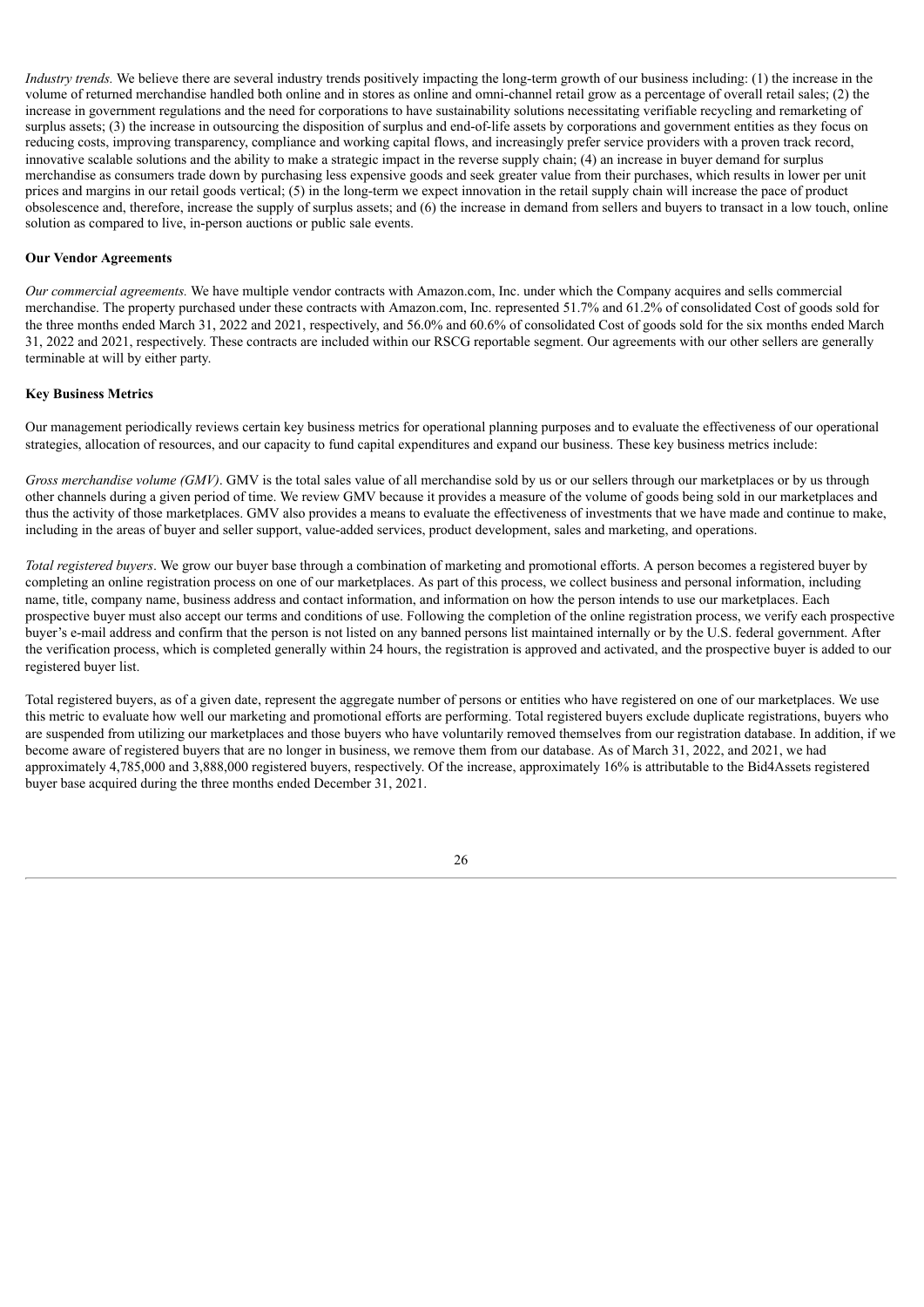*Total auction participants.* For each auction we manage, the number of auction participants represents the total number of registered buyers who have bid one or more times in that auction. As a result, a registered buyer who bids, or participates, in more than one auction is counted as an auction participant in each auction in which he or she participates. Thus, total auction participants for a given period is the sum of the auction participants in each auction conducted during that period. We use this metric to allow us to compare our online auction marketplaces to our competitors, including other online auction sites and traditional on-site auctioneers. In addition, we measure total auction participants on a periodic basis to evaluate the activity level of our base of registered buyers and to measure the performance of our marketing and promotional efforts. During the three months ended March 31, 2022, and 2021, approximately 829,000 and 561,000, respectively, total auction participants participated in auctions on our marketplaces. During the six months ended March 31, 2022, and 2021, approximately 1,471,000 and 1,078,000, respectively, total auction participants participated in auctions on our marketplaces.

*Completed transactions.* Completed transactions represents the number of auctions in a given period from which we have recorded revenue. Similar to GMV, we believe that completed transactions is a key business metric because it provides an additional measurement of the volume of activity flowing through our marketplaces. During the three months ended March 31, 2022, and 2021, we completed approximately 245,000 and 174,000 transactions, respectively. During the six months ended March 31, 2022, and 2021, we completed approximately 456,000 and 326,000 transactions, respectively.

#### **Non-GAAP Financial Measures**

*Non-GAAP EBITDA and Non-GAAP Adjusted EBITDA.* Non-GAAP EBITDA is a supplemental non-GAAP financial measure and is equal to net income (loss) plus interest and other income, net excluding the non-service components of net periodic pension (benefit); provision for income taxes; and depreciation and amortization. Interest and other income, net, can include non-operating gains and losses, such as from foreign currency fluctuations. Our definition of Non-GAAP Adjusted EBITDA differs from Non-GAAP EBITDA because we further adjust Non-GAAP EBITDA for stock-based compensation expense, acquisition costs such as transaction expenses and changes in earn out estimates, business realignment expense, deferred revenue purchase accounting adjustments, and goodwill and long-lived asset impairment.

We believe Non-GAAP EBITDA and Non-GAAP Adjusted EBITDA are useful to an investor in evaluating our performance for the following reasons:

- Depreciation and amortization expense primarily relates to property and equipment and the amortization of intangible assets. These expenses are non-cash charges that have fluctuated significantly in the past. As a result, we believe that adding back these non-cash charges is useful in evaluating the operating performance of our business on a consistent basis from year-to-year.
- As a result of varying federal and state income tax rates, we believe that presenting a financial measure that adjusts for provision for income taxes is useful to investors when evaluating the operating performance of our business on a consistent basis from year to year.
- The authoritative guidance for stock-based compensation requires all share-based payments to employees, including grants of employee stock options, restricted stock and stock appreciation rights to be recognized in the income statement based on their estimated fair values. We believe adjusting for this stock-based compensation expense is useful to investors when evaluating the operating performance of our business on a consistent basis from year to year.
- The authoritative guidance related to business combinations requires the initial recognition of contingent consideration at fair value with subsequent changes in fair value recorded through the Condensed Consolidated Statements of Operations and disallows the capitalization of transaction costs. We believe adjusting for these acquisition related expenses is useful to investors when evaluating the operating performance of our business on a consistent basis from year-to-year.
- We believe adjusting for business realignment expense is useful to investors when evaluating the operating performance of our business on a consistent basis from year-to-year, as these expenses are outside our ordinary course of business.
- We believe isolating non-cash charges, such as amortization and depreciation, and other items, such as impairment costs incurred outside our ordinary course of business, provides additional information about our cost structure, and, over time, helps track our performance.
- We believe Non-GAAP EBITDA and Non-GAAP Adjusted EBITDA are important indicators of our operational strength and the performance of our business because they provide a link between profitability and operating cash flow.
- We also believe that analysts and investors use Non-GAAP EBITDA and Non-GAAP Adjusted EBITDA as supplemental measures to evaluate the overall operating performance of companies in our industry.

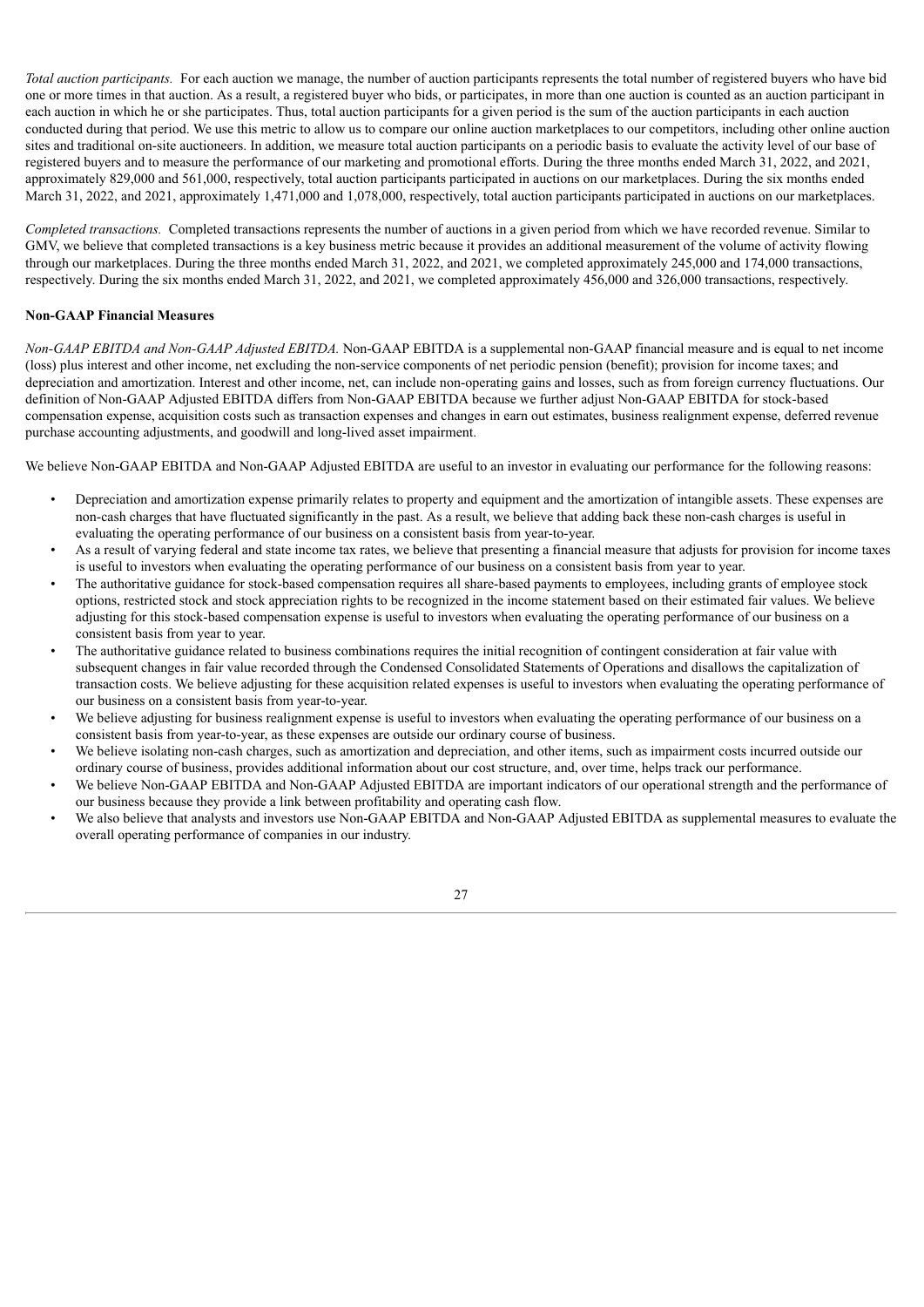Our management uses Non-GAAP EBITDA and Non-GAAP Adjusted EBITDA:

- as measurements of operating performance because they assist us in comparing our operating performance on a consistent basis as they remove the impact of items not directly resulting from our core operations;
- for planning purposes, including the preparation of our internal annual operating budget;
- to allocate resources to enhance the financial performance of our business;
- to evaluate the effectiveness of our operational strategies; and
- to evaluate our capacity to fund capital expenditures and expand our business.

Non-GAAP EBITDA and Non-GAAP Adjusted EBITDA as calculated by us are not necessarily comparable to similarly titled measures used by other companies. In addition, Non-GAAP EBITDA and Non-GAAP Adjusted EBITDA: (a) do not represent net income (loss) or cash flows from operating activities as defined by GAAP; (b) are not necessarily indicative of cash available to fund our cash flow needs; and (c) should not be considered as alternatives to net income (loss), income (loss) from operations, cash provided by (used in) operating activities or our other financial information as determined under GAAP.

We prepare Non-GAAP Adjusted EBITDA by adjusting Non-GAAP EBITDA to eliminate the impact of items that we do not consider indicative of our core operating performance. You are encouraged to evaluate these adjustments and the reasons we consider them appropriate for supplemental analysis. As an analytical tool, Non-GAAP Adjusted EBITDA is subject to all of the limitations applicable to Non-GAAP EBITDA. Our presentation of Non-GAAP Adjusted EBITDA should not be construed as an implication that our future results will be unaffected by unusual or non-recurring items.

The table below reconciles net income (loss) to Non-GAAP EBITDA and Non-GAAP Adjusted EBITDA for the periods presented.

|                                                                              |   | Three Months Ended March 31, |    |             | Six Months Ended March 31, |           |  |        |  |  |
|------------------------------------------------------------------------------|---|------------------------------|----|-------------|----------------------------|-----------|--|--------|--|--|
|                                                                              |   | 2022                         |    | 2021        |                            | 2022      |  | 2021   |  |  |
| (in thousands)                                                               |   |                              |    | (Unaudited) |                            |           |  |        |  |  |
| Net income                                                                   | S | 11,970                       | -S | 5,260       | - \$                       | 15,572 \$ |  | 9,775  |  |  |
| Interest and other income, net <sup>1</sup>                                  |   | 51                           |    | 69          |                            | 18        |  | (34)   |  |  |
| Provision for income taxes                                                   |   | 1,059                        |    | 407         |                            | 2,071     |  | 704    |  |  |
| Depreciation and amortization                                                |   | 2,603                        |    | 1,670       |                            | 4,906     |  | 3,541  |  |  |
| Non-GAAP EBITDA                                                              |   | 15,683                       |    | 7,406       |                            | 22,567    |  | 13,986 |  |  |
| Stock compensation expense                                                   |   | 1,992                        |    | 1,761       |                            | 4,272     |  | 3,990  |  |  |
| Acquisition costs and impairment of long-lived and other assets <sup>2</sup> |   | 40                           |    | 203         |                            | 252       |  | 203    |  |  |
| Business realignment expenses <sup>2, 3</sup>                                |   |                              |    |             |                            |           |  |        |  |  |
| Fair value adjustments to acquisition earn-outs                              |   | (8,500)                      |    |             |                            | (8,500)   |  |        |  |  |
| Non-GAAP Adjusted EBITDA                                                     |   | 9,215                        |    | 9,370       |                            | 18,591    |  | 18,184 |  |  |

 ${}^{1}$  Represents Interest and other income, net, per the Statement of Operations, excluding the non-service components of net periodic pension (benefit).  $^2$  Acquisition costs, impairment of long-lived assets and other assets, and business realignment expenses are components of Other operating expenses *(income) on the Statements of Operations.*

 $3$  Business realignment expense includes the amounts accounted for as exit costs under ASC 420, Exit or Disposal Cost Obligations, and the related *impacts of business realignment actions subject to other accounting guidance.*

#### **Critical Accounting Policies and Estimates**

The Company's critical accounting policies and estimates are described in our Annual Report on Form 10-K for the year ended September 30, 2021, and in Note 2 *— Summary of Significant Accounting Policies* to the condensed consolidated financial statements. The following discussion is a supplement to the disclosures referenced in connection with accounting estimates made in preparing the preliminary purchase accounting for the acquisition Bid4Assets as of November 1, 2021.

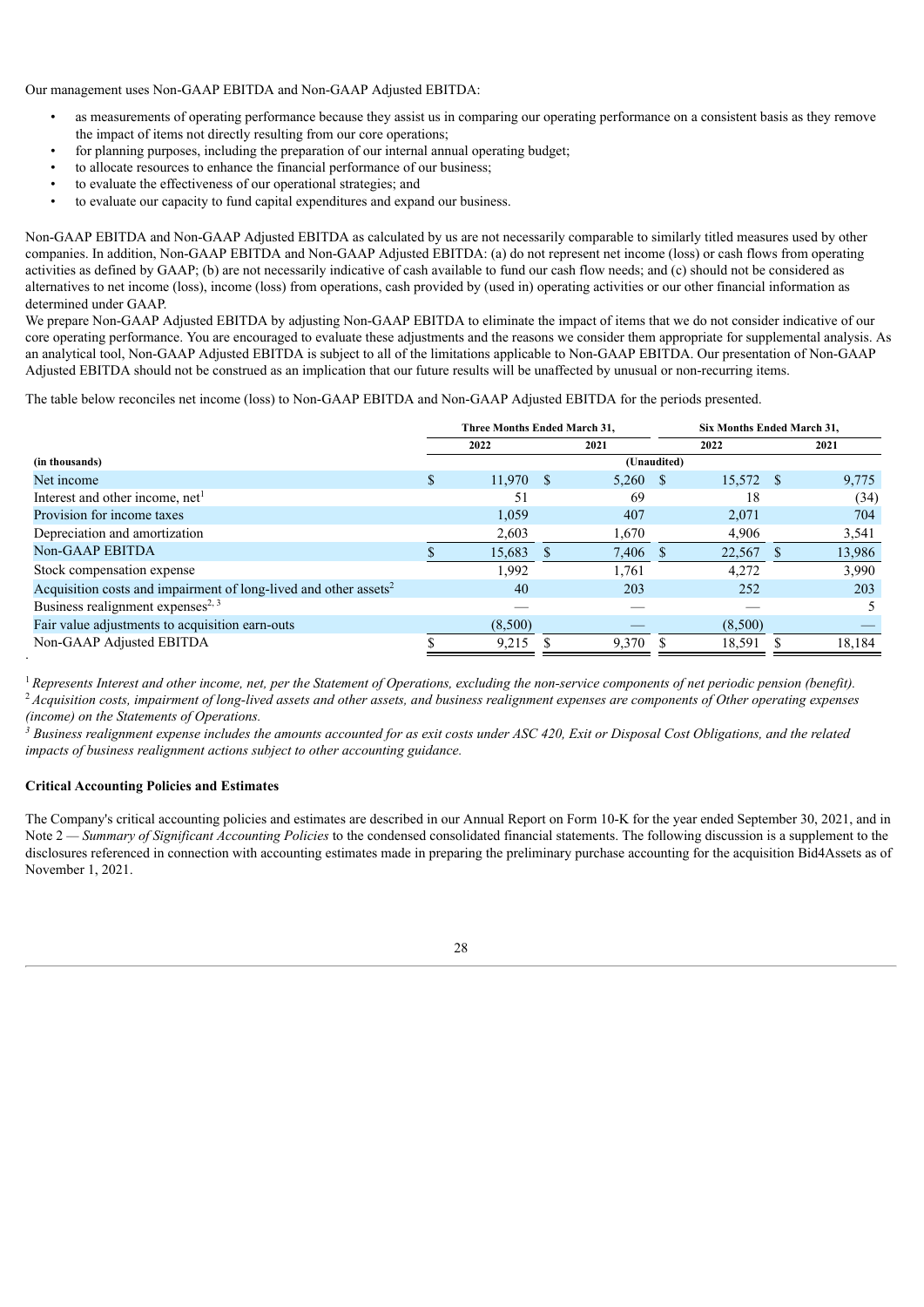*Business combinations*. The Company recognizes all of the assets acquired, liabilities assumed, contractual contingencies, and contingent consideration at their fair value on the acquisition date. Acquisition-related costs are recognized separately from the acquisition and expensed as incurred. Restructuring costs incurred in periods subsequent to the acquisition date are expensed when incurred. Subsequent changes to the purchase price (i.e., working capital adjustments) or other fair value adjustments determined during the measurement period are recorded as an adjustment to goodwill, with the exception of contingent consideration, which is recognized in the statement of operations in the period it is modified.

*Intangible assets*. Intangible assets consist of contract intangibles, brand and technology, and patent and trademarks. Intangible assets are amortized using the straight-line method over their estimated useful lives. The preliminary fair value of acquired intangible assets, excluding goodwill, arising from the Bid4Assets acquisition was \$16.5 million. This balance consisted of the following identified intangible assets, each with their own significant assumptions used, as follows:

- Contract Intangibles We valued the contract intangibles using the multi-period excess earnings method, an income approach valuation model. The significant assumptions used in the income approach includes estimates about future expected cash flows from supplier contracts, the attrition rate, and the discount rate.
- Developed Software We valued the developed software by applying the relief-from-royalty method, an income approach valuation model. The significant assumptions used in the relief-from-royalty method include estimates about future expected cash flows from the developed software, the royalty rate, the obsolescence factor and the discount rate.
- Trade Name We valued the trade name acquired using a relief-from-royalty method. The significant assumptions used in the relief-from-royalty method include future expected cash flows from the trade name, the royalty rate, and the discount rate.

*Earnout liability*. Shareholders of Bid4Assets are eligible to receive up to \$37.5 million in cash, payable based on Bid4Assets' achievement of trailing twelve-month EBITDA targets measured at the end of each calendar quarter until the quarter ended December 31, 2022. The earn-out consideration was preliminarily fair valued at approximately \$28.0 million as of the acquisition date and \$19.5 million as of March 31, 2022. The significant unobservable inputs used in the fair value measurement categorized within Level 3 of the fair value hierarchy included estimated results of operations over the earn-out period, a high level of volatility of gross profit and operating expenses given the nature of the business model and its economic environment create a wider range of potential outcomes over the earn-out period, and the discount rate.

*Goodwill*. Goodwill represents the costs in excess of the fair value of net assets acquired through acquisitions by the Company. Pursuant to our preliminary purchase price allocation, goodwill arising from the acquisition was determined to be \$30.0 million. See Note 3 - *Bid4Assets Acquisition* for further information. As discussed in Note 11 – *Fair Value Measurements*, the fair value of the Bid4Assets earn-out liability declined by \$8.5 million during the three months ended March 31, 2022 due to timing changes impacting the level of auction events and transactions that are expected to occur during the earnout period ending December 31, 2022. These timing changes have not reflected substantive changes to the long-term outlook for real estate sales within the GovDeals segment and were not considered a triggering event for testing goodwill or long-lived assets for impairment as of March 31, 2022. The Company will continue to monitor for changes that could impact the recoverability of its goodwill.

#### **Components of Revenue and Expenses**

*Revenue.* Refer to the discussion in the *Our revenue* section above, and to Note 2 *— Summary of Significant Accounting Policies* in our Annual Report on Form 10-K for discussion of the Company's related accounting policies.

*Cost of goods sold.* Refer to the discussion in Note 2 *— Summary of Significant Accounting Policies* in our Annual Report on Form 10-K for discussion of the Company's Costs of goods sold and related accounting policies.

*Technology and operations.* Technology expenses consist primarily of the cost of technical staff who develop, deploy, and maintain our marketplaces and corporate infrastructure. These personnel also develop and upgrade the software systems that support our operations, such as sales processing. Technology expenses also includes certain costs associated with our e-commerce platform.

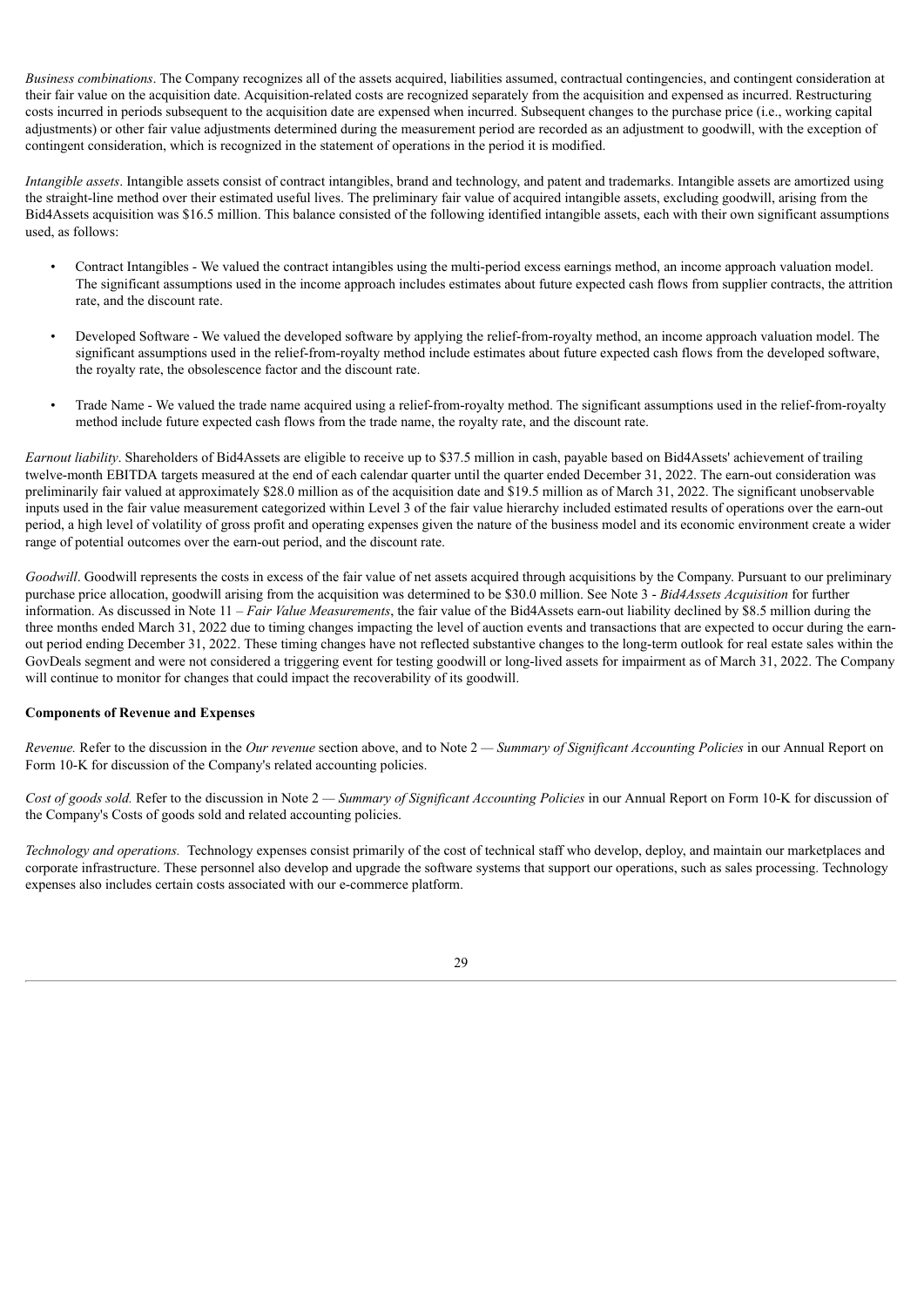Because our marketplaces and support systems require frequent upgrades and enhancements to maintain viability, we have determined that the useful life for certain internally developed software is less than one year. As a result, we expense those costs as incurred. However, where we determine that the useful life of the internally developed software will be greater than one year, we capitalize development costs in accordance with ASC 350-40, *Internal-use software*. As such, we are capitalizing certain development costs associated with our e-commerce platforms, as well as other software development activities.

Operations expenses consist primarily of operating costs, including buyer relations, shipping logistics and distribution center operating costs.

*Sales and marketing.* Sales and marketing expenses include the cost of our sales and marketing personnel as well as the cost of marketing and promotional activities. These activities include all sales and marketing-related activity, including but not limited to trade shows and online marketing campaigns such as paid search advertising.

*General and administrative.* General and administrative expenses include all corporate and administrative functions that support our operations and provide an infrastructure to facilitate our future growth. These expenses are generally more fixed in nature than our other operating expenses and do not significantly vary in response to the volume of merchandise sold through our marketplaces.

*Depreciation and amortization.* Depreciation and amortization expenses consist of depreciation of property and equipment, amortization of internally developed software, and amortization of intangible assets.

*Other operating (income) expense.* Other operating (income) expense includes impairment of long-lived and other assets, the change in fair value of contingent consideration, impacts of lease terminations, as well as business realignment expenses, including those associated with restructuring initiatives and the exit of certain business operations.

*Interest and other income, net.* Interest and other income, net consists of interest income on interest bearing checking accounts, money market funds, and the prior promissory note issued to JTC, interest and unused commitment fees in connection with the Company's Credit Agreement, the components of net periodic pension (benefit) other than the service component, and impacts of foreign currency fluctuations.

*Income taxes.* For interim income tax reporting, we estimate our annual effective tax rate and apply this effective tax rate to our year-to-date pre-tax income (loss). Our effective income tax rate after discrete items was 11.7% for the six months ended March 31, 2022. The effective tax rate differed from the statutory federal rate of 21% primarily as a result of the impact of foreign, state, and local income taxes and permanent tax adjustments.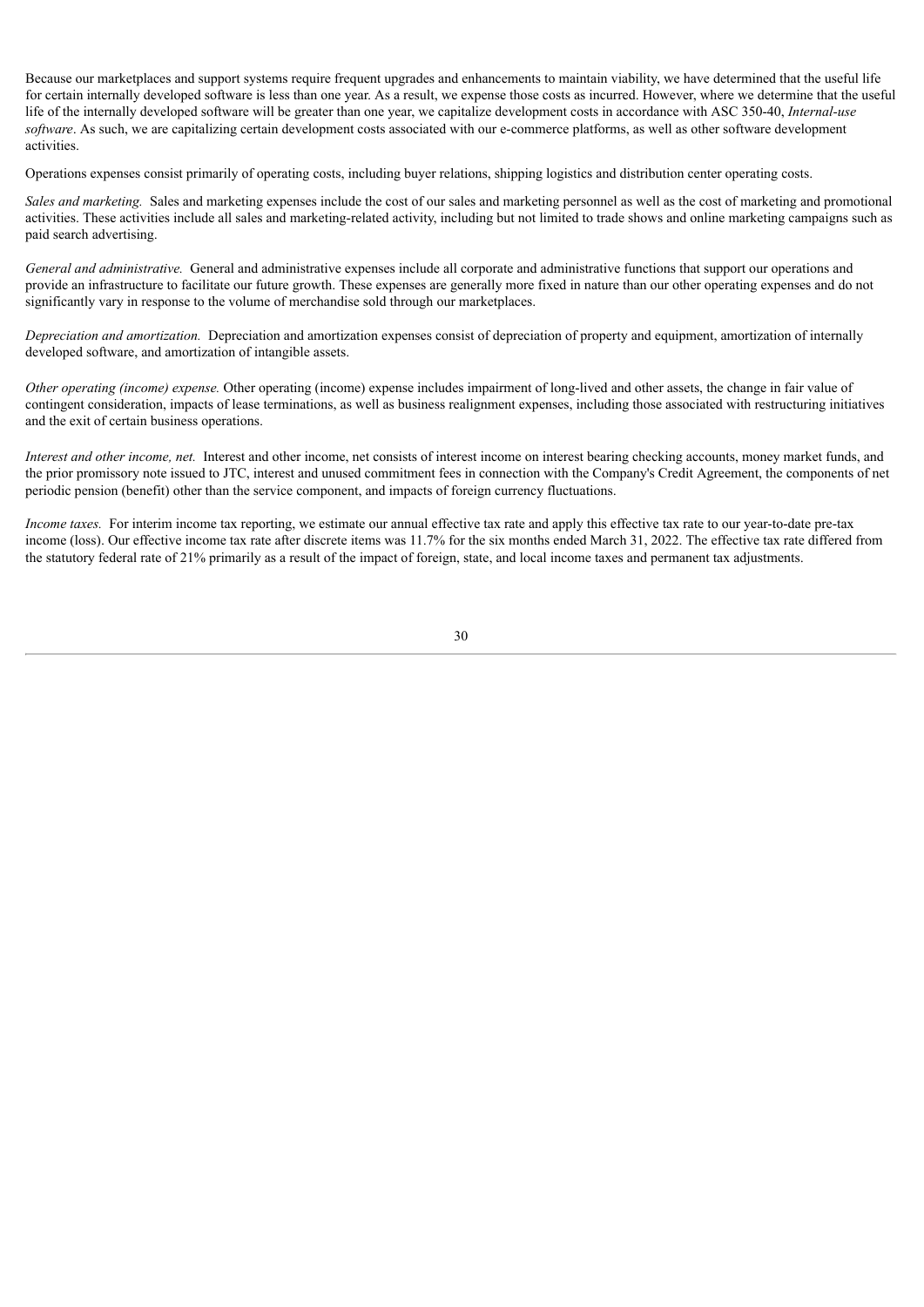### **Results of Operations**

The following table sets forth, for the periods indicated, our operating results:

|                                                                 | Three Months Ended March 31, |         |   |        |                    |           |             |  | Six Months Ended March 31, |      |         |              |                  |           |  |  |
|-----------------------------------------------------------------|------------------------------|---------|---|--------|--------------------|-----------|-------------|--|----------------------------|------|---------|--------------|------------------|-----------|--|--|
| (dollars in thousands)                                          |                              | 2022    |   | 2021   |                    | \$ Change | % Change    |  | 2022                       |      | 2021    |              | <b>\$ Change</b> | % Change  |  |  |
| Revenue                                                         |                              | 37,384  | S | 35,968 | $\mathbf{\hat{s}}$ | 1,416     | $3.9 \%$ \$ |  | 73,602                     | - \$ | 67,040  | <sup>S</sup> | 6,562            | 9.8 %     |  |  |
| Fee revenue                                                     |                              | 30,891  |   | 25,818 |                    | 5,073     | 19.6        |  | 61,381                     |      | 50,498  |              | 10,883           | 21.6      |  |  |
| Total revenue                                                   |                              | 68,275  |   | 61,786 |                    | 6,489     | 10.5        |  | 134,983                    |      | 117,538 |              | 17,445           | 14.8      |  |  |
| Costs and expenses from operations:                             |                              |         |   |        |                    |           |             |  |                            |      |         |              |                  |           |  |  |
| Cost of goods sold (excludes)<br>depreciation and amortization) |                              | 28,968  |   | 26,385 |                    | 2,583     | 9.8         |  | 56,730                     |      | 48,958  |              | 7,772            | 15.9      |  |  |
| Technology and operations                                       |                              | 13,872  |   | 12,085 |                    | 1,787     | 14.8        |  | 27,790                     |      | 22,644  |              | 5,146            | 22.7      |  |  |
| Sales and marketing                                             |                              | 11,273  |   | 8,910  |                    | 2,363     | 26.5        |  | 21,317                     |      | 18,018  |              | 3,299            | 18.3      |  |  |
| General and administrative                                      |                              | 7,053   |   | 6,892  |                    | 161       | 2.3         |  | 15,284                     |      | 13,902  |              | 1,382            | 9.9       |  |  |
| Depreciation and amortization                                   |                              | 2,603   |   | 1,670  |                    | 933       | 55.9        |  | 4,906                      |      | 3,541   |              | 1,365            | 38.5      |  |  |
| Fair value adjustment of acquisition<br>earn-outs               |                              | (8,500) |   |        |                    | (8,500)   | NM          |  | (8,500)                    |      |         |              | (8,500)          | <b>NM</b> |  |  |
| Other operating expenses (income)                               |                              | 23      |   | 206    |                    | (183)     | (88.8)      |  | (10)                       |      | 210     |              | (220)            | <b>NM</b> |  |  |
| Total costs and expenses                                        |                              | 55,292  |   | 56,148 |                    | (856)     | (1.5)       |  | 117,517                    |      | 107,273 |              | 10,244           | 9.5       |  |  |
| Income from operations                                          |                              | 12,983  |   | 5,638  |                    | 7,345     | 130.3       |  | 17,466                     |      | 10,265  |              | 7,201            | 70.2      |  |  |
| Interest and other income, net                                  |                              | (46)    |   | (29)   |                    | (17)      | (58.6)      |  | (177)                      |      | (214)   |              | 37               | 17.3      |  |  |
| Income before provision for income taxes                        |                              | 13,029  |   | 5,667  |                    | 7,362     | 129.9       |  | 17,643                     |      | 10,479  |              | 7,164            | 68.4      |  |  |
| Provision for income taxes                                      |                              | 1,059   |   | 407    |                    | 652       | 160.2       |  | 2,071                      |      | 704     |              | 1,367            | 194.2     |  |  |
| Net income                                                      |                              | 11,970  |   | 5,260  |                    | 6,710     | 127.6%      |  | 15,572                     |      | 9,775   |              | 5,797            | 59.3%     |  |  |

NM = not meaningful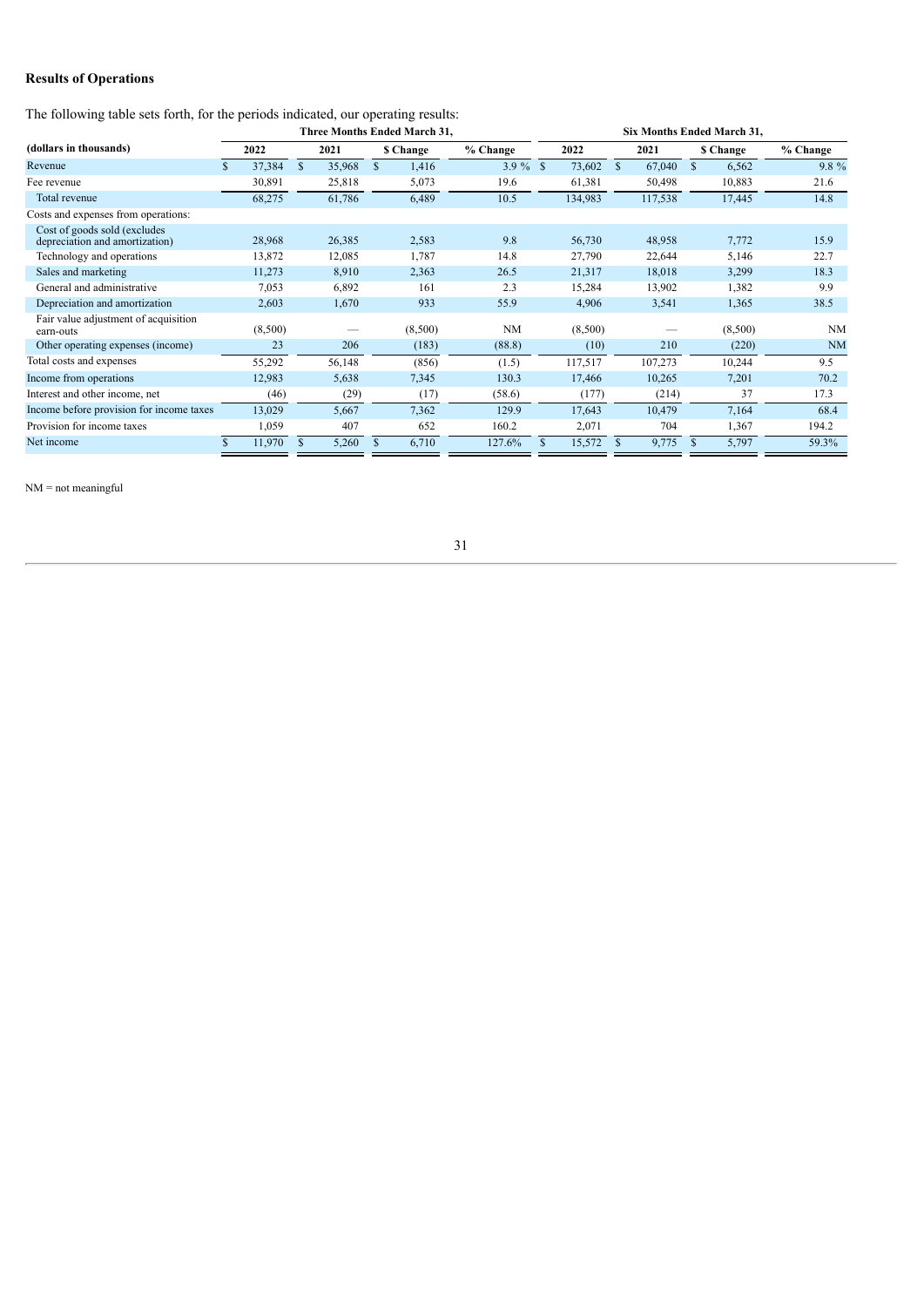The following table presents reportable segment GMV, revenue, gross profit (which is calculated as total revenue less cost of goods sold (exclusive of depreciation and amortization)), and gross profit margin for the periods indicated:

|                        | <b>Three Months Ended March 31,</b> |      |         | Six Months Ended March 31, |         |      |         |  |  |  |  |  |
|------------------------|-------------------------------------|------|---------|----------------------------|---------|------|---------|--|--|--|--|--|
| (dollars in thousands) | 2022                                |      | 2021    |                            | 2022    |      | 2021    |  |  |  |  |  |
| <b>GovDeals:</b>       |                                     |      |         |                            |         |      |         |  |  |  |  |  |
| <b>GMV</b>             | \$<br>180,256                       | \$   | 110,939 | \$                         | 337,191 | \$   | 218,543 |  |  |  |  |  |
| Total revenue          | \$<br>14,559                        | \$   | 10,972  | \$                         | 28,543  | $\$$ | 21,790  |  |  |  |  |  |
| Gross profit           | \$<br>13,853                        | \$   | 10,376  | \$                         | 27,148  | \$   | 20,579  |  |  |  |  |  |
| Gross profit margin    | 95.2 %                              |      | 94.6 %  |                            | 95.1 %  |      | 94.4 %  |  |  |  |  |  |
|                        |                                     |      |         |                            |         |      |         |  |  |  |  |  |
| <b>RSCG:</b>           |                                     |      |         |                            |         |      |         |  |  |  |  |  |
| <b>GMV</b>             | \$<br>59,085                        | \$   | 58,609  | \$                         | 112,454 | \$   | 110,326 |  |  |  |  |  |
| Total revenue          | \$<br>41,825                        | \$   | 39,082  | $\$$                       | 80,509  | \$   | 73,989  |  |  |  |  |  |
| Gross profit           | \$<br>16,619                        | \$   | 15,933  | \$                         | 30,876  | \$   | 30,560  |  |  |  |  |  |
| Gross profit margin    | 39.7 %                              |      | 40.8%   |                            | 38.4 %  |      | 41.3 %  |  |  |  |  |  |
| CAG:                   |                                     |      |         |                            |         |      |         |  |  |  |  |  |
| <b>GMV</b>             | \$<br>37,520                        | \$   | 37,763  | \$                         | 87,382  | \$   | 68,843  |  |  |  |  |  |
| Total revenue          | \$<br>8,992                         | \$   | 9,492   | $\$$                       | 20,200  | $\$$ | 17,405  |  |  |  |  |  |
| Gross profit           | \$<br>6,085                         | \$   | 6,988   | \$                         | 14,805  | \$   | 13,346  |  |  |  |  |  |
| Gross profit margin    | 67.7 %                              |      | 73.6 %  |                            | 73.3 %  |      | 76.7%   |  |  |  |  |  |
|                        |                                     |      |         |                            |         |      |         |  |  |  |  |  |
| <b>Machinio:</b>       |                                     |      |         |                            |         |      |         |  |  |  |  |  |
| <b>GMV</b>             | \$                                  | \$   |         | $\mathbb{S}$               |         | \$   |         |  |  |  |  |  |
| Total revenue          | \$<br>2,899                         | \$   | 2,240   | $\sqrt{\ }$                | 5,731   | \$   | 4,354   |  |  |  |  |  |
| Gross profit           | \$<br>2,750                         | \$   | 2,104   | \$                         | 5,424   | \$   | 4,095   |  |  |  |  |  |
| Gross profit margin    | 94.9%                               |      | 93.9%   |                            | 94.6 %  |      | 94.1 %  |  |  |  |  |  |
|                        |                                     |      |         |                            |         |      |         |  |  |  |  |  |
| <b>Consolidated:</b>   |                                     |      |         |                            |         |      |         |  |  |  |  |  |
| <b>GMV</b>             | \$<br>276,861                       | \$   | 207,311 | $\mathbb{S}$               | 537,027 | \$   | 397,712 |  |  |  |  |  |
| Total revenue          | \$<br>68,275                        | $\$$ | 61,786  | $\$$                       | 134,983 | $\$$ | 117,538 |  |  |  |  |  |
| Gross profit           | \$<br>39,307                        | \$   | 35,401  | \$                         | 78,253  | \$   | 68,580  |  |  |  |  |  |
| Gross profit margin    | 57.6 %                              |      | 57.3 %  |                            | 58.0%   |      | 58.3 %  |  |  |  |  |  |

*Three Months Ended March 31, 2022, Compared to the Three Months Ended March 31, 2021*

#### *Segment Results*

*GovDeals.* Revenue from our GovDeals reportable segment increased 32.7%, or \$3.6 million, due to a 62.5%, or \$69.3 million, increase in GMV from adding new sellers and increasing volumes with existing sellers across several key categories, including transportation and real estate. In addition, increased recovery rates on assets sold were driven by our growing buyer base, automated asset promotion tools, and favorable macroeconomic factors in certain asset categories, such as transportation assets. As GovDeals real estate sales increase through the integration with Bid4Assets, GovDeals revenue as a percent of GMV is expected to decline, as these higher value real estate sales are generally conducted at a lower take-rate than our traditional GovDeals asset categories. For that reason, revenue as a percentage of GMV decreased to 8.1% from 9.9% last year. As a result of the increase in revenues, gross profit increased 33.5%, or \$3.5 million. Gross profit margin remained relatively consistent between the periods.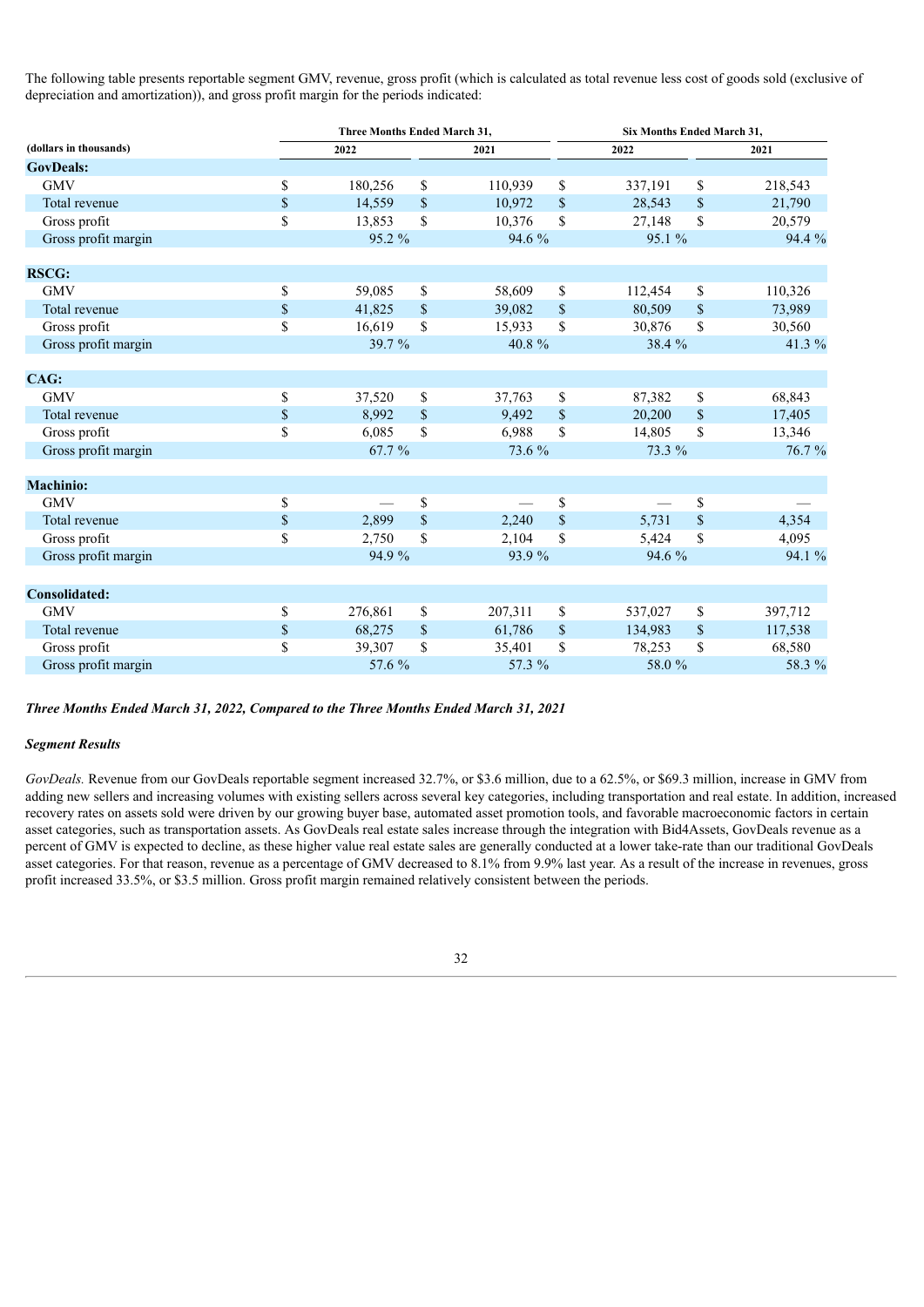*RSCG.* Revenue from our RSCG reportable segment increased 7.0%, or \$2.7 million, due to a 0.8%, or \$0.5 million, increase in GMV as it continues to diversify its seller product flows by launching new programs with large and mid-sized retailers, expanding its distribution network into the northeast, launching AllSurplus Deals as a new marketplace offering consumers deals for curbside pickup, and an increase in the mix of transactions conducted under the purchase model. The prior year included higher volumes magnified by selected seller capacity constraints. Gross profit increased by 4.3%, or \$0.7 million, due to an increase in volumes, offset by an unfavorable change in the mix of inventory handled by the RSCG segment during the current quarter, causing gross profit margin to decrease by 1.1%.

*CAG.* Revenue from the CAG reportable segment decreased by 5.3%, or \$0.5 million, due to lower volume of principal deals and our continued use of partner organizations. GMV decreased by 0.6%, or \$0.2 million, a lesser rate than the decrease in Revenue, due to strong consignment sales in the biopharmaceutical and heavy equipment categories. As a result of the decrease in revenues, gross profit decreased 12.9%, or \$0.9 million. Gross profit margin decreased 5.9% due to inherent variations in the mix of assets sourced and sold by the CAG segment in any given period. Further, challenged global supply chains are experiencing heightened disruptions from the Russian invasion of Ukraine and its impacts on international trade and energy markets, and the recent COVID-19 lockdowns in regions of China, which could limit the volume of assets made available for sale in any quarterly period.

*Machinio.* Revenue from our Machinio reportable segment increased 29.4%, or \$0.7 million, due to an increase in subscription activity through a greater number of subscribers and increased pricing. As a result of the increase in revenues, gross profit increased 30.7%, or \$0.6 million.

#### *Consolidated Results*

*Revenue* - Total consolidated revenue increased \$6.5 million, or 10.5%. Refer to the discussion of Segment Results above for discussion of the increase in revenue.

*Cost of goods sold (excludes depreciation and amortization).* Cost of goods sold increased \$2.6 million, or 9.8%, largely due to an increase in purchased inventory principal transactions at our RSCG reportable segment.

*Technology and operations expenses.* Technology and operations expenses increased \$1.8 million, or 14.8%, as we are investing in technology and operations to continue our growth, including RSCG's expansion of its distribution network into the northeast, and launching AllSurplus Deals as a new marketplace offering consumers deals for curbside pickup.

*Sales and marketing expenses.* Sales and marketing expenses increased \$2.4 million, or 26.5%, as we are investing in our sales and marketing functions to continue our growth, including promotional efforts to expand our market share in key verticals, and to promote new business initiatives including our AllSurplus Deals consumer marketplace.

*General and administrative expenses.* General and administrative expenses increased \$0.2 million, or 2.3%, primarily due to increased corporate support costs to support the anticipated growth resulting from the investments in our technology, operations, sales and marketing functions.

*Depreciation and amortization*. Depreciation and amortization expense increased \$0.9 million, or 55.9%, primarily due to the increase in intangible assets following our acquisition of Bid4Assets on November 1, 2021.

*Fair value adjustment of acquisition earn-outs*. Fair value adjustment of acquisition earn-outs reflects an \$8.5 million non-cash gain due to a reduction in the fair value of the Bid4Assets earn-out liability during the three months ended March 31, 2022. See Note 11 - *Fair Value Measurement* for further information.

*Other operating expenses (income)* . Other operating expenses (income) was consistent between the three months ended March 31, 2022 and 2021.

*Interest and other income, net.* Interest and other income, net was consistent between the three months ended March 31, 2022 and 2021.

*Provision for income taxes*. Provision for income taxes increased \$0.7 million primarily due to the increase in our effective tax rate following the release of our valuation allowance on US deferred tax assets during the fiscal year ended September 30, 2021.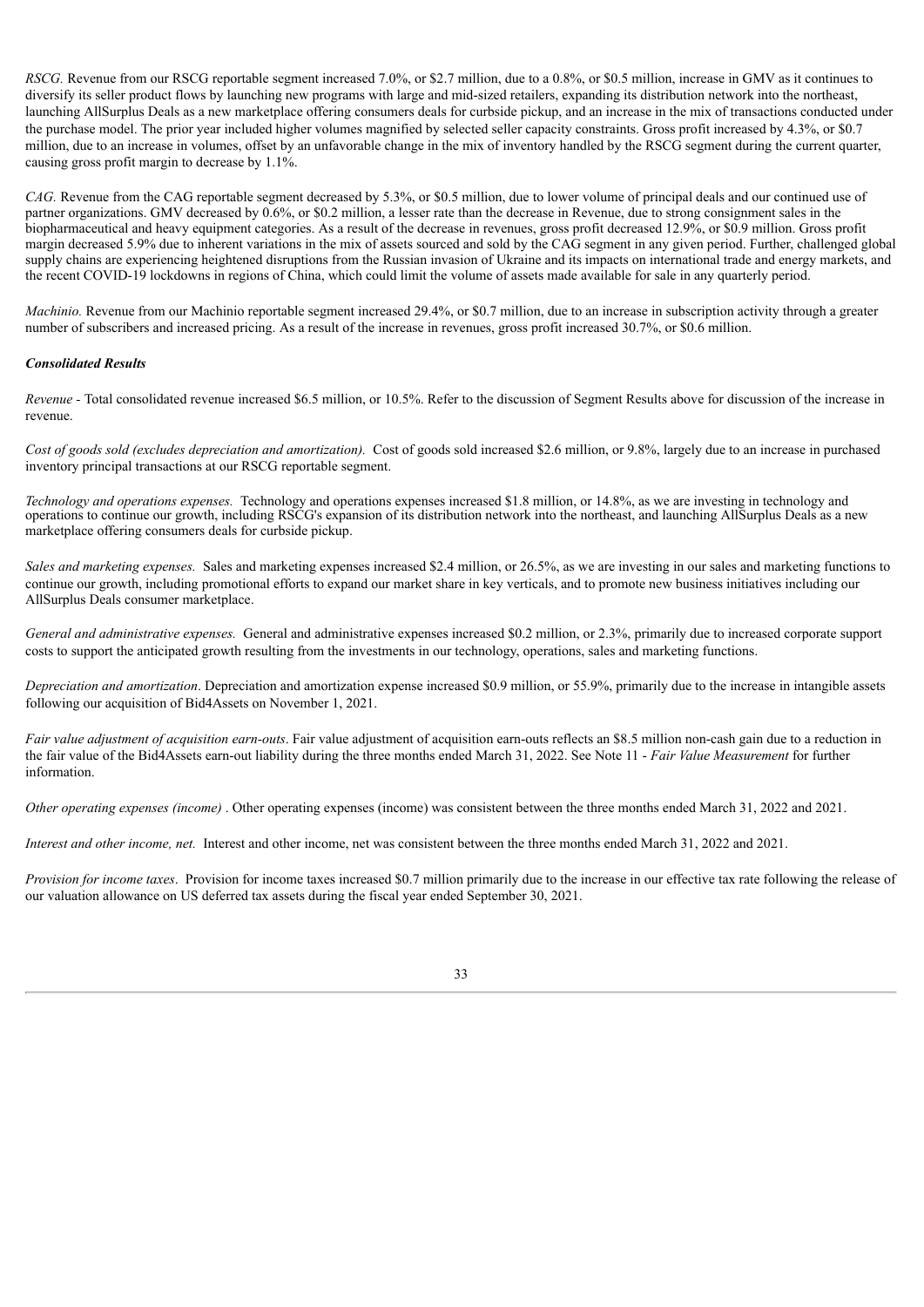#### *Six Months Ended March 31, 2022, Compared to the Six Months Ended March 31, 2021*

*GovDeals.* Revenue from our GovDeals reportable segment increased 31.0%, or \$6.8 million, due to a 54.3%, or \$118.6 million, increase in GMV from adding new sellers and increasing volumes with existing sellers across several key categories, including transportation and real estate. In addition, increased recovery rates on assets sold were driven by our growing buyer base, automated asset promotion tools, and favorable macroeconomic factors in certain asset categories, such as transportation assets. As GovDeals real estate sales increase through the integration with Bid4Assets, GovDeals revenue as a percent of GMV is expected to decline, as these higher value real estate sales are generally conducted at a lower take-rate than our traditional GovDeals asset categories. For that reason, revenue as a percentage of GMV decreased to 8.5% from 10.0% last year. As a result of the increase in revenues, gross profit increased 31.9%, or \$6.6 million. Gross profit margin remained relatively consistent between the periods.

*RSCG.* Revenue from our RSCG reportable segment increased 8.8%, or \$6.5 million, due to a 1.9%, or \$2.1 million, increase in GMV as it continues to diversify its seller product flows by launching new programs with large and mid-sized retailers, expanding its distribution network into the northeast, launching AllSurplus Deals as a new marketplace offering consumers deals for curbside pickup, and an increase in the mix of transactions conducted under the purchase model. The prior year included higher volumes magnified by selected seller capacity constraints. Gross profit increased by 1.0%, or \$0.3 million, due to an increase in volumes, offset by an unfavorable change in the mix of inventory handled by the RSCG segment during the quarter, causing gross profit margin to decrease by 2.9%.

*CAG.* Revenue from the CAG reportable segment increased by 16.1%, or \$2.8 million, due to a 26.9%, or \$18.5 million, increase in GMV driven by increasing opportunities to obtain and sell inventory under our purchase model, and strong consignment sales in the biopharmaceutical and heavy equipment categories. Revenues did not increase at the same rate as GMV due to increases in the mix of transactions using partner organizations. As a result of the increase in revenues, gross profit increased 10.9%, or \$1.5 million. Gross profit margin decreased 3.4% due to inherent variations in the mix of assets sourced and sold by the CAG segment in any given period. Further, challenged global supply chains are experiencing heightened disruptions from the Russian invasion of Ukraine and its impacts on international trade and energy markets, and the recent COVID-19 lockdowns in regions of China, which could limit the volume of assets made available for sale in any quarterly period.

*Machinio.* Revenue from our Machinio reportable segment increased 31.6%, or \$1.4 million, due to an increase in subscription activity through a greater number of subscribers and increased pricing. As a result of the increase in revenues, gross profit increased 32.5%, or \$1.3 million.

#### *Consolidated Results*

*Revenue* - Total consolidated revenue increased \$17.4 million, or 14.8%. Refer to the discussion of Segment Results above for discussion of the increase in revenue.

*Cost of goods sold (excludes depreciation and amortization).* Cost of goods sold increased \$7.8 million, or 15.9%, which changed at a higher rate than Revenue primarily due to an increase in principal transactions at our RSCG and CAG reportable segments.

*Technology and operations expenses.* Technology and operations expenses increased \$5.1 million, or 22.7%, as we are investing in technology and operations to continue our growth, including RSCG's expansion of its distribution network into the northeast, and launching AllSurplus Deals as a new marketplace offering consumers deals for curbside pickup.

*Sales and marketing expenses.* Sales and marketing expenses increased \$3.3 million, or 18.3%, as we are investing in our sales and marketing functions to continue our growth, including promotional efforts to expand our market share in key verticals, and to promote new business initiatives including our AllSurplus Deals consumer marketplace.

*General and administrative expenses.* General and administrative expenses increased \$1.4 million, or 9.9%, primarily due to increased corporate support costs to support the anticipated growth resulting from the investments in our technology, operations, sales and marketing functions.

*Depreciation and amortization*. Depreciation and amortization expense increased \$1.4 million, or 38.5%, primarily due to the increase in intangible assets following our acquisition of Bid4Assets on November 1, 2021.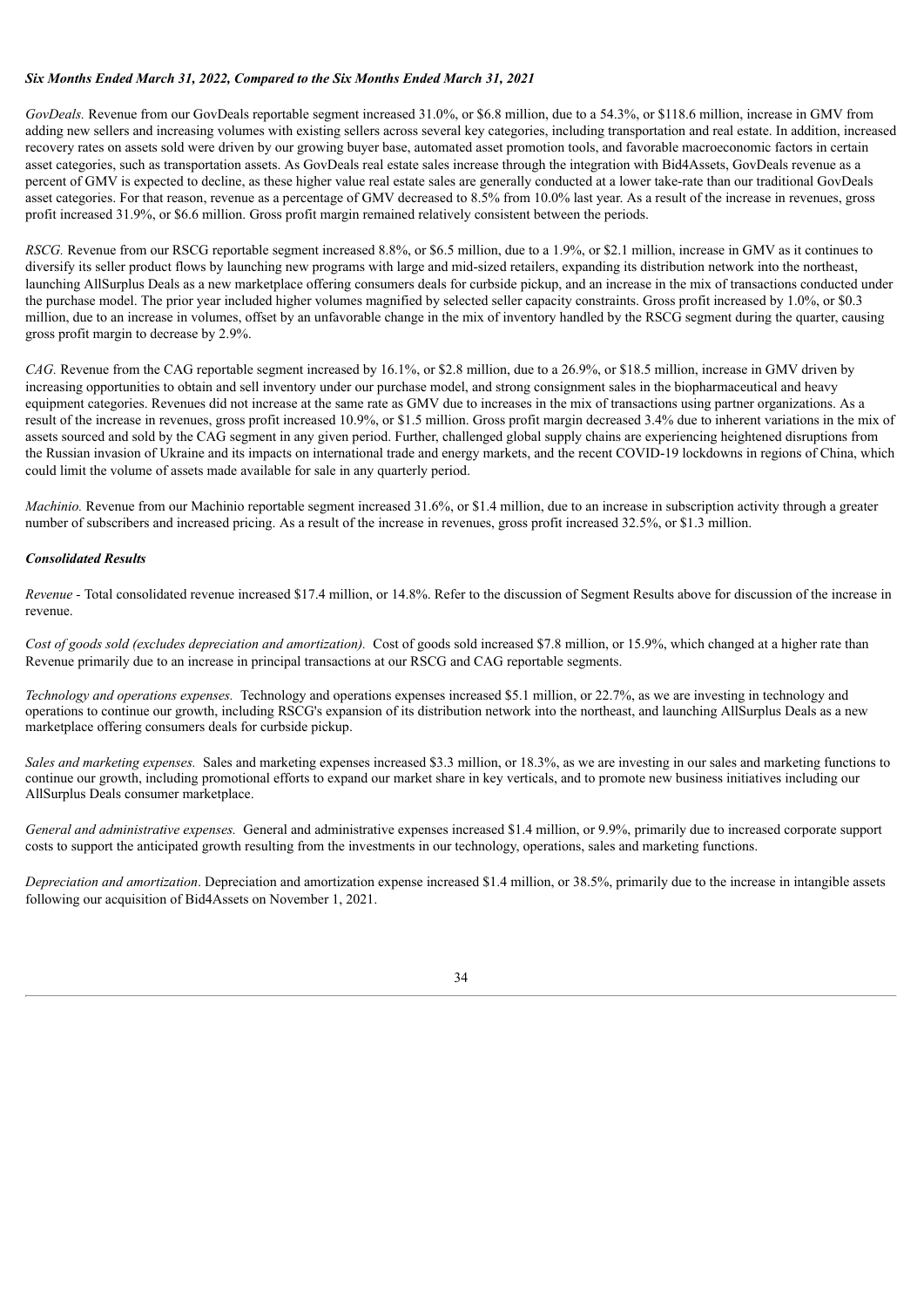*Fair value adjustment of acquisition earn-outs*. Fair value adjustment of acquisition earn-outs reflects an \$8.5 million non-cash gain due to a reduction in the fair value of the Bid4Assets earn-out liability during the three months ended March 31, 2022. See Note 11 - *Fair Value Measurement* for further information.

*Other operating expenses (income)* . Other operating expenses (income) was consistent between the six months ended March 31, 2022 and 2021.

*Interest and other income, net.* Interest and other income, net was consistent between the six months ended March 31, 2022 and 2021.

*Provision for income taxes*. Provision for income taxes increased \$1.4 million primarily due to the increase in our effective tax rate following the release of our valuation allowance on US deferred tax assets during the fiscal year ended September 30, 2021.

#### **Liquidity and Capital Resources**

Our operational cash needs primarily relate to working capital, including staffing costs, technology expenses, leases of real estate and equipment used in our operations, and capital used for inventory purchases, which we have funded through existing cash balances and cash generated from operations. From time to time, we may use our capital resources for other activities, such as contract start-up costs, joint ventures, share repurchases and acquisitions. As of March 31, 2022, we had \$84.3 million in cash and cash equivalents.

The Company maintains a \$25.0 million Credit Agreement due March 31, 2024 (Credit Agreement). The Company may draw upon the Credit Agreement for general corporate purposes. Repayments of any borrowings under the Credit Agreement shall become available for redraw at any time by the Company. The interest rate on borrowings under the Credit Agreement is a variable rate per annum equal to the Daily Simple Secured Overnight Financing Rate (SOFR) in effect plus a margin ranging from 1.25% to 1.75%. Interest is payable monthly. During the three and six months ended March 31, 2022, the Company did not make any draws under the Credit Agreement. As of March 31, 2022, the Company had no outstanding indebtedness under the Credit Agreement and our borrowing availability was \$25.0 million.

The obligations under the Credit Agreement are unconditionally guaranteed by us and each of our existing and subsequently acquired or organized domestic subsidiaries and secured on a first priority basis by a security interest (subject to permitted liens) in substantially all assets owned by us, and each of our other domestic subsidiaries, subject to limited exceptions. The Credit Agreement contains certain financial and non-financial restrictive covenants including, among others, the requirement to maintain a minimum level of earnings before interest, income taxes, depreciation and amortization (EBITDA). The Credit Agreement contains a number of affirmative and restrictive covenants including limitations on mergers, consolidations and dissolutions, investments and acquisitions, indebtedness and liens, and dividends and other restricted payments. As of March 31, 2022, the Company was in full compliance with the terms and conditions of the Credit Agreement.

Most of our sales are recorded subsequent to receipt of payment authorization, utilizing credit cards, wire transfers, and PayPal, an Internet based payment system, as methods of payments. As a result, we are not subject to significant collection risk, as goods are generally not shipped before payment is received.

The COVID-19 pandemic has caused the Company's GMV and revenues to fluctuate, and the Company initially implemented cost control measures to protect against the uncertainties created by the severe economic restrictions in its initial phases. From a cash flow perspective, the Company employed working capital management practices, primarily in the form of temporary extensions to vendor payment terms, and also experienced accumulation in its payables to sellers balance due to COVID-19 restrictions, which continue to be a factor in certain countries, causing some buyer delays in their ability to pick up purchased assets. As a result of our actions taken, the Company's cash and cash equivalents balance is \$84.3 million as of March 31, 2022, which we believe is sufficient to meet the Company's anticipated cash needs one year from issuance of these financial statements.

We expect to continue to invest in enhancements to our e-commerce technology platform, marketplace capabilities and tools for data-driven product recommendations, omni-channel behavioral marketing, expanded analytics, and buyer/seller payment optimization.

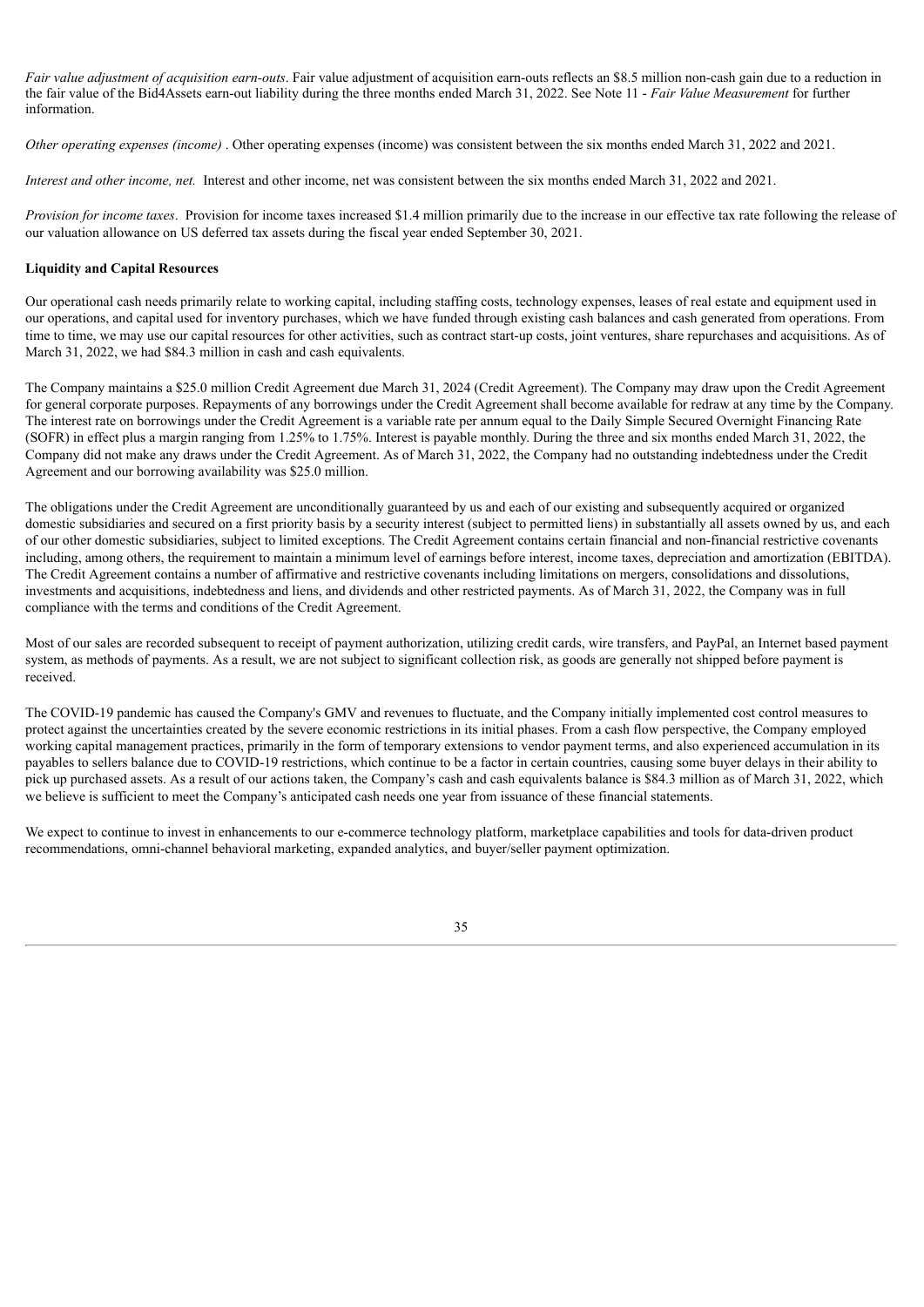On November 1, 2021, the Company purchased all of the issued and outstanding shares of stock of Bid4Assets. Bid4Assets is a leading online marketplace focused on conducting real property auctions for the government, including tax foreclosure sales and sheriff's sales. Our investment through the acquisition of Bid4Assets will support continued growth in the GovDeals reportable segment, particularly in our real estate vertical.

The preliminary acquisition date fair value of the consideration transferred to the former shareholders of Bid4Assets was approximately \$42.7 million consisting of \$14.7 million in cash (net of working capital adjustments totaling \$0.3 million) and earn-out consideration with a preliminary fair value of approximately \$28.0 million. As part of the acquisition of Bid4Assets, former shareholders of Bid4Assets are eligible to receive earn-out consideration of up to \$37.5 million in cash. See Note 3 - *Bid4Assets Acquisition* for further information.

During the three months ended March 31, 2022, the fair value of the earn-out liability was reduced by \$8.5 million to \$19.5 million, due to a decline in the auction events and transactions that are expected to be completed during the earn-out period ending December 31, 2022. This change resulted from developments occurring subsequent to the November 1, 2021 acquisition date and includes extended timelines to advance legislation that allows for online auctions of foreclosed real estate in certain target markets, and other client specific delays in bringing foreclosed real estate to auction.

The \$19.5 million in earn-out liability as of March 31, 2022, is recorded within Accrued expenses and other current liabilities in the Condensed Consolidated Balance Sheets. This amount, should Bid4Assets achieve certain trailing twelve-month EBITDA targets, would be payable within the next 12 months. The Company believes it maintains sufficient liquidity to pay the earn-out should such trailing twelve-month EBITDA targets be achieved by means of our current cash on hand as of March 31, 2022, and if needed, access to our existing Credit Agreement.

During the three and six months ended March 31, 2022, Bid4Assets achieved certain of the trailing twelve-month EBITDA targets such that payout totaling \$3.5 million to Bid4Assets shareholders is expected to be made by the Company during the third quarter of fiscal 2022.

We did not record a provision for deferred U.S. tax expense on the undistributed earnings of foreign subsidiaries because we intend to indefinitely reinvest the earnings of these foreign subsidiaries outside the United States. The amount of such undistributed foreign earnings was \$7.8 million as of March 31, 2022. As of March 31, 2022 and September 30, 2021, \$24.3 million and \$22.4 million, respectively, of Cash and cash equivalents was held outside of the U.S.

From time to time, we have been authorized to repurchase issued and outstanding shares of our common stock under a share repurchase program approved by our Board of Directors. Share repurchases may be made through open market purchases, privately negotiated transactions or otherwise, at times and in such amounts as management deems appropriate. The timing and actual number of shares repurchased will depend on a variety of factors including price, corporate and regulatory requirements and other market conditions. The repurchase program may be discontinued or suspended at any time and will be funded using our available cash.

The Company had no remaining share repurchase authorization as of September 30, 2021. On December 6, 2021, the Company's Board of Directors authorized a new stock repurchase plan (the "December 6 Stock Repurchase Plan") of up to \$20 million of the Company's outstanding shares of common stock through December 31, 2023. The Company repurchased 1,011,881 shares for \$17.0 million, and 1,159,066 shares for \$20.0 million during the three and six months ended March 31, 2022, respectively. As of March 31, 2022, the Company had no remaining authorization to repurchase shares.

### Changes in Cash Flows: Six Months Ended March 31, 2022 Compared to the Six Months Ended March 31, 2021

*Net cash provided by operating activities* was \$14.6 million and \$31.3 million for the six months ended March 31, 2022, and 2021, respectively. The \$16.7 million decrease in cash provided by operating activities between periods was attributable to cash flows associated with accounts payable and payables to sellers which had a net decrease of \$12.8 million due to reduced rates of change in the underlying transaction volumes during the current period. Our working capital accounts are subject to natural variations depending on the rate of change of our transaction volumes, the timing of cash receipts and payments, and variations in our transaction volumes related to settlements between our buyers and sellers. As GovDeals real estate sales with settlement services increase through the integration with Bid4Assets, operating cash flow fluctuations from accounts payable and payables to sellers are expected to become more variable. The amount of cash received and settled will be substantially higher than our take rate on such transactions, and the timing of auction events, cash collection period, and payment of settlements relative to period end dates can potentially drive substantial cash movements to the extent the timing of such activities cross fiscal periods. There have been no other significant changes to the working capital requirements for the Company.

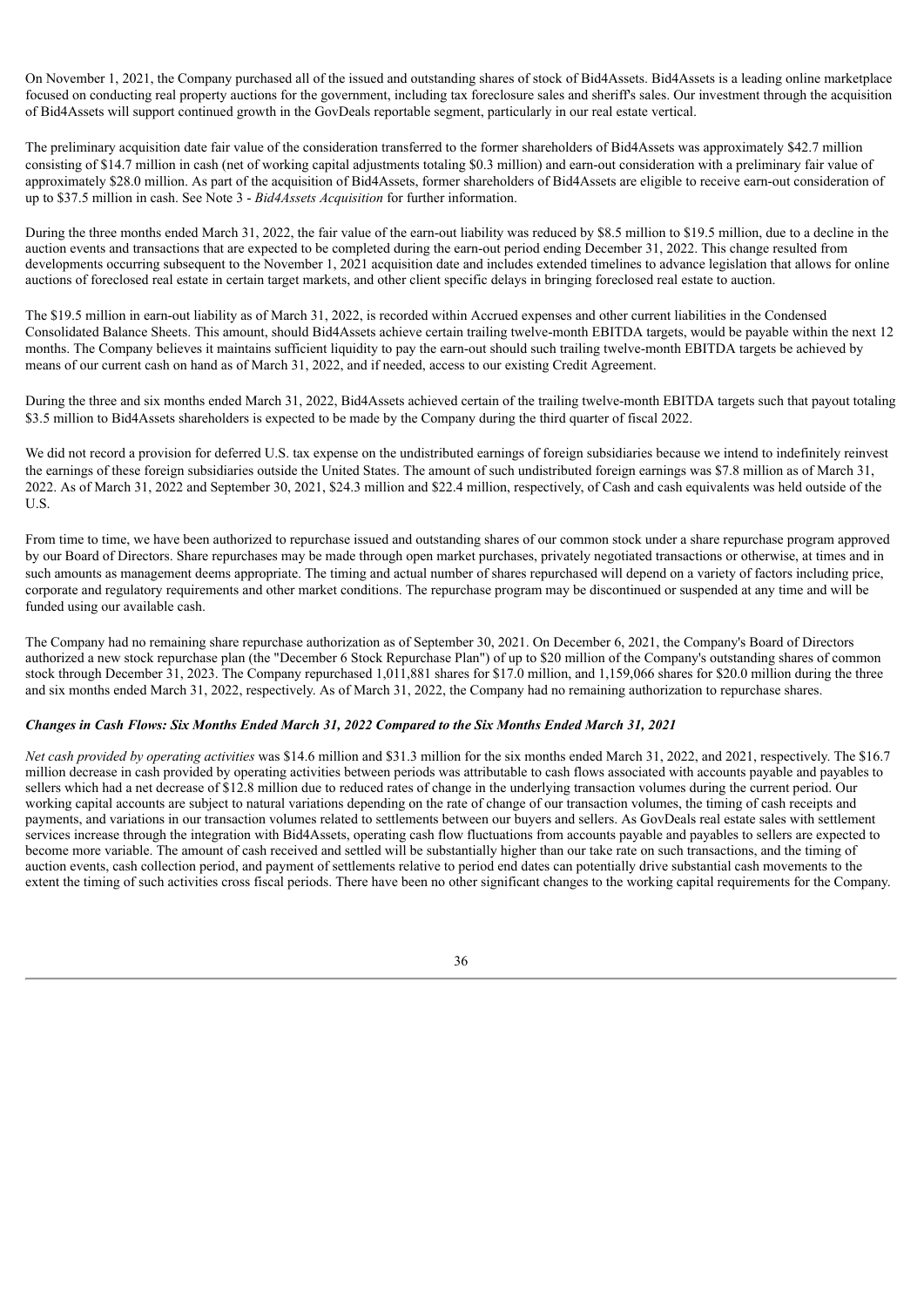*Net cash used in investing activities* was \$14.7 million and \$1.6 million for the six months ended March 31, 2022, and March 31, 2021, respectively. The \$13.1 million increase in cash used in investing activities was primarily driven by \$11.2 million cash paid at closing to acquire Bid4Assets on November 1, 2021, net of cash acquired. See Note 3 - *Bid4Assets Acquisition* for further information.

*Net cash used by financing activities* was \$21.9 million and \$19.0 million for the six months ended March 31, 2022, and March 31, 2021, respectively. The \$2.9 million increase in cash used in financing activities was primarily driven by a \$3.9 million increase in share repurchases, offset by \$1.4 million in lower taxes paid in connection with the net settlement of stock compensation awards.

*Capital expenditures.* Our capital expenditures consist primarily of capitalized software, computers and purchased software, office equipment, furniture and fixtures, and leasehold improvements. The timing and volume of such capital expenditures in the future will be affected by the addition of new sellers or buyers or expansion of existing seller or buyer relationships. We intend to fund those expenditures primarily from our existing cash balances and operating cash flows. Our capital expenditures for the six months ended March 31, 2022, and March 31, 2021, were \$3.6 million and \$2.4 million, respectively. As of March 31, 2022, we had no significant outstanding commitments for capital expenditures.

Our future capital requirements will depend on many factors including our rate of revenue growth, the timing and extent of spending to support development efforts, the expansion of sales and marketing activities, the development and deployment of new marketplaces, the introduction of new valueadded services and the costs to establish additional distribution centers.

#### **Off-Balance Sheet Arrangements**

We do not have any transactions, agreements or other contractual arrangements that could be considered material off-balance sheet arrangements.

#### <span id="page-37-0"></span>**Item 3. Quantitative and Qualitative Disclosures About Market Risk**

*Interest rate sensitivity.* As of March 31, 2022, we do not have any debt, and we are not holding any short-term investments. Our cash and cash equivalents balance of \$84.3 million is maintained within various interest bearing and earnings allowance checking accounts. Changes in interest rates on these checking accounts are not expected to have a significant impact to our consolidated results of operations. Our investment policy requires us to invest funds in excess of current operating requirements. The principal objectives of our investment activities are to preserve principal, provide liquidity and maximize income consistent with minimizing risk of material loss.

<span id="page-37-1"></span>*Exchange rate sensitivity.* Because of the number of countries and currencies we operate in, movements in currency exchange rates may affect our results. We report our operating results and financial condition in U.S. dollars. Our U.S. operations earn revenues and incur expenses primarily in U.S. dollars. Outside the United States, we predominantly generate revenues and expenses in the local currency. When we translate the results and net assets of these operations into U.S. dollars for reporting purposes, movements in exchange rates will affect reported results and net assets. Volatile market conditions arising from the COVID-19 pandemic and/or ongoing hostilities in Ukraine may result in significant changes in exchange rates, which could affect our results of operations expressed in U.S. dollars.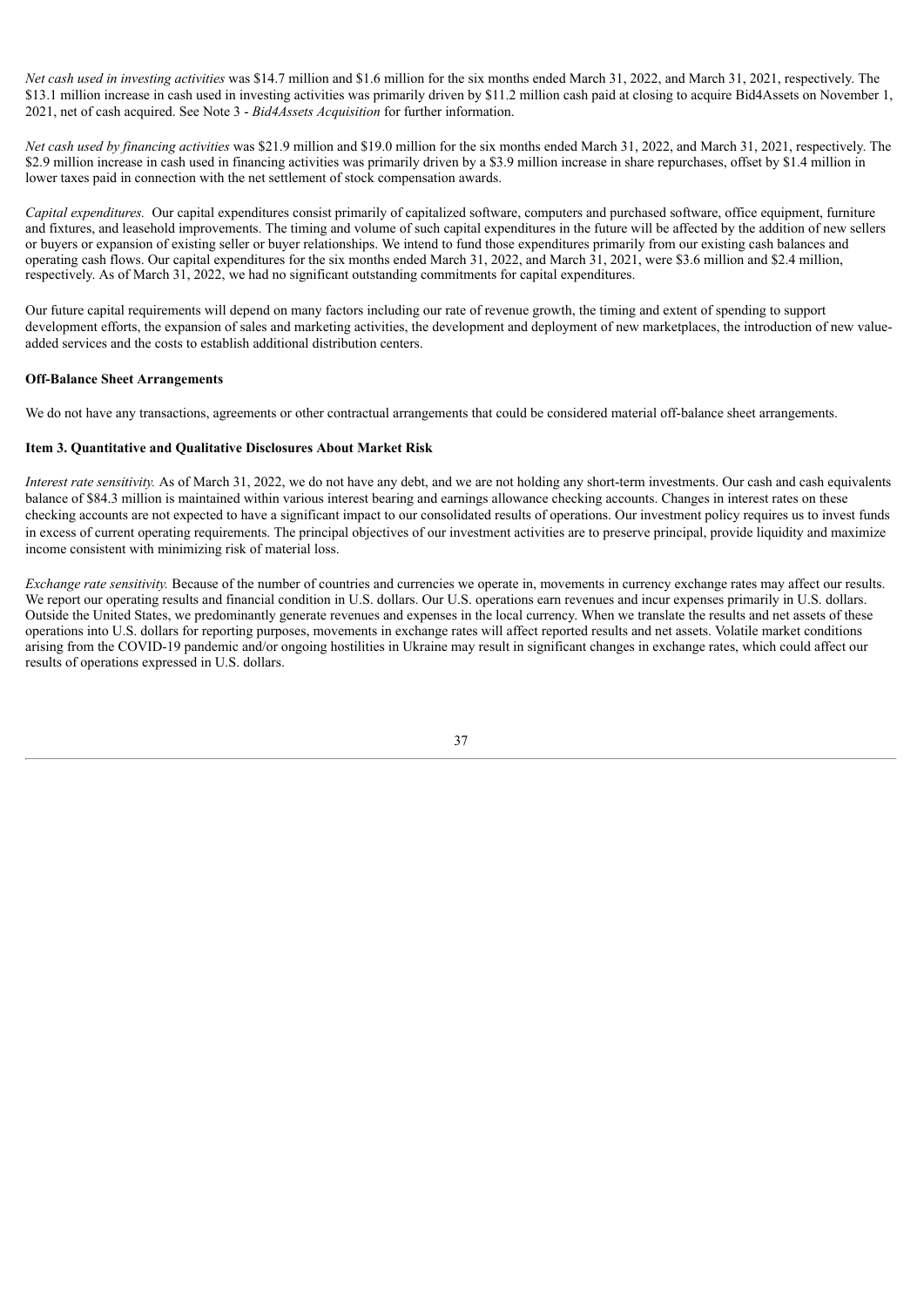#### **Item 4. Controls and Procedures.**

#### **Evaluation of Disclosure Controls and Procedures**

We maintain disclosure controls and procedures that are designed to ensure that information required to be disclosed in our reports filed or submitted under the Securities Exchange Act of 1934 is recorded, processed, summarized and reported within the time periods specified in the Securities and Exchange Commission's rules and forms, and that such information is accumulated and communicated to our management, including our Chief Executive Officer (Principal Executive Officer) and Chief Financial Officer (Principal Financial Officer), as appropriate, to allow for timely decisions regarding required disclosure. In designing and evaluating the disclosure controls and procedures, management recognized that any controls and procedures, no matter how well designed and operated, can provide only reasonable assurance of achieving the desired control objectives, and management is required to apply its judgment in evaluating the cost-benefit relationship of possible controls and procedures.

As of March 31, 2022, we carried out an evaluation, under the supervision and with the participation of our management, including our Chief Executive Officer and our Chief Financial Officer, of the effectiveness of the design and operation of our disclosure controls and procedures. Based on the foregoing, our Chief Executive Officer and Chief Financial Officer concluded that our disclosure controls and procedures were effective and were operating to provide reasonable assurance that the information required to be disclosed by us in the reports that we file or submit under the Securities Exchange Act of 1934 is recorded, processed, summarized, and reported within the time periods specified in the SEC's rules and forms and to provide reasonable assurance that such information is accumulated and communicated to our management, including our principal executive officer and principal financial officer, as appropriate to allow timely decisions regarding required disclosure.

#### **Changes in Internal Control over Financial Reporting**

During the three months ended March 31, 2022, no change occurred in our internal controls over financial reporting that materially affected, or is reasonably likely to materially affect, our internal controls over financial reporting.

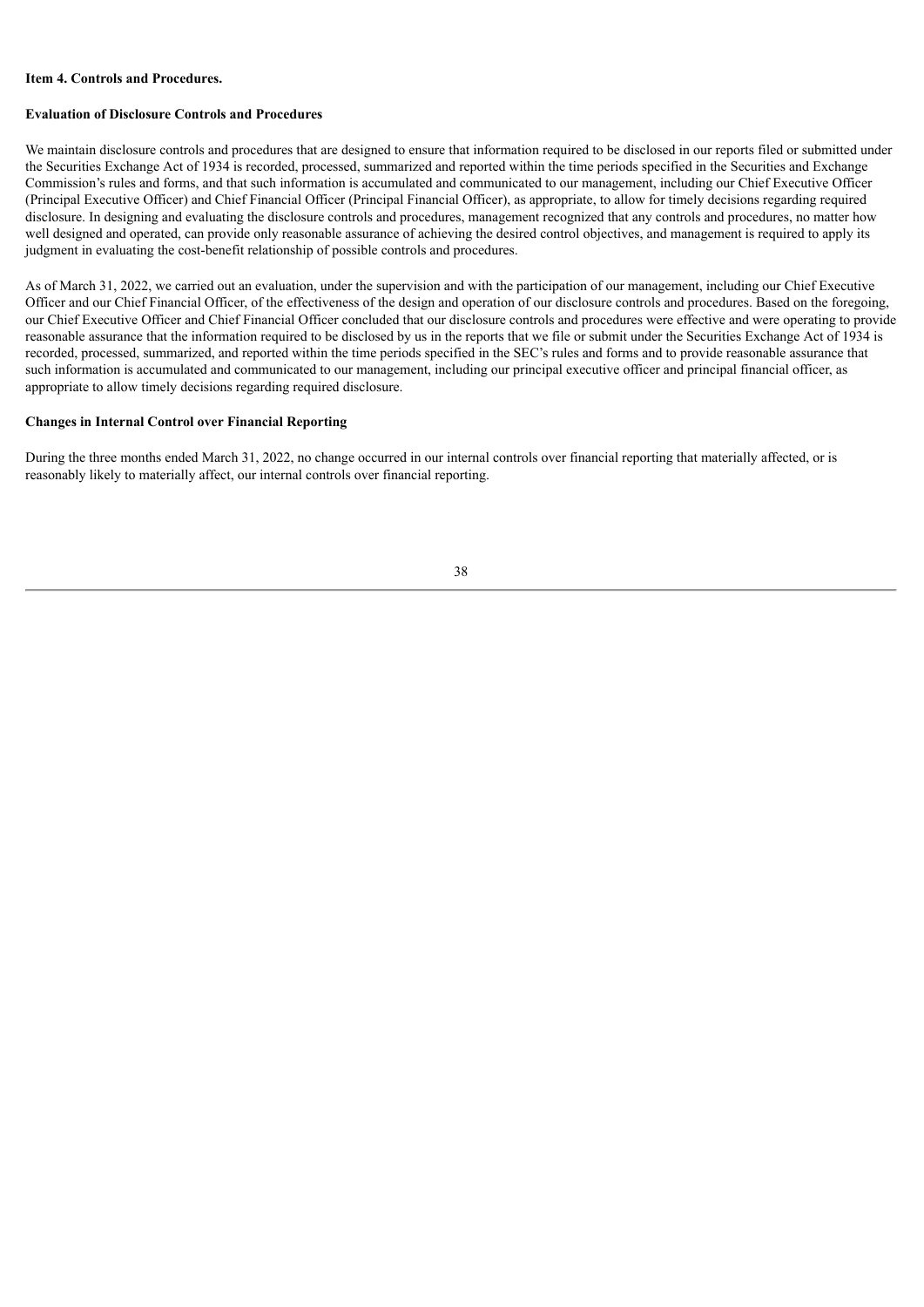#### **PART II—OTHER INFORMATION**

#### <span id="page-39-0"></span>**Item 1. Legal Proceedings**

Information regarding the Company's legal proceedings may be found in Note 13 of the accompanying Notes to the condensed consolidated financial statements.

#### <span id="page-39-1"></span>**Item 1A. Risk Factors**

#### **Risks Related to Russian Invasion of Ukraine.**

On February 24, 2022, Russian forces invaded Ukraine, and sustained conflict and disruption in the region is likely. Impact to Ukraine as well as actions taken by other countries, including new and stricter sanctions imposed by Canada, the United Kingdom, the European Union, the United States and other nations against officials, individuals, regions, and industries in Russia, Ukraine, and Belarus, could adversely affect the global economy and financial markets and thus adversely affect our business, financial condition and results of operations as well as the price of our common stock. The extent and duration of the military action, sanctions and resulting market disruptions are impossible to predict, but could be substantial.

Total revenues directly associated with Russia and Ukraine are not material to our consolidated financial results. However, our business is exposed to the broader economic volatility associated with the invasion. For example, increased volatility in energy, steel and other metal scrap prices caused several clients to delay scheduled projects or suspend them indefinitely. In addition, some clients in Europe have suspended asset sales out of concern for increased scarcity of parts and other resources. To the extent the broader economic volatility associated with the invasion continues affecting project timelines and asset values, particularly in Europe and in the energy market globally, our results of operations could be adversely affected.

Our Machinio segment uses a small number of independent contractors based in Ukraine and Russia. If these independent contractors are unable to perform their duties due to local instability or political, economic or military conditions, then our Machinio segment's ability to provide certain services and the development of new services or enhancement of existing services could be delayed, and our results of operations could be adversely affected.

The conflict and related sanctions could also increase the risk of cyber-attacks launched against businesses based in the countries which have imposed sanctions, including the United States. We are based in the United States and have business interests around the world. An increase in the prevalence of cyber-attacks increases the risk that our e-commerce marketplaces, information technology systems, networks, and services could be affected, magnifying the cyber-related risks described in our Annual Report on Form 10-K for fiscal year ended September 30, 2021.

#### **Turbulent economic conditions may negatively affect our business and results of operations.**

Our business may be adversely affected by turbulence in economic conditions such as employment levels, wage and salary levels, global supply chain constraints, trends in consumer confidence and spending, reductions in consumer net worth, interest rates, inflation, foreign exchange rate fluctuations, the availability of consumer credit and taxation policies. Consumer purchases in general may decline during recessions, periods of prolonged declines in the equity markets or housing markets and periods when disposable income and perceptions of consumer wealth are lower.

In addition to the other information set forth in this report, you should carefully consider the factors set forth in Part I, "Item 1A. Risk Factors" in our Annual Report on Form 10-K for the fiscal year ended September 30, 2021, which could materially affect our business, financial condition or future results. The risks described in our Form 10-K are not the only risks we face. Additional risks and uncertainties not currently known to us or that we currently deem to be immaterial also may materially adversely affect our business, financial condition and/or operating results.

#### <span id="page-39-2"></span>**Item 2. Unregistered Sales of Equity Securities and Use of Proceeds**

#### **Unregistered Sales of Equity Securities**

None.

**Use of Proceeds**

Not applicable.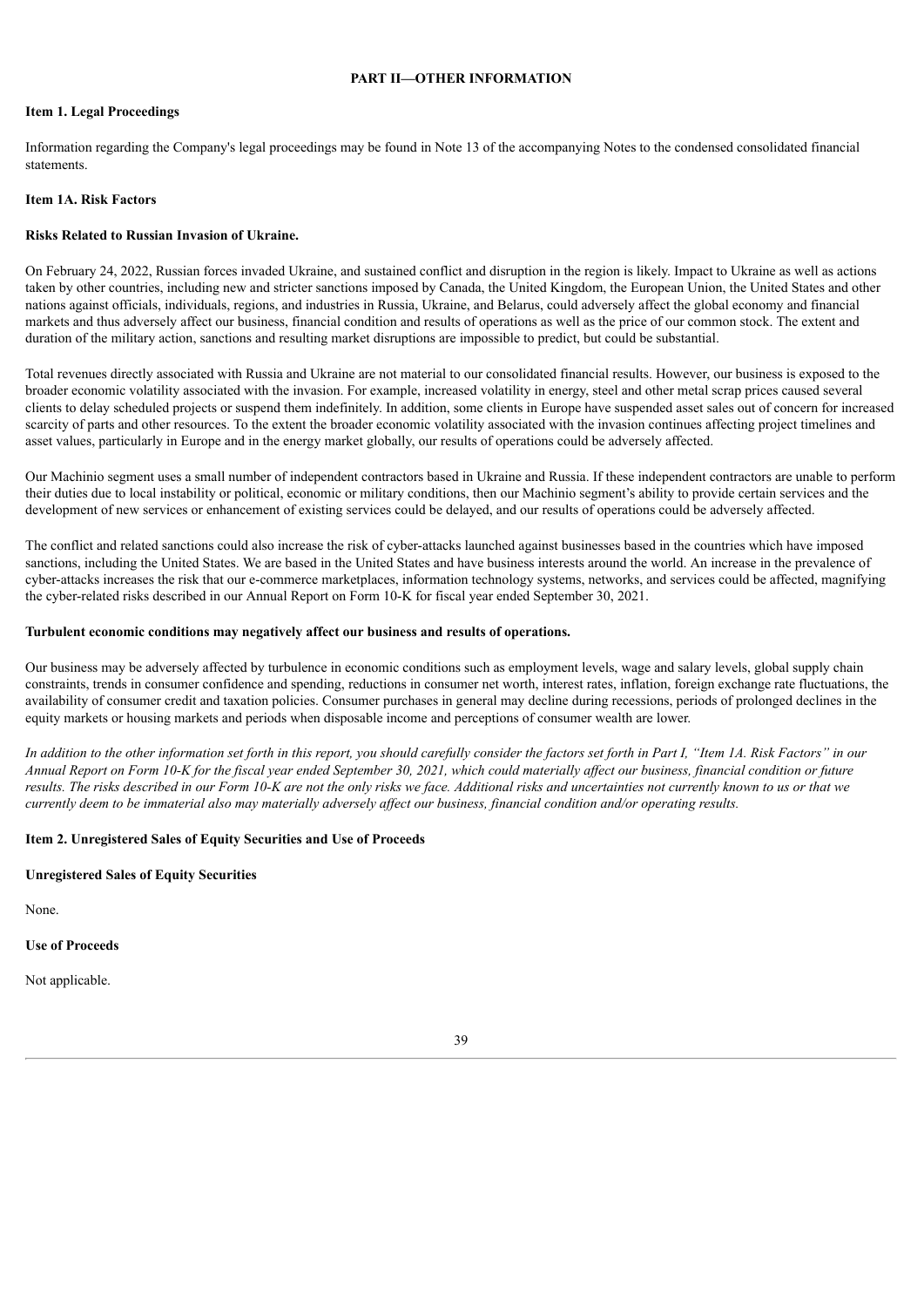#### **Issuer Purchases of Equity Securities**

The following table presents information about our repurchases of common stock during the three months ended March 31, 2022 (in thousands, except share and per share amounts):

| Period                                | <b>Total Number of</b><br><b>Shares Purchased</b> <sup>1</sup> | <b>Average Price</b><br><b>Paid Per Share</b> | <b>Total Number of Shares</b><br>Purchased as a Part of a<br><b>Publicly Announced</b><br>Program | <b>Approximate Dollar Value</b><br>of Shares that May Yet be<br><b>Purchased Under the</b><br><b>Programs</b> |        |  |
|---------------------------------------|----------------------------------------------------------------|-----------------------------------------------|---------------------------------------------------------------------------------------------------|---------------------------------------------------------------------------------------------------------------|--------|--|
| January 1, 2022 to January 31, 2022   | 78,584 \$                                                      | 20.77                                         | 78,584 \$                                                                                         |                                                                                                               | 15,405 |  |
| February 1, 2022 to February 28, 2022 | 764,653 \$                                                     | 16.40                                         | 764,653 \$                                                                                        |                                                                                                               | 2,863  |  |
| March 1, 2022 to March 31, 2022       | 168,644                                                        | 16.97                                         | 168,644                                                                                           |                                                                                                               |        |  |
| <b>Total</b>                          | 1,011,881                                                      |                                               | 1,011,881                                                                                         |                                                                                                               |        |  |

<sup>1</sup> Separate from the share repurchase program, our stock incentive plans allow for participants to exercise stock options by surrendering shares of common stock equivalent in value to the exercise price due. During the three months ended March 31, 2022, participants surrendered 0 shares of common stock in the exercise of stock options, respectively. Any shares surrendered to the Company in this manner are not available for future grant.

From time to time, we have been authorized to repurchase issued and outstanding shares of our common stock under a share repurchase program approved by our Board of Directors. Share repurchases may be made through open market purchases, privately negotiated transactions or otherwise, at times and in such amounts as management deems appropriate. The timing and actual number of shares repurchased will depend on a variety of factors including price, corporate and regulatory requirements and other market conditions. The repurchase program may be discontinued or suspended at any time and will be funded using our available cash.

As of March 31, 2022, the Company had no authorization to repurchase shares.

#### <span id="page-40-0"></span>**Item 5. Other Information**

<span id="page-40-1"></span>None

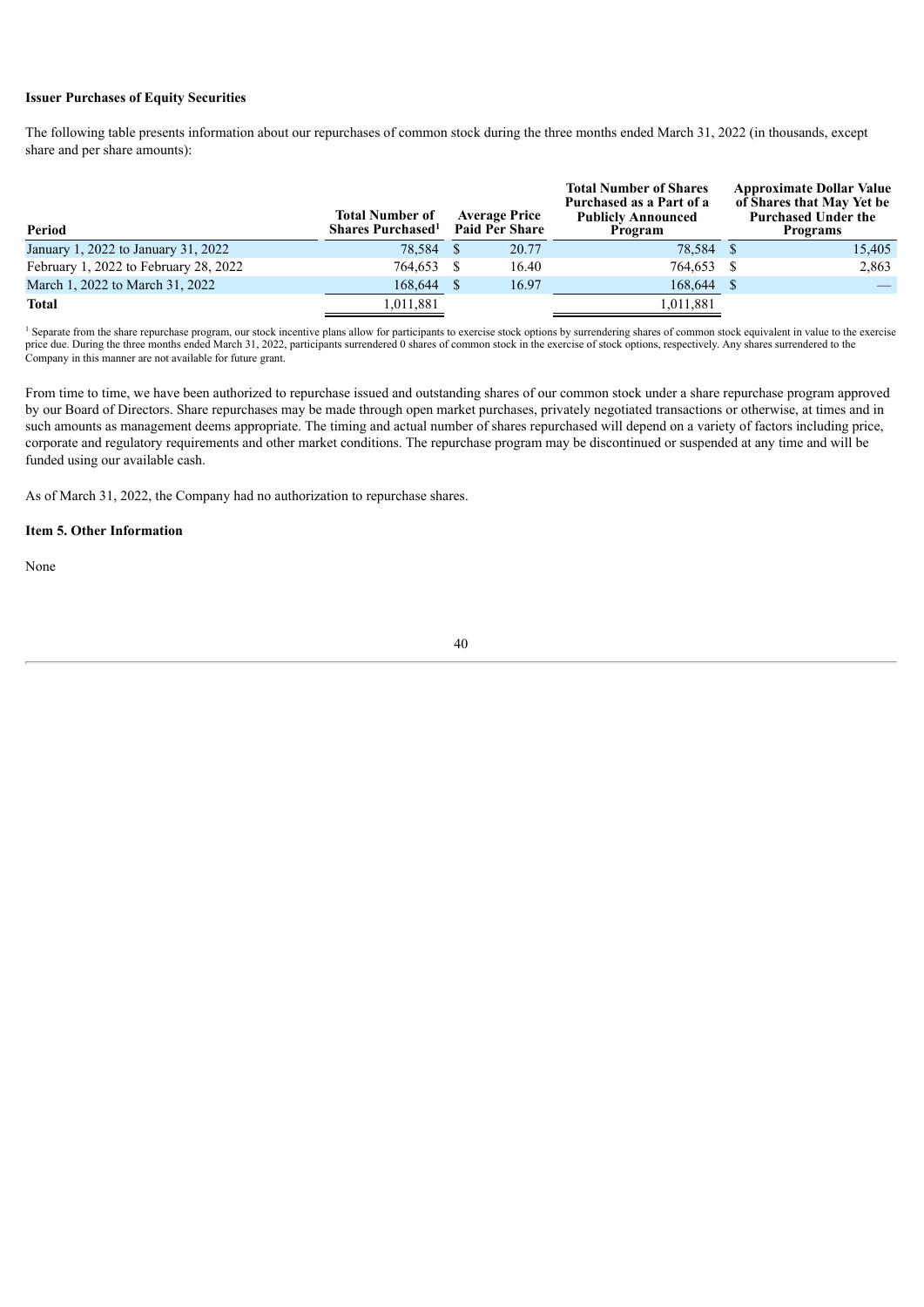#### **Item 6. Exhibits**

#### **Exhibit No. Description**

- 2.1 Stock Purchase Agreement, dated July 10, 2018, by and among the Company, Machinio, Corp., the stockholders of Machinio, Corp., and Shareholder [Representative](http://www.sec.gov/Archives/edgar/data/1235468/000162828018010307/ex21stockpurchaseplan.htm) Services., LLC., incorporated herein by reference to Exhibit 2.1 to the Company's Quarterly Report on 10-Q, filed with SEC on August 2, 2018.
	- 2.2 Agreement and Plan of Merger, effective as of November 1, 2021, by and among the Company, Liquidity Services RE Ventures, Inc., Bid4Assets, USA B4A Sellers Rep LLC and certain holders of the outstanding stock of Bid4Assets, [incorporated](https://www.sec.gov/Archives/edgar/data/0001235468/000123546821000163/mergeragreement.htm) herein by reference to Exhibit 2.1 to the Company's Form 8-K filed with the SEC on November 1, 2021.
	- 2.3 Credit Agreement dated February 10, 2022, by and between Liquidity Services, Inc., and Wells Fargo Bank, National [Association](https://www.sec.gov/Archives/edgar/data/1235468/000123546822000049/creditagreement2102022.htm), [incorporated](https://www.sec.gov/Archives/edgar/data/1235468/000123546822000049/creditagreement2102022.htm) he[rein](https://www.sec.gov/Archives/edgar/data/1235468/000123546822000049/creditagreement2102022.htm) by reference to Exhibit 10.1 to the [Company's](https://www.sec.gov/Archives/edgar/data/1235468/000123546822000049/creditagreement2102022.htm) Form 8-K filed with the SEC on February 10, 2022.
	- 3.1 Fourth Amended and Restated Certificate of [Incorporation,](http://www.sec.gov/Archives/edgar/data/1235468/000104746906000468/a2166281zex-3_1.htm) incorporated herein by reference to Exhibit 3.1 to Amendment No. 2 to the Company's Registration Statement on Form S-1 (Registration No. 333-129656), filed with the SEC on January 17, 2006.
	- 3.2 [Amended](http://www.sec.gov/Archives/edgar/data/1235468/000110465916137072/a16-11638_1ex3d2.htm) and Restated Bylaws dated August 2, 2016[,](http://www.sec.gov/Archives/edgar/data/1235468/000110465916137072/a16-11638_1ex3d2.htm) [incorporated](http://www.sec.gov/Archives/edgar/data/1235468/000110465916137072/a16-11638_1ex3d2.htm) herein by reference to Exhibit 3.2 to the Company's Quarterly Report on 10-Q, filed with SEC on August 4, 2016.
	- 3.3 2022 Amendment to the Liquidity Services, Inc. Third Amended and Restated 2006 Omnibus Long-Term Incentive Plan, [incorporated](https://www.sec.gov/Archives/edgar/data/1235468/000110465922006897/tm223064-1_def14a.htm) herein by reference to Appendix A to the Company's Definitive Proxy Statement on Schedule 14A, filed with the SEC on January 24,  $\overline{2022}$
- 31.1 [Certification](#page-43-0) of Chief Executive Officer pursuant to Rule 13a-14(a) of the Securities Exchange Act of 1934.
- 31.2 [Certification](#page-44-0) of Chief Financial Officer pursuant to Rule 13a-14(a) of the Securities Exchange Act of 1934.
- 32.1 Certification of Chief Executive Officer pursuant to Section 906 of the [Sarbanes-Oxley](#page-45-0) Act of 2002.
- 32.2 Certification of Chief Financial Officer pursuant to Section 906 of the [Sarbanes-Oxley](#page-46-0) Act of 2002.
- 101 The following materials from the Registrant's Quarterly Report on Form 10-Q for the quarter ended March 31, 2022, formatted in Extensible Business Reporting Language (XBRL): (i) Condensed Consolidated Balance Sheets, (ii) Condensed Consolidated Statements of Operations, (iii) Condensed Consolidated Statements of Comprehensive Income, (iv) Condensed Consolidated Statement of Stockholders' Equity, (v) Condensed Consolidated Statements of Cash Flows, and (vi) Notes to the Unaudited Consolidated Financial Statements.
- <span id="page-41-0"></span>104 Cover Page Interactive Data File (formatted as inline XBRL and contained in Exhibit 101)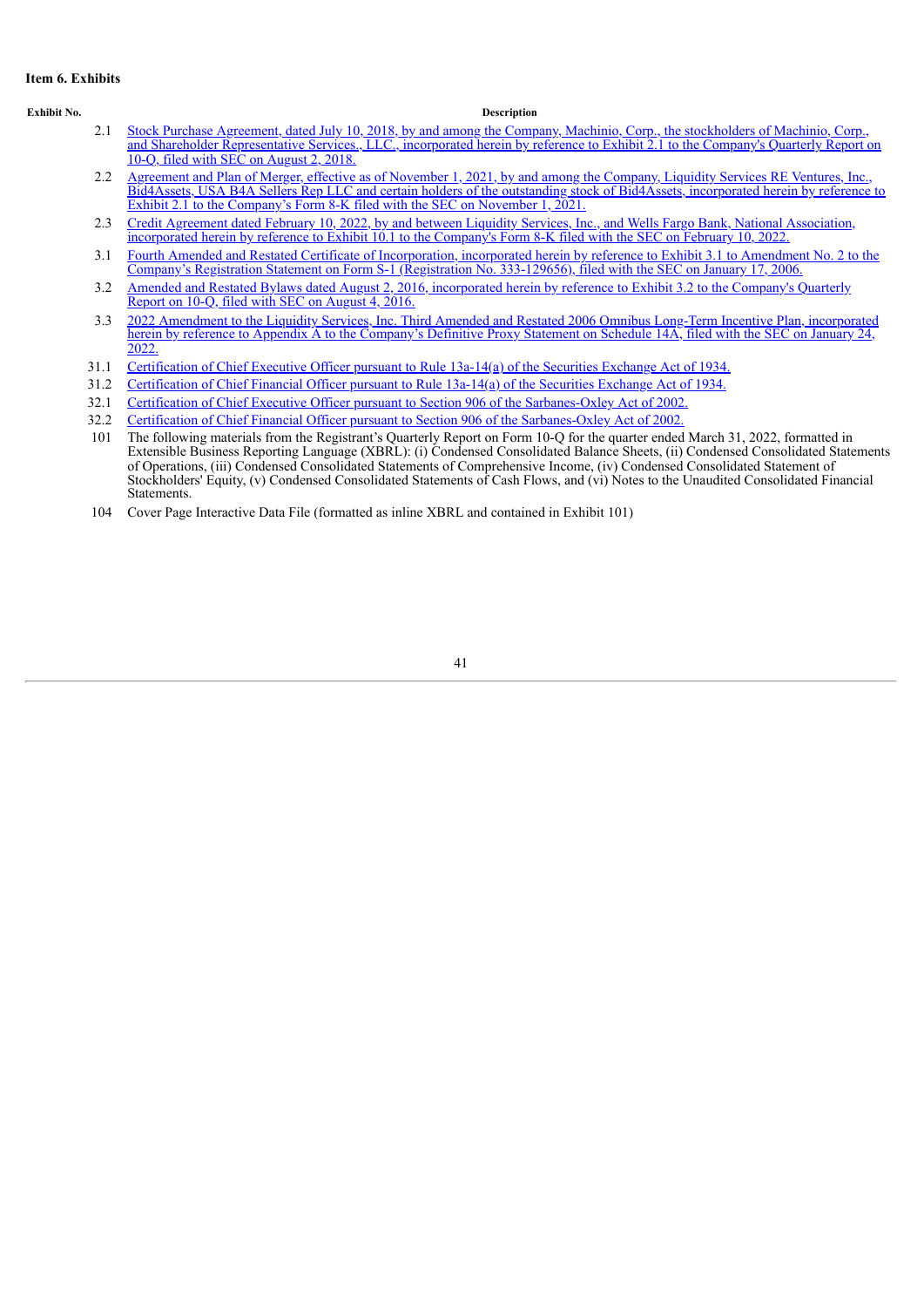### **SIGNATURES**

Pursuant to the requirements of the Securities Exchange Act of 1934, the registrant has duly caused this report to be signed on its behalf by the undersigned thereunto duly authorized.

> LIQUIDITY SERVICES, INC. (Registrant)

May 5, 2022 By: /s/ William P. Angrick, III

William P. Angrick, III *Chairman of the Board of Directors and Chief Executive Of icer*

May 5, 2022 By: /s/ Jorge A. Celaya

Jorge A. Celaya *Chief Financial Of icer*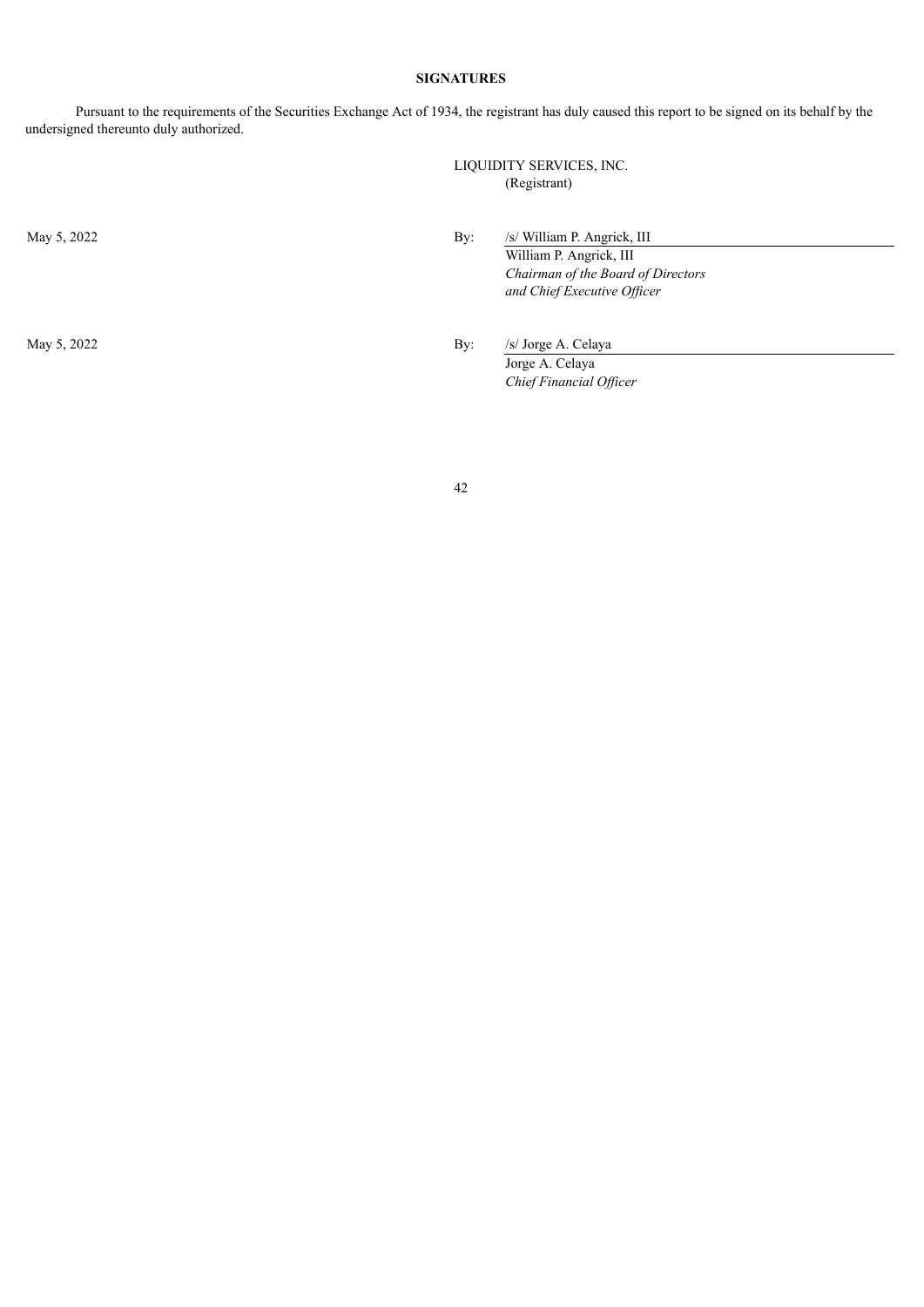#### **CERTIFICATION PURSUANT TO RULE 13a-14(a)**

#### **OF THE SECURITIES EXCHANGE ACT OF 1934**

<span id="page-43-0"></span>I, William P. Angrick, III, certify that:

- 1. I have reviewed this quarterly report on Form 10-Q of Liquidity Services, Inc.;
- 2. Based on my knowledge, this report does not contain any untrue statement of a material fact or omit to state a material fact necessary to make the statements made, in light of the circumstances under which such statements were made, not misleading with respect to the period covered by this report;
- 3. Based on my knowledge, the financial statements, and other financial information included in this report, fairly present in all material respects the financial condition, results of operations and cash flows of the registrant as of, and for, the periods presented in this report;
- 4. The registrant's other certifying officers and I are responsible for establishing and maintaining disclosure controls and procedures (as defined in Exchange Act Rules 13a-15(e) and 15d-15(e)) and internal control over financial reporting (as defined in Exchange Act Rules 13a-15(f) and 15d-15(f)) for the registrant and have:
	- a) Designed such disclosure controls and procedures, or caused such disclosure controls and procedures to be designed under our supervision, to ensure that material information relating to the registrant, including its consolidated subsidiaries, is made known to us by others within those entities, particularly during the period in which this report is being prepared;
	- b) Designed such internal control over financial reporting, or caused such internal control over financial reporting to be designed under our supervision, to provide reasonable assurance regarding the reliability of financial reporting and the preparation of financial statements for external purposes in accordance with generally accepted accounting principles;
	- c) Evaluated the effectiveness of the registrant's disclosure controls and procedures and presented in this report our conclusions about the effectiveness of the disclosure controls and procedures, as of the end of the period covered by this report based on such evaluation; and
	- d) Disclosed in this report any change in the registrant's internal control over financial reporting that occurred during the registrant's most recent fiscal quarter (the registrant's fourth fiscal quarter in the case of an annual report) that has materially affected, or is reasonably likely to materially affect, the registrant's internal control over financial reporting; and
- 5. The registrant's other certifying officers and I have disclosed, based on our most recent evaluation of internal control over financial reporting, to the registrant's auditors and the audit committee of the registrant's board of directors (or persons performing the equivalent functions):
	- a) All significant deficiencies and material weaknesses in the design or operation of internal control over financial reporting which are reasonably likely to adversely affect the registrant's ability to record, process, summarize and report financial information; and
	- b) Any fraud, whether or not material, that involves management or other employees who have a significant role in the registrant's internal control over financial reporting.

May 5, 2022

/s/ William P. Angrick, III

By: William P. Angrick, III Title: *Chairman of the Board of Directors and Chief Executive Of icer*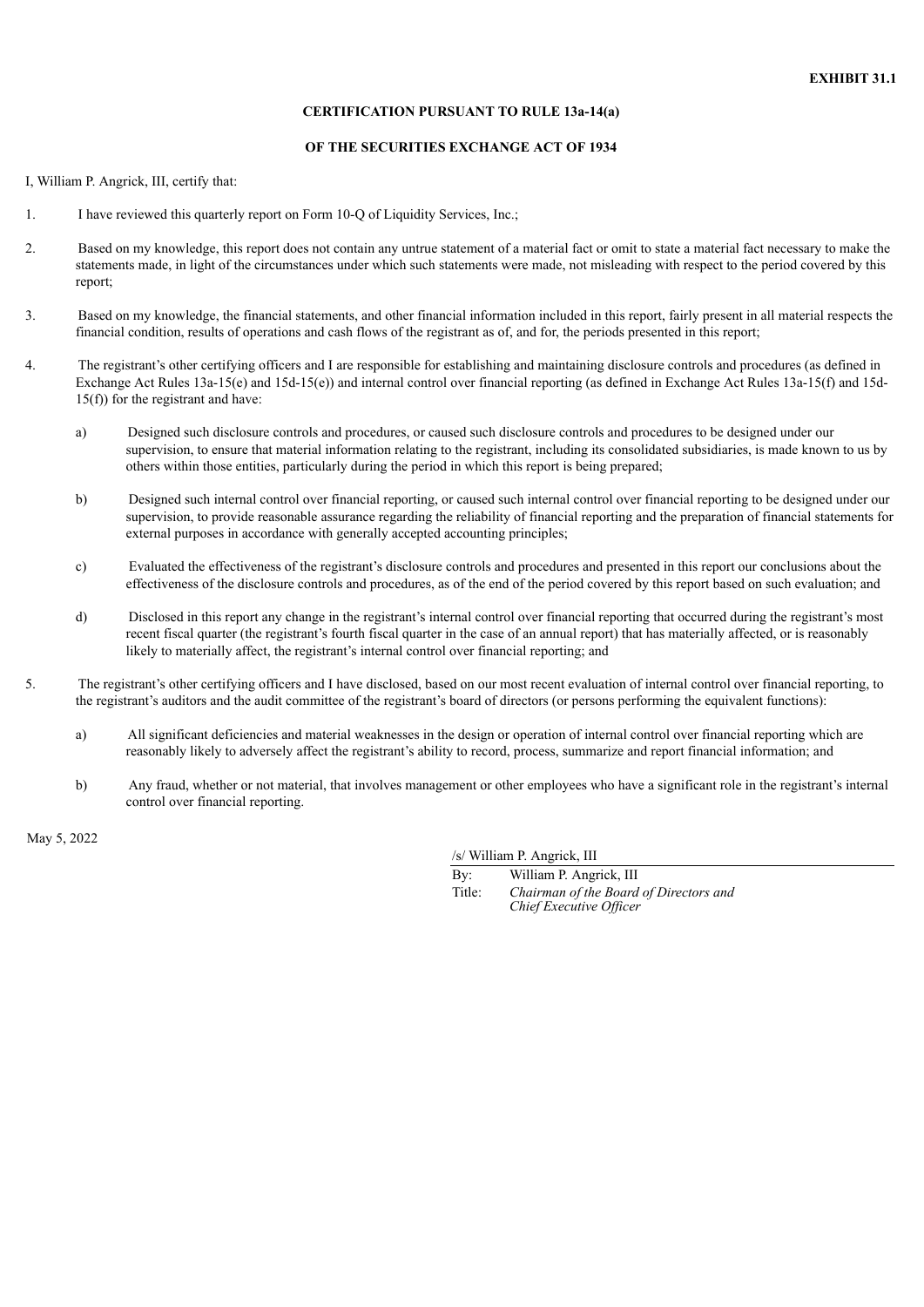#### **CERTIFICATION PURSUANT TO RULE 13a-14(a)**

#### **OF THE SECURITIES EXCHANGE ACT OF 1934**

<span id="page-44-0"></span>I, Jorge A. Celaya, certify that:

- 1. I have reviewed this quarterly report on Form 10-Q of Liquidity Services, Inc.;
- 2. Based on my knowledge, this report does not contain any untrue statement of a material fact or omit to state a material fact necessary to make the statements made, in light of the circumstances under which such statements were made, not misleading with respect to the period covered by this report;
- 3. Based on my knowledge, the financial statements, and other financial information included in this report, fairly present in all material respects the financial condition, results of operations and cash flows of the registrant as of, and for, the periods presented in this report;
- 4. The registrant's other certifying officers and I are responsible for establishing and maintaining disclosure controls and procedures (as defined in Exchange Act Rules 13a-15(e) and 15d-15(e)) and internal control over financial reporting (as defined in Exchange Act Rules 13a-15(f) and 15d-15(f)) for the registrant and have:
	- a) Designed such disclosure controls and procedures, or caused such disclosure controls and procedures to be designed under our supervision, to ensure that material information relating to the registrant, including its consolidated subsidiaries, is made known to us by others within those entities, particularly during the period in which this report is being prepared;
	- b) Designed such internal control over financial reporting, or caused such internal control over financial reporting to be designed under our supervision, to provide reasonable assurance regarding the reliability of financial reporting and the preparation of financial statements for external purposes in accordance with generally accepted accounting principles;
	- c) Evaluated the effectiveness of the registrant's disclosure controls and procedures and presented in this report our conclusions about the effectiveness of the disclosure controls and procedures, as of the end of the period covered by this report based on such evaluation; and
	- d) Disclosed in this report any change in the registrant's internal control over financial reporting that occurred during the registrant's most recent fiscal quarter (the registrant's fourth fiscal quarter in the case of an annual report) that has materially affected, or is reasonably likely to materially affect, the registrant's internal control over financial reporting; and
- 5. The registrant's other certifying officers and I have disclosed, based on our most recent evaluation of internal control over financial reporting, to the registrant's auditors and the audit committee of the registrant's board of directors (or persons performing the equivalent functions):
	- a) All significant deficiencies and material weaknesses in the design or operation of internal control over financial reporting which are reasonably likely to adversely affect the registrant's ability to record, process, summarize and report financial information; and
	- b) Any fraud, whether or not material, that involves management or other employees who have a significant role in the registrant's internal control over financial reporting.

May 5, 2022

/s/ Jorge A. Celaya

By: Jorge A. Celaya Title: *Chief Financial Of icer*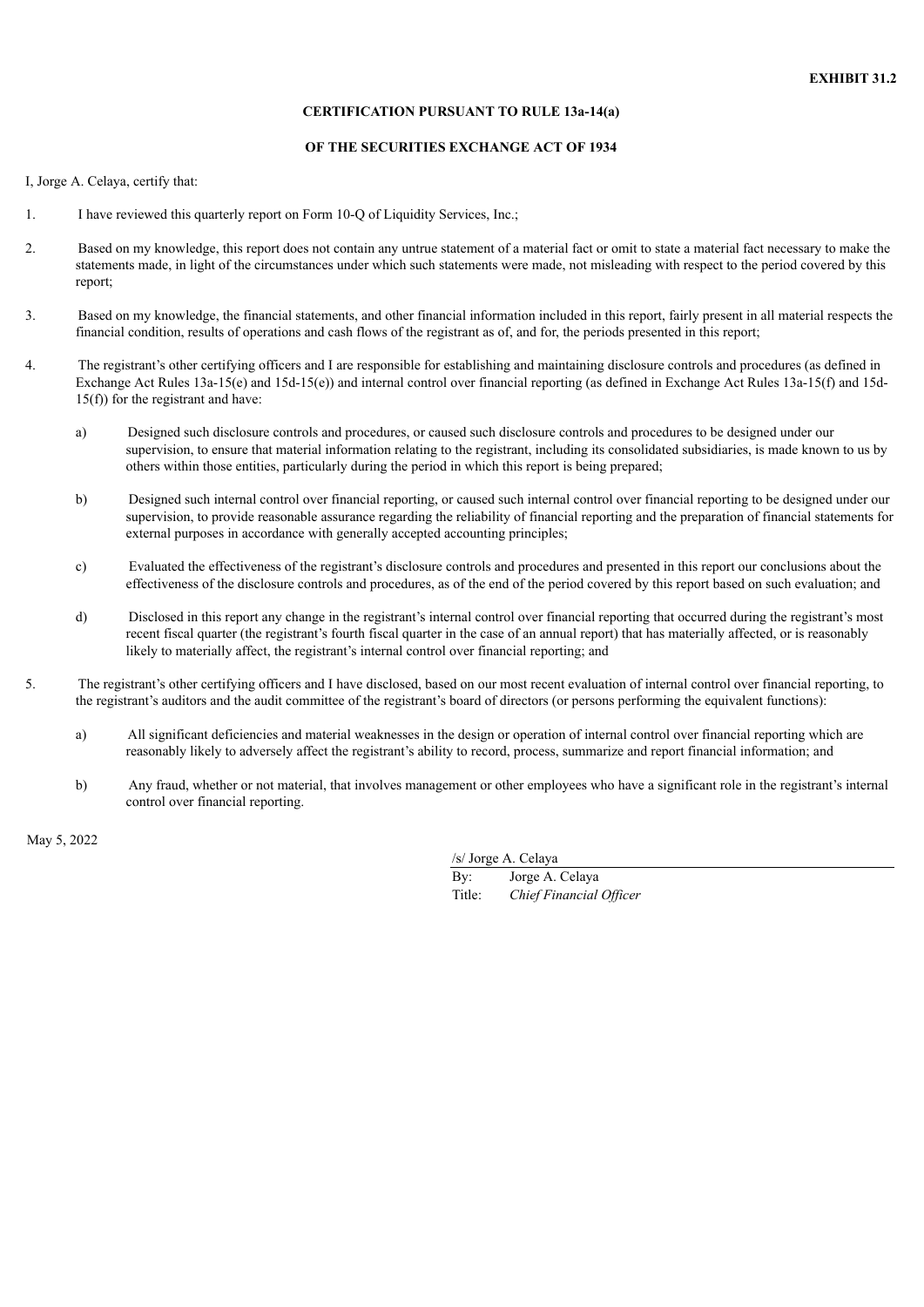#### **CERTIFICATION PURSUANT TO**

#### **18 U.S.C. SECTION 1350,**

#### **AS ADOPTED PURSUANT TO**

#### **SECTION 906 OF THE SARBANES-OXLEY ACT OF 2002**

<span id="page-45-0"></span>In connection with the quarterly report of Liquidity Services, Inc. (the "Company") on Form 10-Q for the period ended March 31, 2022 as filed with the Securities and Exchange Commission (the "Report"), I, William P. Angrick, III, Chief Executive Officer of the Company, certify, to the best of my knowledge, pursuant to 18 U.S.C. Section 1350, as adopted pursuant to Section 906 of the Sarbanes-Oxley Act of 2002, that:

- (1) The Report fully complies with the requirements of Section 13(a) or 15(d) of the Securities Exchange Act of 1934; and
- (2) The information contained in the Report fairly presents, in all material respects, the financial condition and results of operations of the Company.

May 5, 2022 /s/ William P. Angrick, III William P. Angrick, III

*Chairman of the Board of Directors and Chief Executive Of icer*

THE FOREGOING CERTIFICATION IS BEING FURNISHED SOLELY PURSUANT TO SECTION 906 OF THE SARBANES-OXLEY ACT OF 2002 AND IS NOT BEING FILED AS PART OF THE FORM 10-Q OR AS A SEPARATE DISCLOSURE DOCUMENT.

A SIGNED ORIGINAL OF THIS WRITTEN STATEMENT REQUIRED BY SECTION 906, OR OTHER DOCUMENT AUTHENTICATING, ACKNOWLEDGING, OR OTHERWISE ADOPTING THE SIGNATURE THAT APPEARS IN TYPED FORM WITHIN THE ELECTRONIC VERSION OF THIS WRITTEN STATEMENT REQUIRED BY SECTION 906, HAS BEEN PROVIDED TO LIQUIDITY SERVICES, INC. AND WILL BE RETAINED BY LIQUIDITY SERVICES, INC. AND FURNISHED TO THE SECURITIES AND EXCHANGE COMMISSION OR ITS STAFF UPON REQUEST.